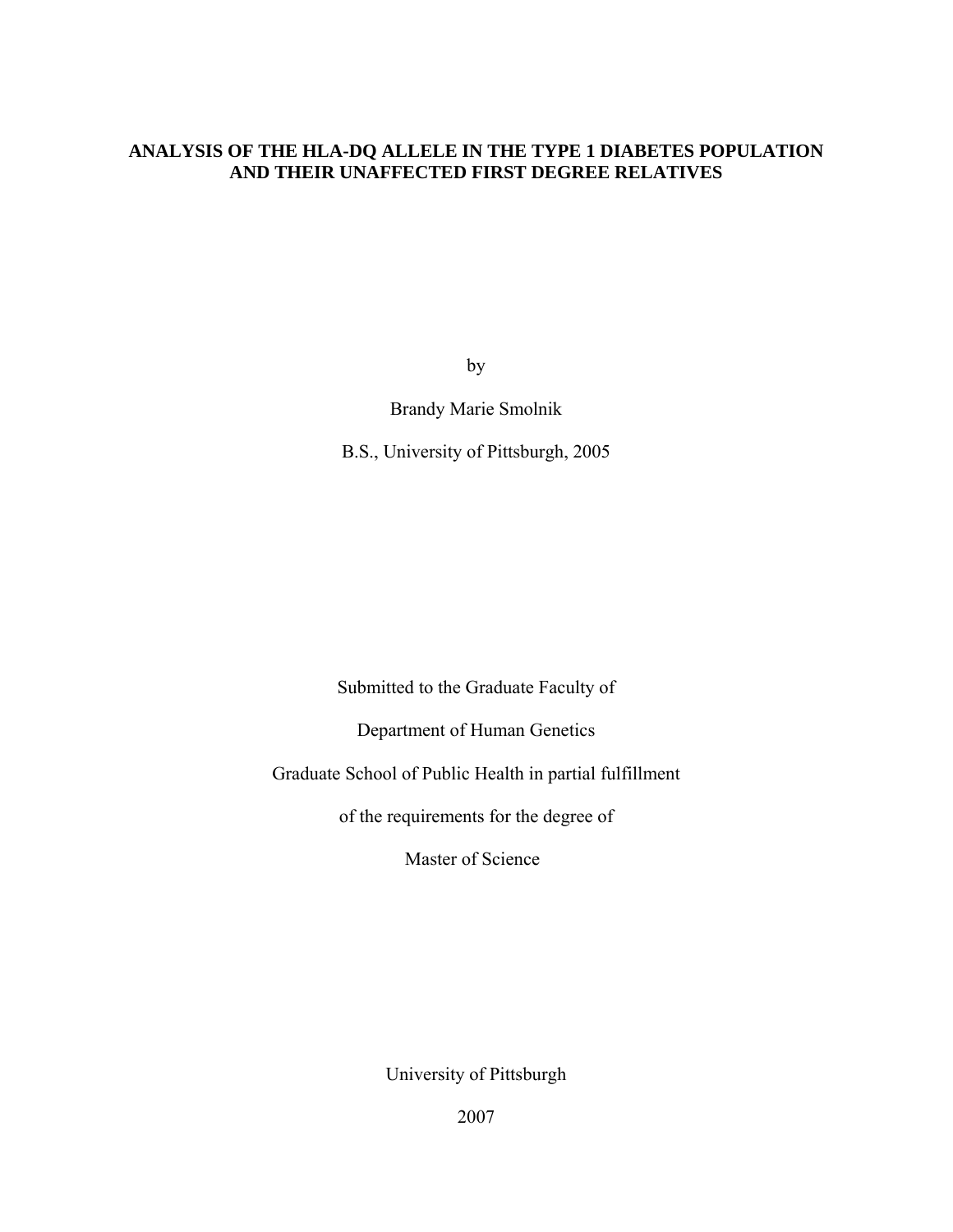#### UNIVERSITY OF PITTSBURGH

# GRADUATE SCHOOL OF PUBLIC HEALTH

This thesis was presented

by

Brandy Marie Smolnik

It was defended on

April 10, 2007

and approved by

### **Thesis Advisor**:

Dorothy J. Becker, M.B.B.Ch. Professor of Pediatrics, Director Division of Endocrinology, Metabolism and Diabetes Mellitus Children's Hospital of Pittsburgh of UPMC Health System

Committee Member: Elizabeth Gettig, MS, CGC Associate Professor, Director of Genetic Counseling Program Department of Human Genetics Graduate School of Public Health University of Pittsburgh

> Committee Member: Vincent Arena, PhD Associate Professor Department of Biostatistics Graduate School of Public Health University of Pittsburgh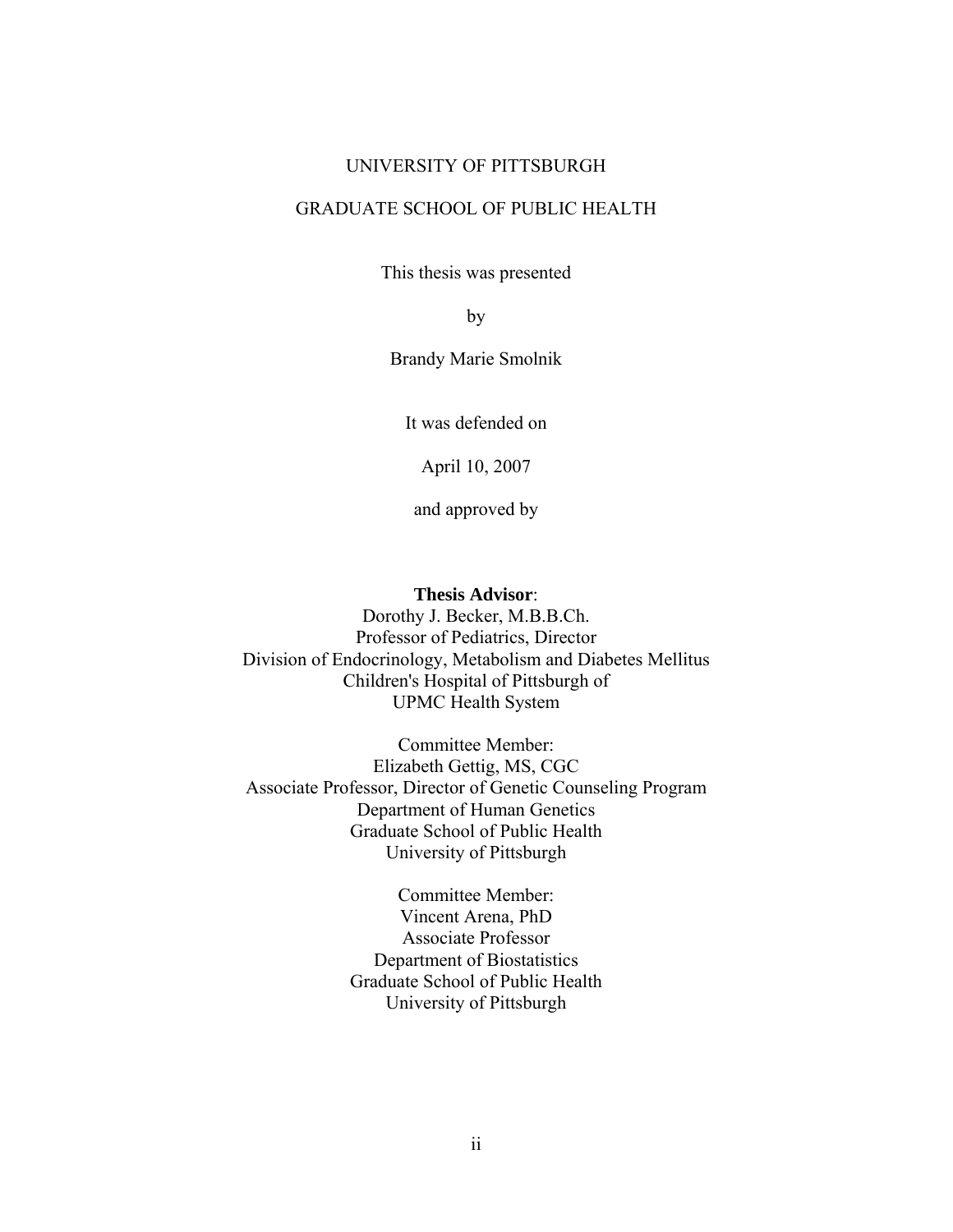Copyright © by Brandy Marie Smolnik

2007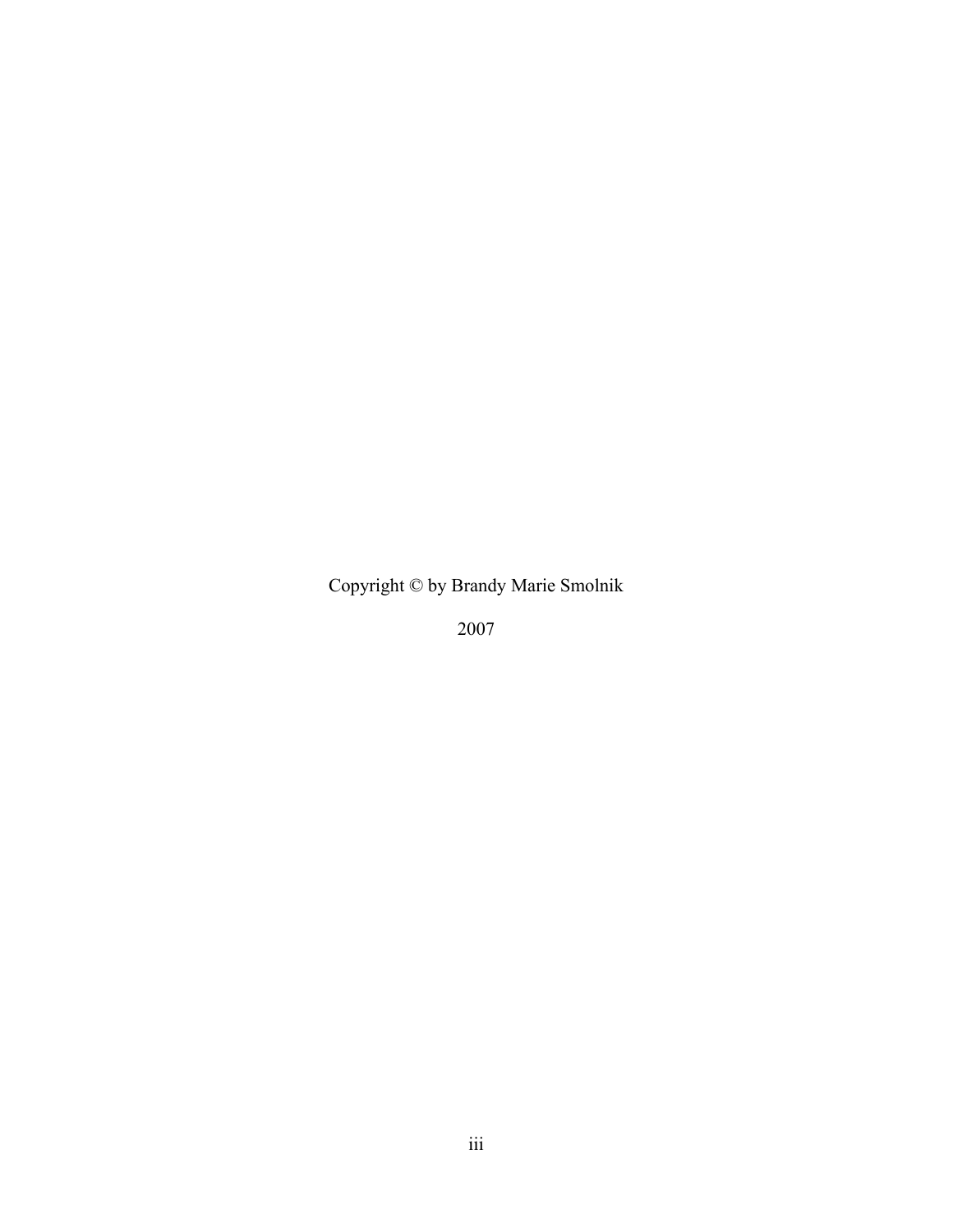# **ANALYSIS OF THE HLA-DQ ALLELES IN THE TYPE 1 DIABETES POPULATION AND THEIR UNAFFECTED FIRST DEGREE RELATIVES**

Brandy Marie Smolnik, M.S.

University of Pittsburgh, 2007

Type 1 diabetes mellitus (T1D) is a disease of major public health concern as it is one of the most common diseases of childhood and costs millions of dollars in health care each year in the U.S. T1D is an autoimmune disease and is caused by multiple factors including genetics, autoimmunity, and environment. The genetics of T1D is complex as there are multiple genes thought to play a role in its susceptibility, with the best defined risks associated with the HLA-DQ molecule. This study analyzes the role of the DQ molecule in 265 diabetic children and 1000 unaffected first degree relatives in order to further support the current literature of the presence of specific DQ alleles and haplotypes with a large representative sample from the U.S.

In the diabetic probands, the analysis was supported by the previous literatures for the presence of non-Asp 57 alleles but not for the presence of the DQ2 and DQ8 haplotypes. In this study, 94.14% (96.65% including the DR2 group) have at least one non-Asp allele with a breakdown of 30.54% as non-Asp/Asp (33.05% including DR2) and 63.60% with non-Asp/non-Asp, and 6% Asp/Asp. The distribution of the DQ2 and DQ8 haplotypes includes, 78.63% possessing DQ2 and/or DQ8 haplotypes with 6.49% as DQ2 homozygotes (DQ2/DQ2), 4.96% as DQ8 homozygotes (DQ8/DQ8), and 16.79% as DQ2/DQ8 heterozygotes. These figures are only slightly higher when looking at the Caucasians or the individuals with younger ages of onset. These unexpected results may be the result of clinical or ethnic variability in the population, however further investigation is warranted.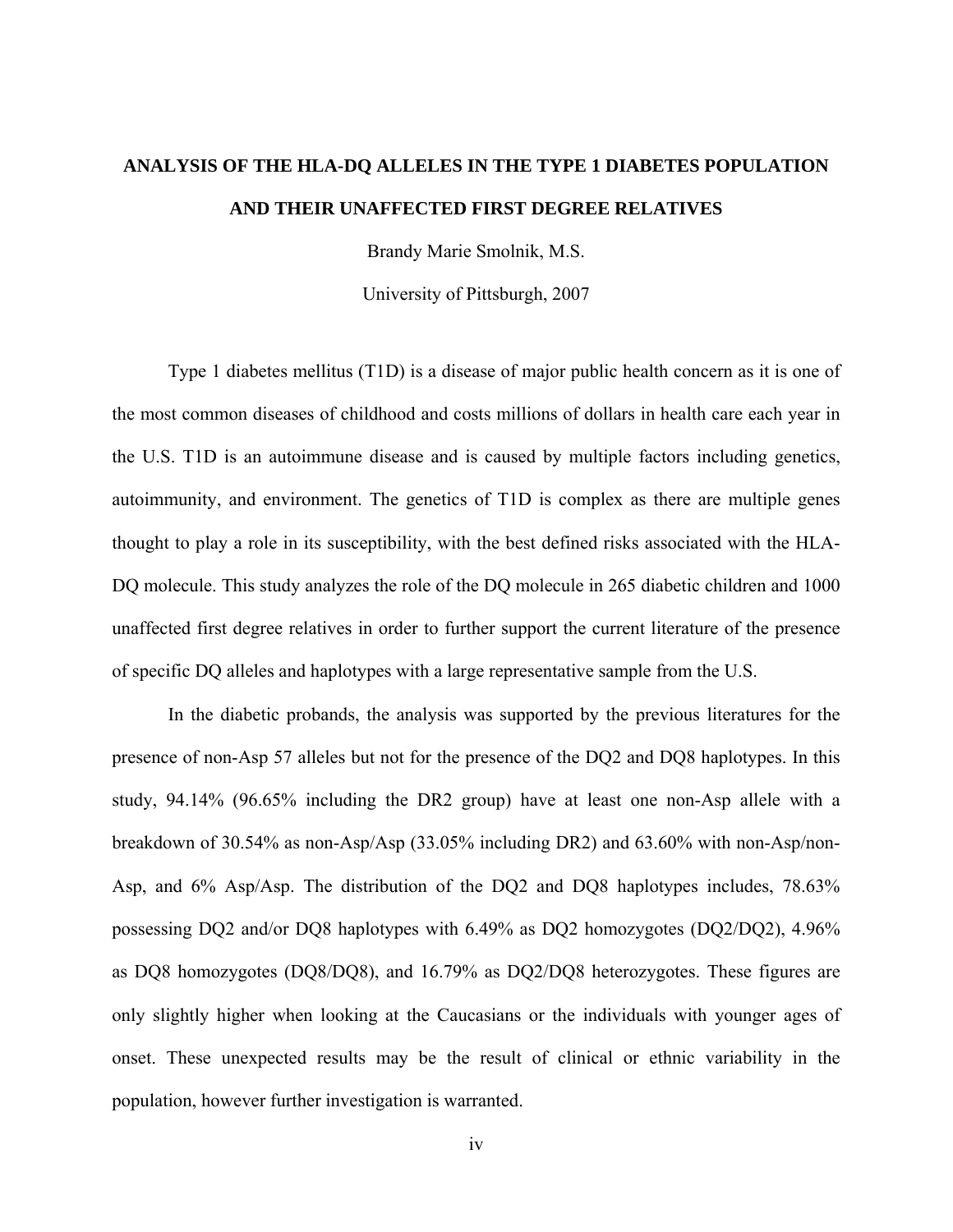While there is limited information available of the non-Asp alleles and DQ2 and DQ haplotypes for first degree relatives, the results in the study seem to be supported both by previous studies and on the risks associated with each haplotype. Results show that 33.59% non-Asp/non-Asp, 58.2% Asp/non-Asp (with 14.55% of these individuals non-Asp/0602 specifically), and 8.21% Asp/Asp. In the DQ2 and DQ8 analysis 68.34% had DQ2 and/or DQ8 haplotypes, with 31.94% as DQ2 homozygotes or heterozygotes, 30.11% were either DQ8 homozygous or heterozygous, and 6.31% were DQ2/DQ8 heterozygotes.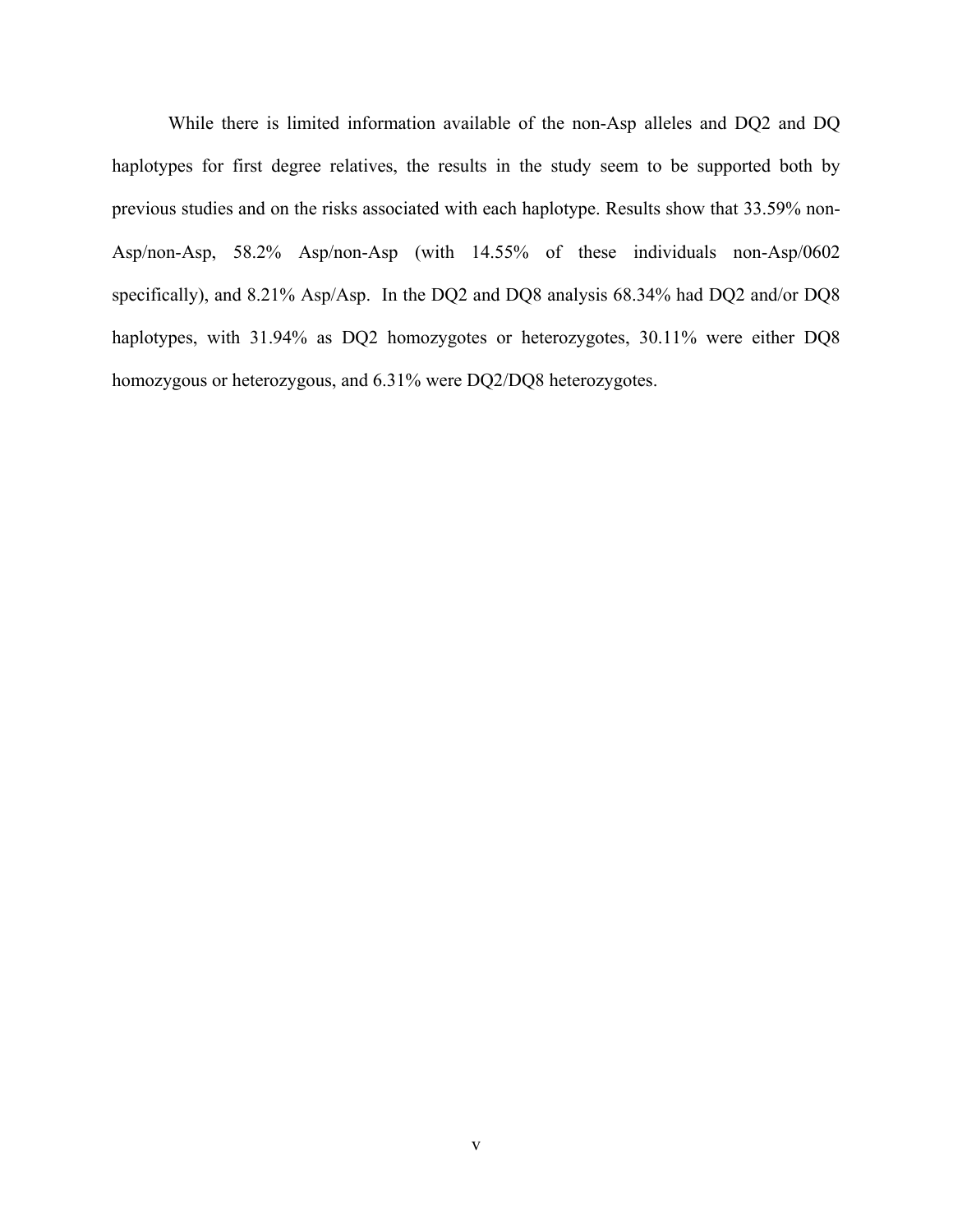# **TABLE OF CONTENTS**

| 1.0 |     |       |  |  |
|-----|-----|-------|--|--|
|     | 1.1 |       |  |  |
| 2.0 |     |       |  |  |
|     | 2.1 |       |  |  |
|     | 2.2 |       |  |  |
|     | 2.3 |       |  |  |
|     | 2.4 |       |  |  |
|     |     | 2.4.1 |  |  |
|     |     | 2.4.2 |  |  |
|     |     | 2.4.3 |  |  |
|     | 2.5 |       |  |  |
|     | 2.6 |       |  |  |
|     | 2.7 |       |  |  |
|     | 2.8 |       |  |  |
| 3.0 |     |       |  |  |
|     | 3.1 |       |  |  |
|     | 3.2 |       |  |  |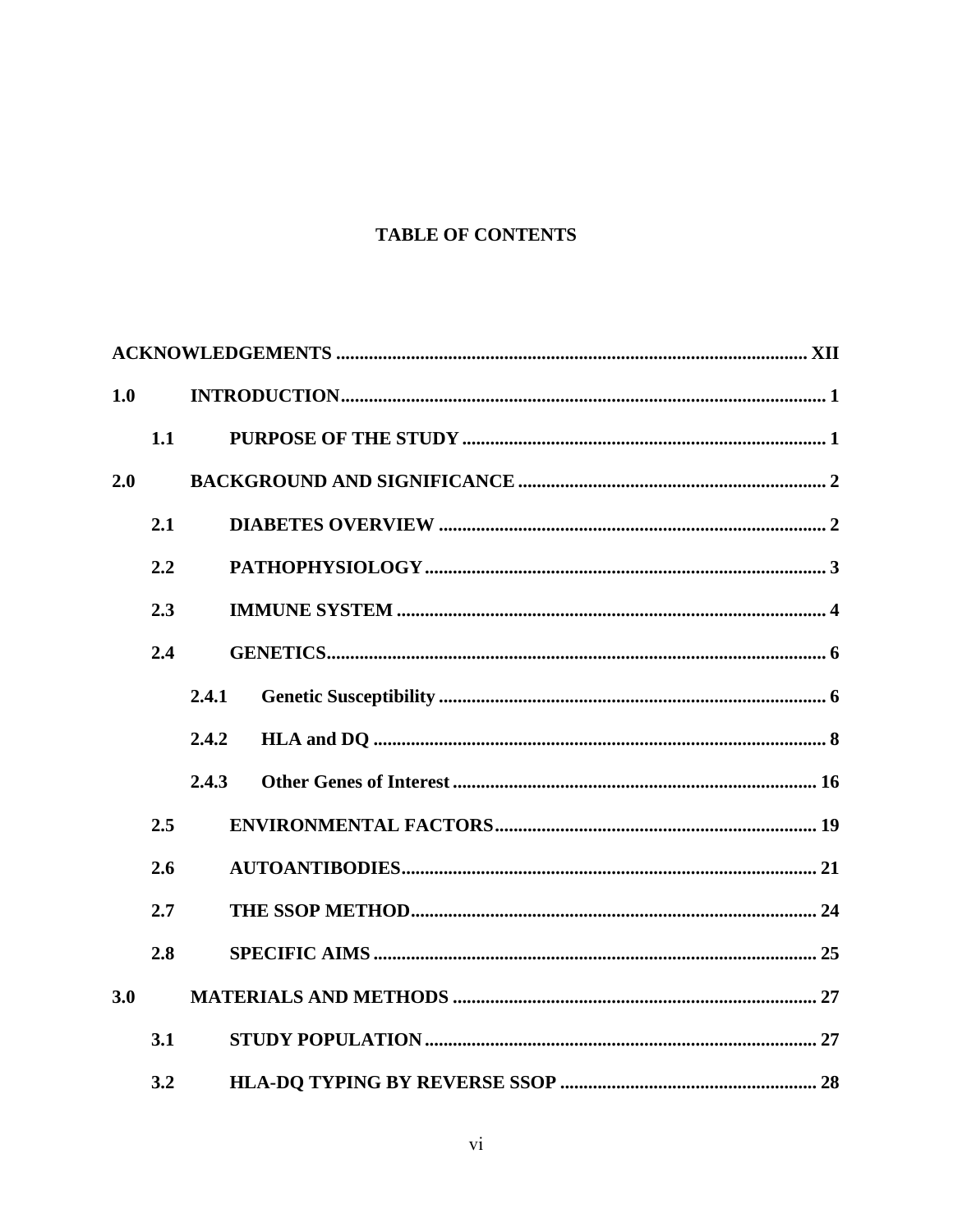|     | 3.3 |       | DQ RISK ALLELES AND HAPLOTYPE STRATIFICATION 29                    |
|-----|-----|-------|--------------------------------------------------------------------|
|     | 3.4 |       |                                                                    |
| 4.0 |     |       |                                                                    |
|     | 4.1 |       |                                                                    |
|     |     | 4.1.1 |                                                                    |
|     |     | 4.1.2 |                                                                    |
|     |     | 4.1.3 |                                                                    |
| 5.0 |     |       |                                                                    |
|     | 5.1 |       |                                                                    |
|     |     | 5.1.1 | Non-Asp 57 Analysis of Probands Compared to Probands in the        |
|     |     |       |                                                                    |
|     |     | 5.1.2 | Non-Asp 57 Analysis of Probands Compared to Unaffected Individuals |
|     |     |       | 46                                                                 |
|     |     | 5.1.3 |                                                                    |
|     | 5.2 |       |                                                                    |
|     |     | 5.2.1 |                                                                    |
|     |     |       |                                                                    |
|     |     | 5.2.3 |                                                                    |
| 6.0 |     |       |                                                                    |
|     |     |       |                                                                    |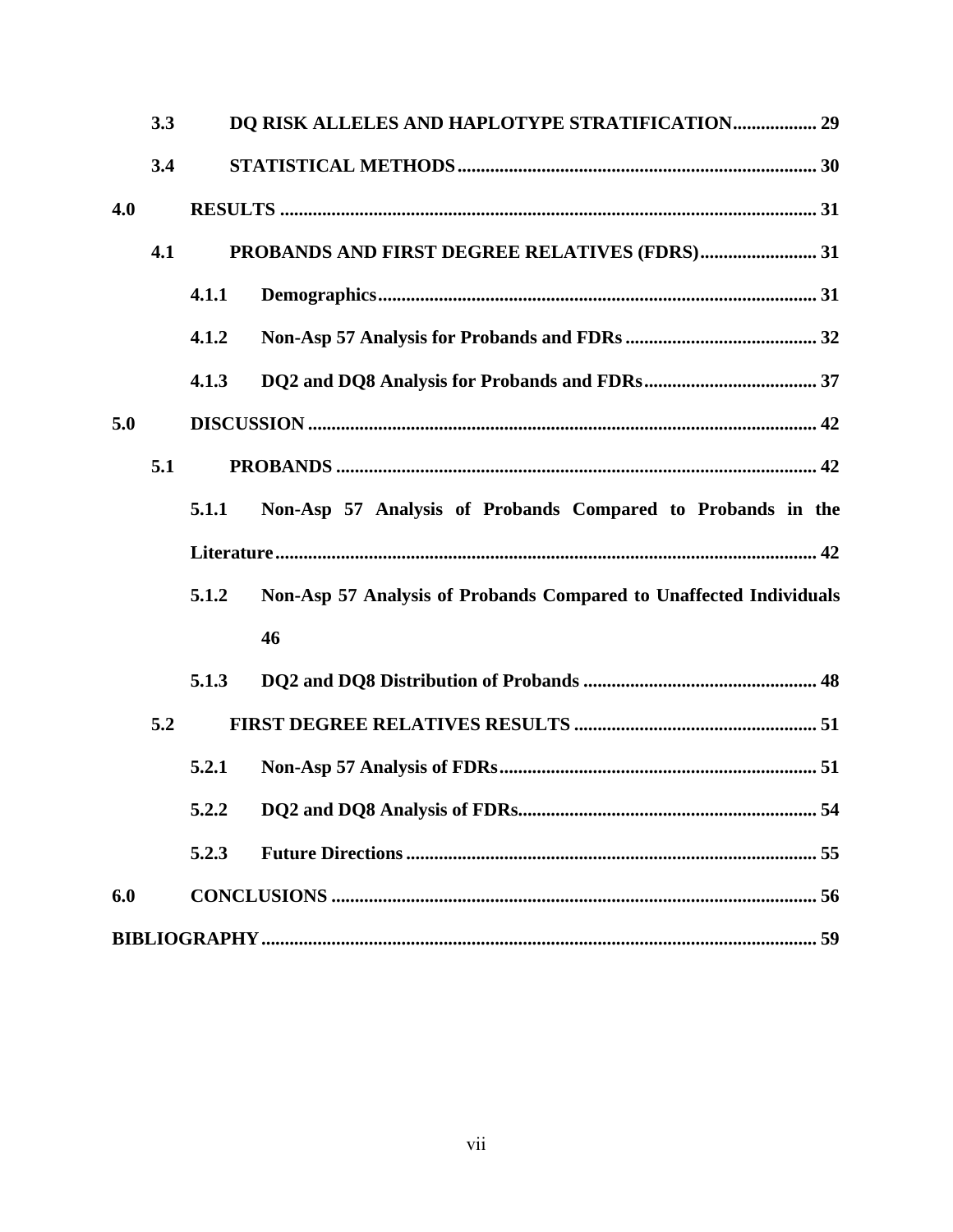#### **LIST OF TABLES**

[Table 1: Empiric Risk of Type 1 Diabetes Mellitus. Modified with permission from Pietropaolo,](#page-18-0)  M. and D. Le Roith, *[Pathogenesis of diabetes: our current understanding.](#page-18-0)* Clin Cornerstone, [2001. 4\(2\): p. 1-16.\[8\]..................................................................................................................... 7](#page-18-0)  [Table 2: Effect of Human Leukocyte Antigen Alleles on Susceptibility to IDDM. Used with](#page-26-0)  [permission from Dr. Massimo Pietropaolo found in Pietropaolo, M. and D. Le Roith,](#page-26-0)  *[Pathogenesis of diabetes: our current understanding.](#page-26-0)* Clin Cornerstone, 2001. 4(2): p. 1-16. [8] [....................................................................................................................................................... 15](#page-26-0)  [Table 3: Summary of Human IDDM Susceptibility Loci. Used with permission from Dr.](#page-27-0)  [Massimo Pietropaolo. Table from Pietropaolo, M. and D. Le Roith,](#page-27-0) *Pathogenesis of diabetes: our current understanding.* [Clin Cornerstone, 2001. 4\(2\): p. 1-16. \[8\]........................................ 16](#page-27-0)  [Table 4: Gender Distribution for Probands and FDRs.................................................................. 31](#page-42-0)  [Table 5: Race Distribution for Probands and First Degree Relatives \(FDRs\).............................. 32](#page-43-0)  [Table 6: Ethnicity Distribution for Probands and First Degree Relatives \(FDRs\)](#page-43-0) ....................... 32 [Table 7: Non-Asp Analysis of Probands and FDRs ..................................................................... 33](#page-44-0)  [Table 8: Non-Asp 57 Analysis of Probands and FDRs, by Relationship](#page-45-0) ..................................... 34 [Table 9: Non-Asp 57 Analysis of Caucasian Probands and FDRs............................................... 35](#page-46-0)  [Table 10: Non-Asp 57 Analysis of Caucasian Probands and FDRs, by Relationship.................. 36](#page-47-0)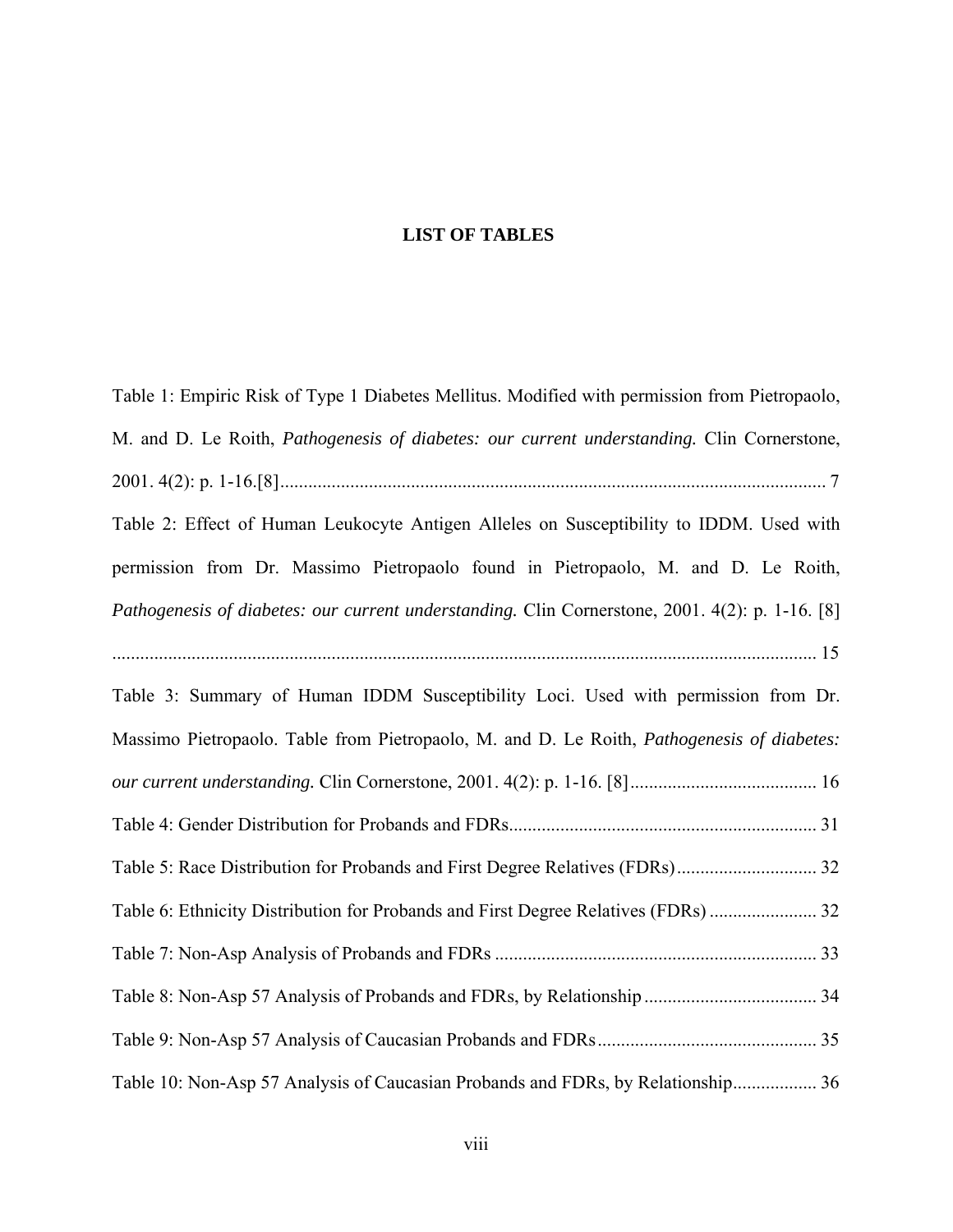| Table 14: DQ2 and DQ8 Analysis of Caucasian Probands and FDRs, by Relationship  41          |
|---------------------------------------------------------------------------------------------|
| Table 15: Comparison of Non-Asp Status in Caucasians to Previous Literature on Diabetics 43 |
| Table 16: Comparison of Non-Asp Status for Caucasian Probands vs. FDRs  46                  |
| Table 17: Comparison of Non-Asp Status in Caucasian Probands and General Population in the  |
|                                                                                             |
| Table 18: Caucasian Analysis: Probands vs. FDRs vs. General Population  48                  |
| Table 19: Comparison of DQ2 (DR3) and DQ8 (DR4) Haplotypes in Diabetic Probands in the      |
|                                                                                             |
| Table 20: Approximate Non-Asp Status of Caucasian Probands vs. FDRs vs. Controls in Dorman  |
|                                                                                             |
| Table 21: Approximate Percentages of Non-Asp Status of Caucasian Probands vs. Siblings vs.  |
|                                                                                             |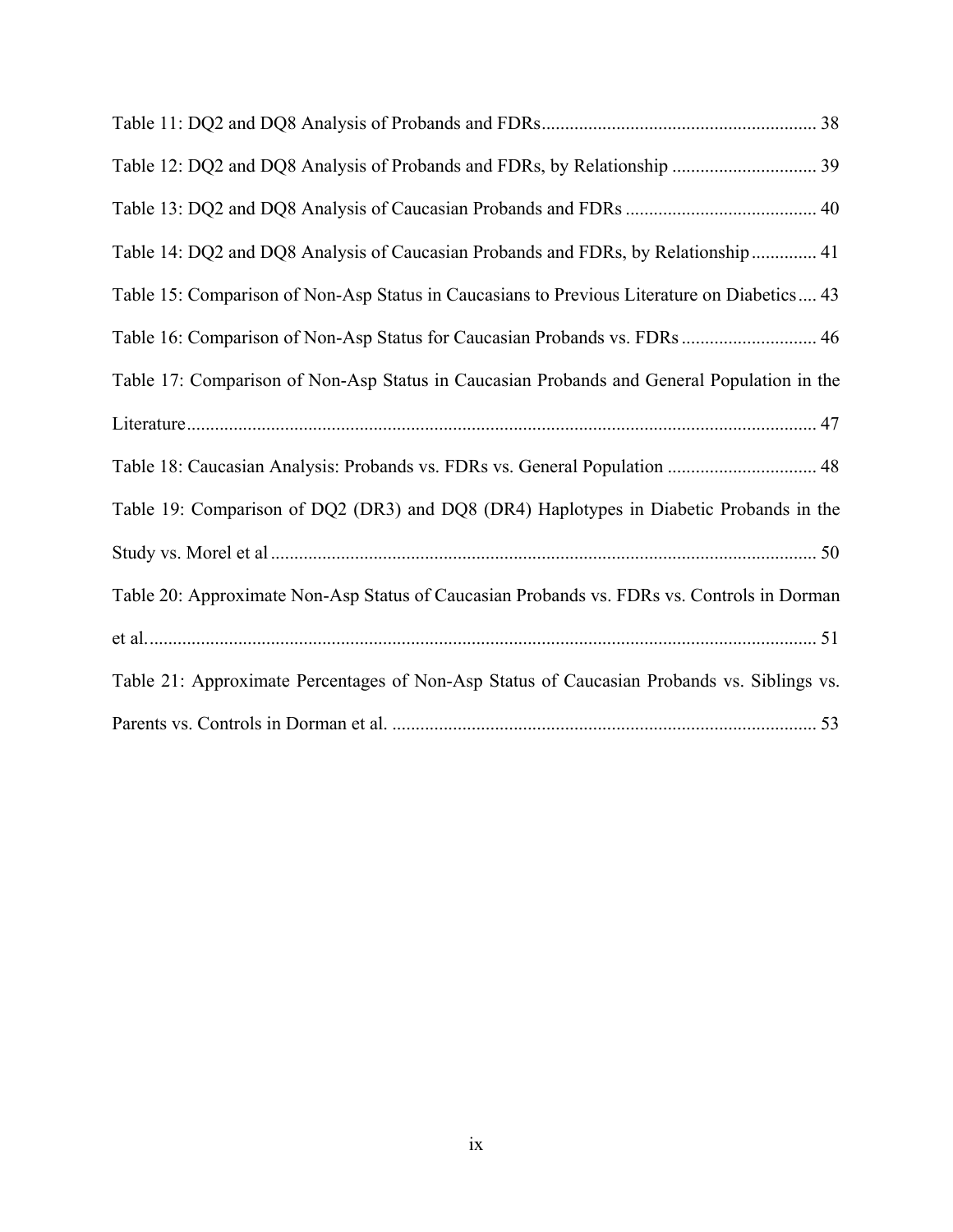# **LIST OF FIGURES**

| Figure 2: Antigen uptake and presentation by antigen presenting cells (APC) with peptide in the |
|-------------------------------------------------------------------------------------------------|
| groove of a MHC class II molecule to a CD4+ T cell. Used with permission from Dr. Massimo       |
| Pietropaolo. Figure taken from Pietropaolo, M. and D. Le Roith, Pathogenesis of diabetes: our   |
|                                                                                                 |
| Figure 3: The HLA Complex. Used with permission from Eisenbarth GS, Lafferty KJ, eds. Type      |
| 1 Diabetes: Molecular, Cellular and Clinical Immunology. New York, Oxford: Oxford University    |
|                                                                                                 |
| Figure 4: HLA-DQ combining site. Used with permission from Trucco, M., To be or not to be       |
|                                                                                                 |
| Figure 5: Antigen Presenting Via the HLA Molecule. Used with permission from Trucco, M., To     |
| be or not to be Asp 57, that is the question. Diabetes Care, 1992. 15(5): p. 705-15. [12] 13    |
| Figure 6: Risk of diabetes in First Degree Relatives in the Presence of Multiple Markers. Used  |
| with permission by Dr. Dorothy J. Becker found in Pietropaolo, M., et al., Progression to       |
| insulin-requiring diabetes in seronegative prediabetic subjects: the role of two HLA-DQ high-   |
|                                                                                                 |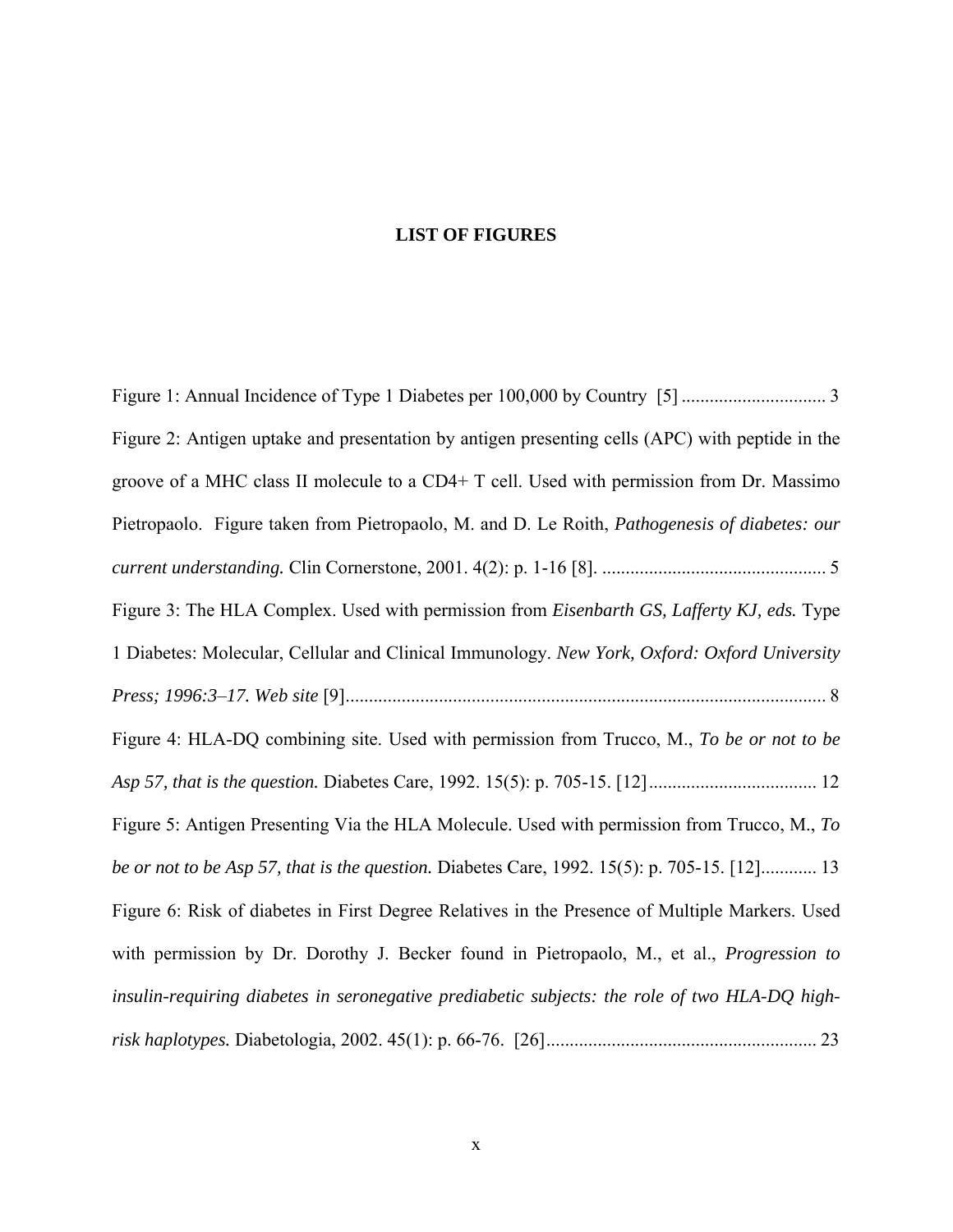| Figure 7: Risk of Diabetes for First Degree Relatives in the Presence of Multiple Autoantibodies |  |  |
|--------------------------------------------------------------------------------------------------|--|--|
|                                                                                                  |  |  |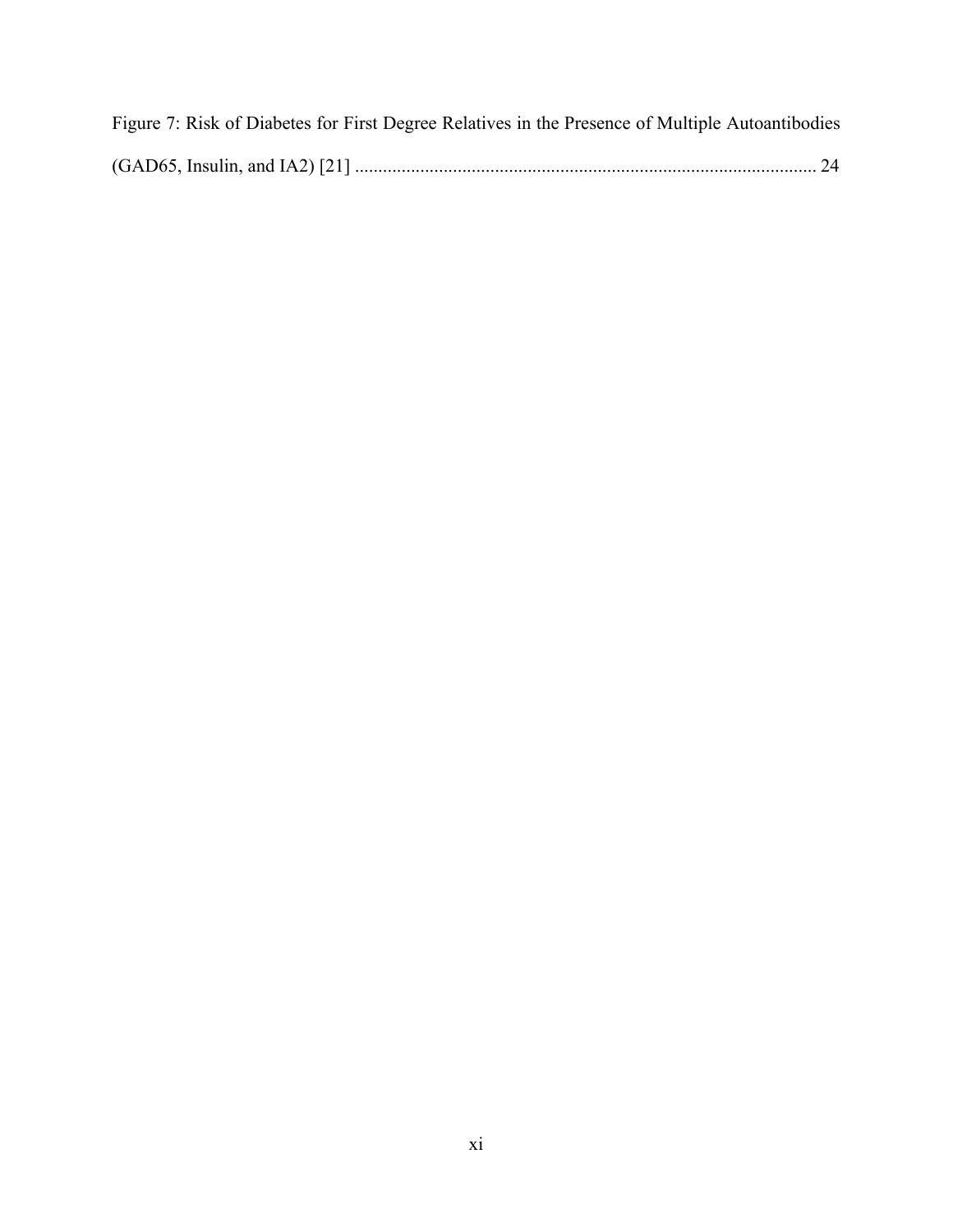#### **ACKNOWLEDGEMENTS**

<span id="page-11-0"></span>I would like to first express my sincere gratitude to my thesis advisor, Dr. Dorothy Becker. Thank you so much for the opportunity to work with and learn from you and your research team. I appreciate all of the time and resources you were able to extend to me along the way.

I would also like to thank the other members of my thesis committee, Ms. Elizabeth Gettig, M.S, CGC and Dr. Vincent Arena. I am truly grateful for all of the time and effort you provided as well as your encouragement and suggestions.

In addition, I would like to express my thanks to Dr. Ingrid Libman in assisting me in the investigation of some of my results; Ms. Lynn Nichol for all of her help in explaining the laboratory methods; Dr. Massimo Trucco for providing his insight; Dr. Eleanor Feingold for statistical assistance; my other director Dr. Robin E. Grubs for her mentoring and support; Ms. Carrie Blout, MS who provided some insight and resources from her prior experience in diabetes research; and the rest of Dr. Becker's research team: Karen Riley, Linda Freytag, Leann Bullian, Kelli Delallo, Kym Smith, Maribel Cedillo, and Kelly Brewer for their general encouragement, support, and patience during this past year and half.

I would also like to thank my parents, friends, and classmates for all of their support throughout this time. I appreciate the ear to listen, the shoulder to lean on, and the wisdom in your words. It wouldn't have been the same without you.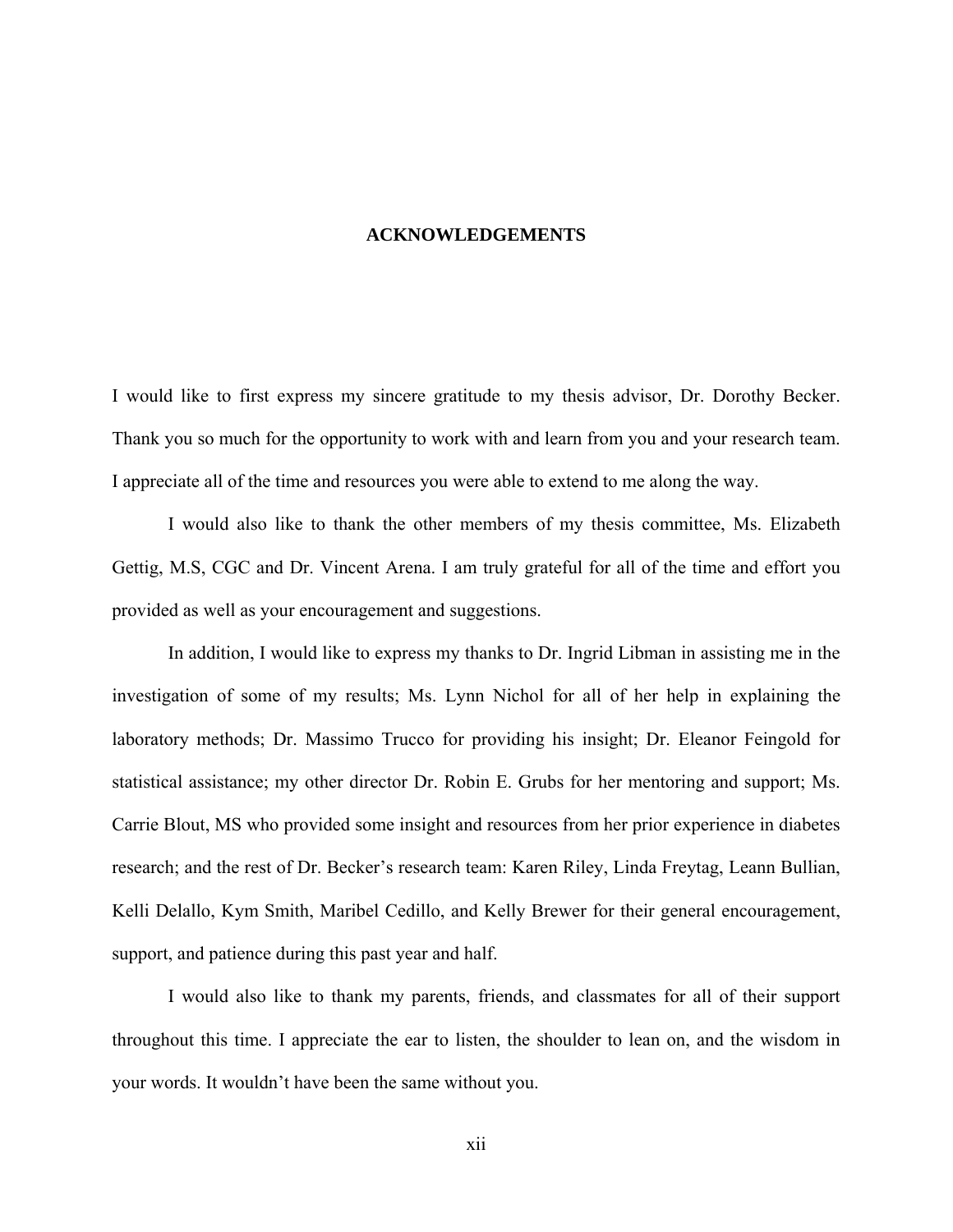#### <span id="page-12-0"></span>**1.0 INTRODUCTION**

#### **1.1 PURPOSE OF THE STUDY**

Type 1 diabetes mellitus (T1DM) is a disease of major public health concern and it is believed that there are multiple genetic, autoimmune, and environmental factors that play a role in its onset. The genetics of T1DM is complex as there are many different genes thought to play a role in susceptibility to developing T1DM. Making up 50-60% of the genetic risk of T1D, one of the best studied is the HLA gene class II molecules DQ. The purpose of this study is to examine the genetic distribution related to DQ in the T1DM population and their unaffected first degree relatives enrolled in the Etiology and Epidemiology of Insulin Dependent Diabetes study through Children's Hospital of Pittsburgh. This analysis is to determine if this study population has similar results to previous studies to further serve as evidence in the role of DQ and T1DM susceptibility.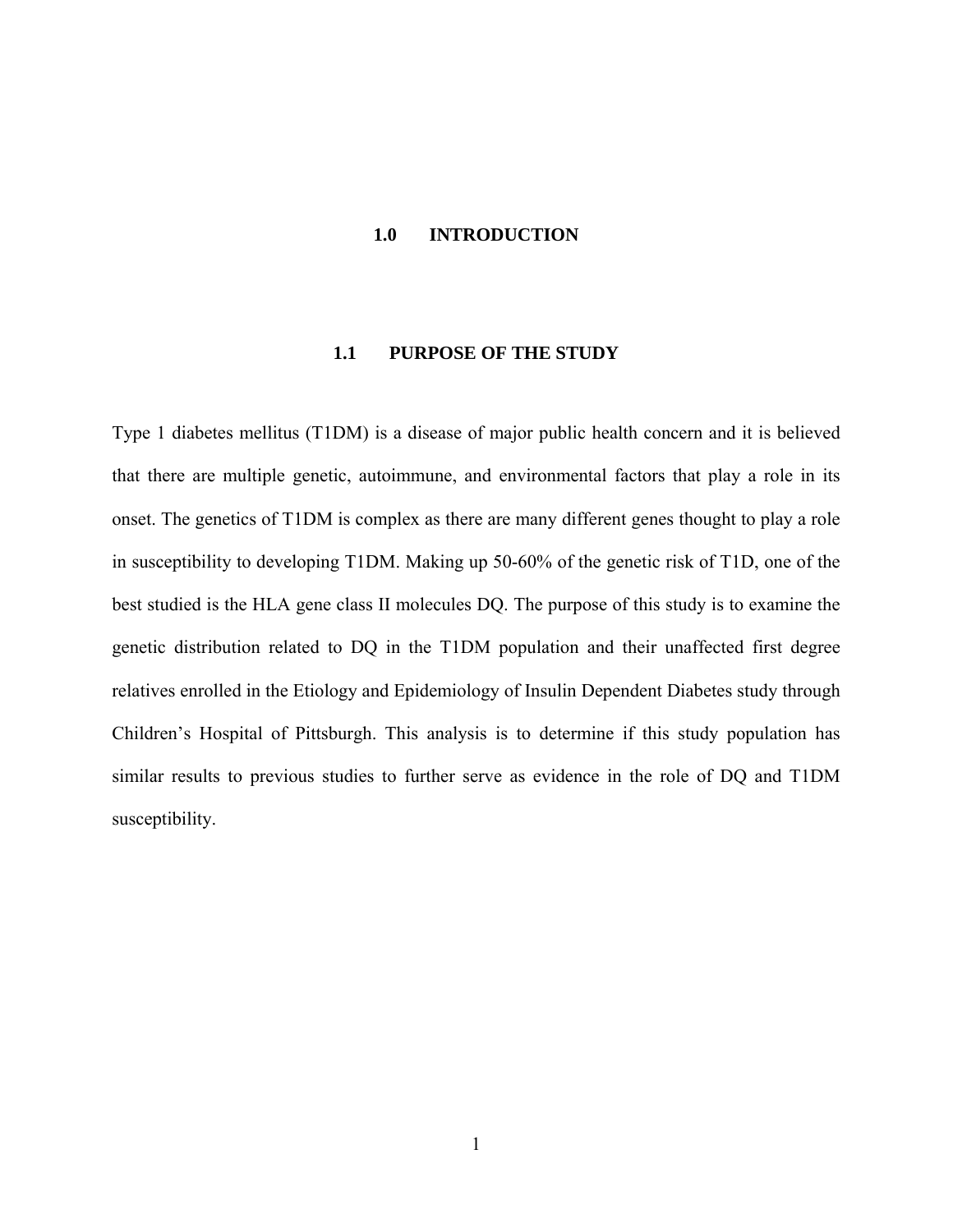#### <span id="page-13-0"></span>**2.0 BACKGROUND AND SIGNIFICANCE**

#### **2.1 DIABETES OVERVIEW**

Type 1 diabetes (T1D), formerly known as juvenile diabetes due to its common onset during childhood or adolescence is also known as Type 1a diabetes or Insulin Dependent Diabetes Mellitus (IDDM). Type 1 diabetes is an autoimmune disorder characterized by the T-cell mediated destruction of the β cells of islets of Langerhans in the pancreas. The pancreatic β cells are responsible for the production of the hormone insulin in the body. Therefore, destruction of the β cells leads to absolute insulin deficiency resulting in chronic hyperglycemia [1]. As a result, individuals with T1D require daily exogenous insulin treatment as well as frequent surveillance of blood glucose levels.

It is estimated that over 20.8 million Americans have diabetes, with only 14.2 million actually being diagnosed. Of these individuals, 90-95% have what is known as type 2 diabetes, a non-autoimmune disease of insulin resistance that typically occurs in adulthood. The other 5- 10% are affected with type 1 diabetes, with 1 in 400 adolescents being diagnosed with T1D[2]. Diabetes in general thus has huge impact on public health. The annual cost of T1D exceeds 14 billion dollars in Canada and about 10 times more in the United States, figuring in consumption of one in seven health care dollars [3].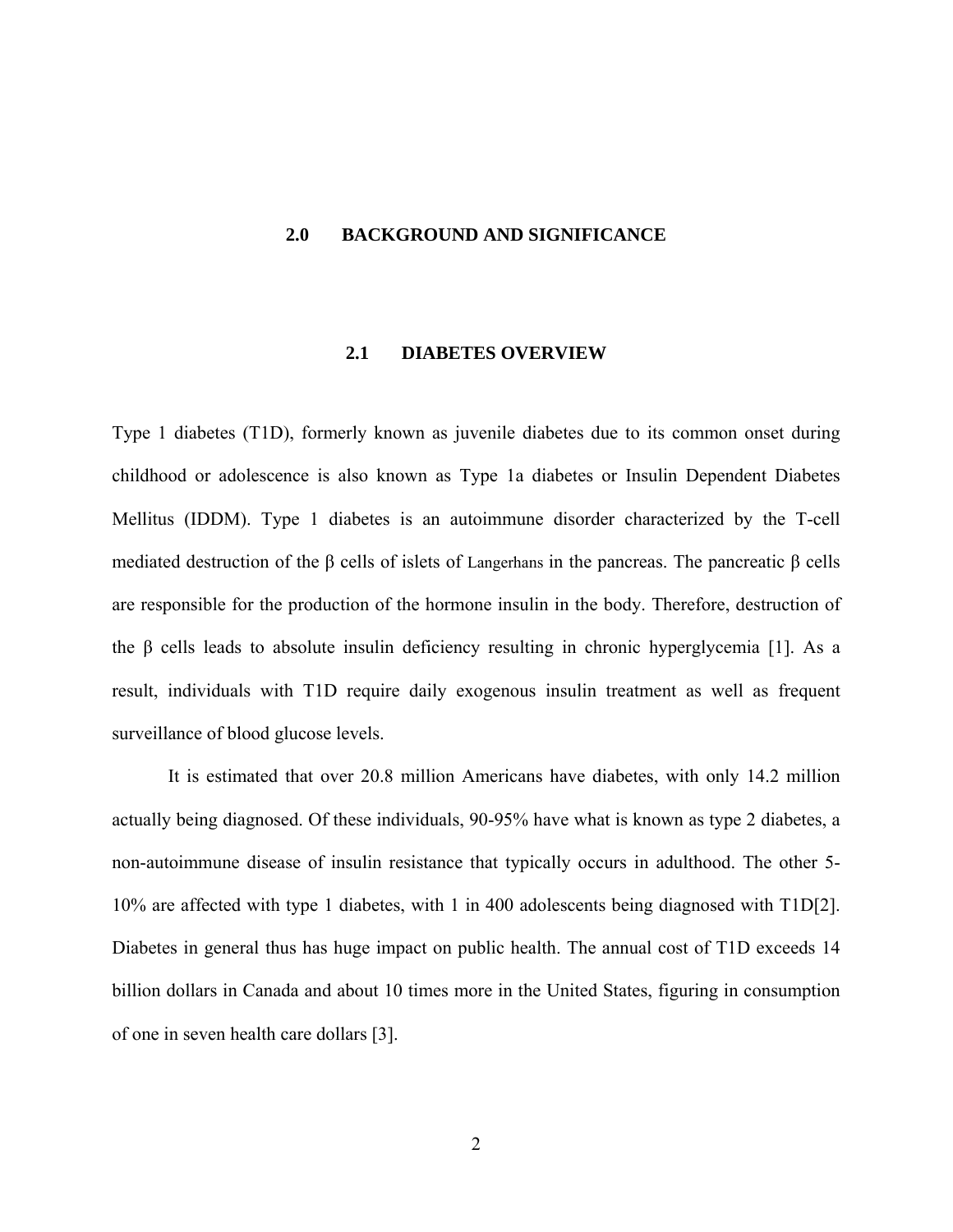<span id="page-14-0"></span>The peak incidence of T1D is 11 years, but new cases occur almost as frequently in adulthood. T1D is more common in whites than blacks and differences in incidences vary across the world (Figure 1). The highest annual incidence of type 1 diabetes mellitus is found in Finland with 45 cases per 100,000, 30 per 100,000 in Sardinia, and the lowest is found in Korea with  $\leq 1$ per 100,000. The incidence of type 1 diabetes is increasing at a rate of approximately 3% a year and the expected annual incidence is expected to exceed 30 per 100,000 by 2010[4].



**Figure 1: Annual Incidence of Type 1 Diabetes per 100,000 by Country [5]** 

# **2.2 PATHOPHYSIOLOGY**

As other autoimmune diseases, T1D is believed to result from a combination of genetic, autoimmune, and environmental factors. The exact mechanism in humans has still yet to be elucidated but much has been discovered in the basic pathogenesis in the development in T1D.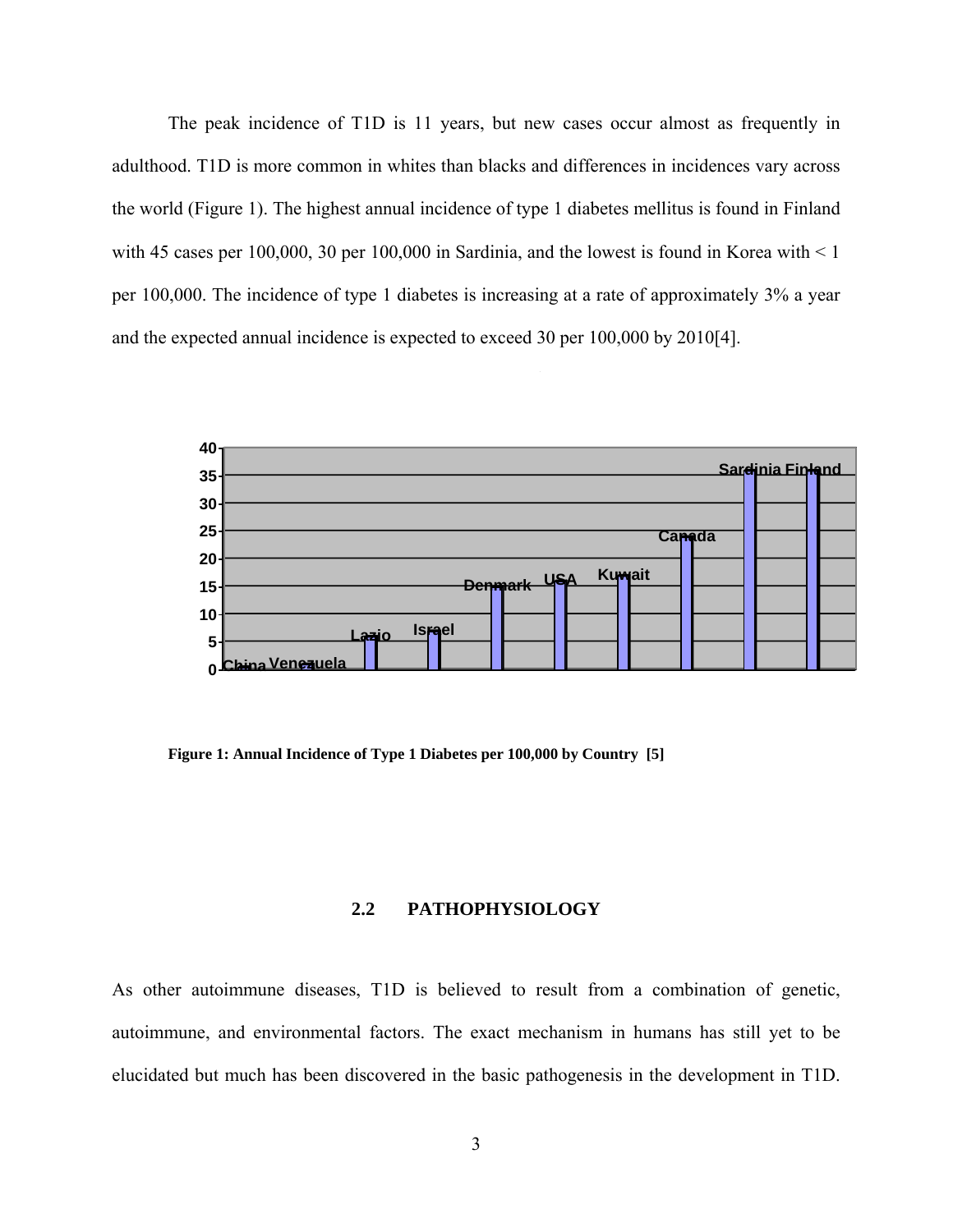<span id="page-15-0"></span>The process includes specific haplotypes/genotypes establish a susceptibility to develop T1D, environmental factors that can either initiate an immune response against the  $\beta$  cells or that alter the structure of the β cells which then results in an immune response and destruction against the β cells, β cell infiltration by mononuclear immune cells (dendritic cells, macrophages, T-cells, etc) which directly contribute to β cell destruction, and then the subsequent development of T1D [6]. The specific process of the self-reactive T cells accumulating and targeting the  $\beta$  cells, where they expand and become increasingly efficient β cell destruction is known as progressive prediabetes. Prediabetes is believed to occur in individuals early in life and the process to diabetes development varies in length among individuals both within and across families [3]. While not the focus of this thesis, much work has been done and is still attempting to determine why some individuals develop T1D at a very young age and others in adulthood.

#### **2.3 IMMUNE SYSTEM**

The immune system is based on the basic concept of being able to recognize molecules in the body as either "self" or "nonself". Antigens are foreign particles, such as viruses or microbes, which contain markers that indicate to the immune system as "nonself". This initiates an immune response where antibodies are made. When the immune system mistakes "self" molecules as "nonself" and an immune response occurs it is called an autoimmune response. The immune system is made of several organs, including the thymus which is responsible for the maturation of the T lymphocytes, also known as T cells. The T cells contain receptors on their surfaces (T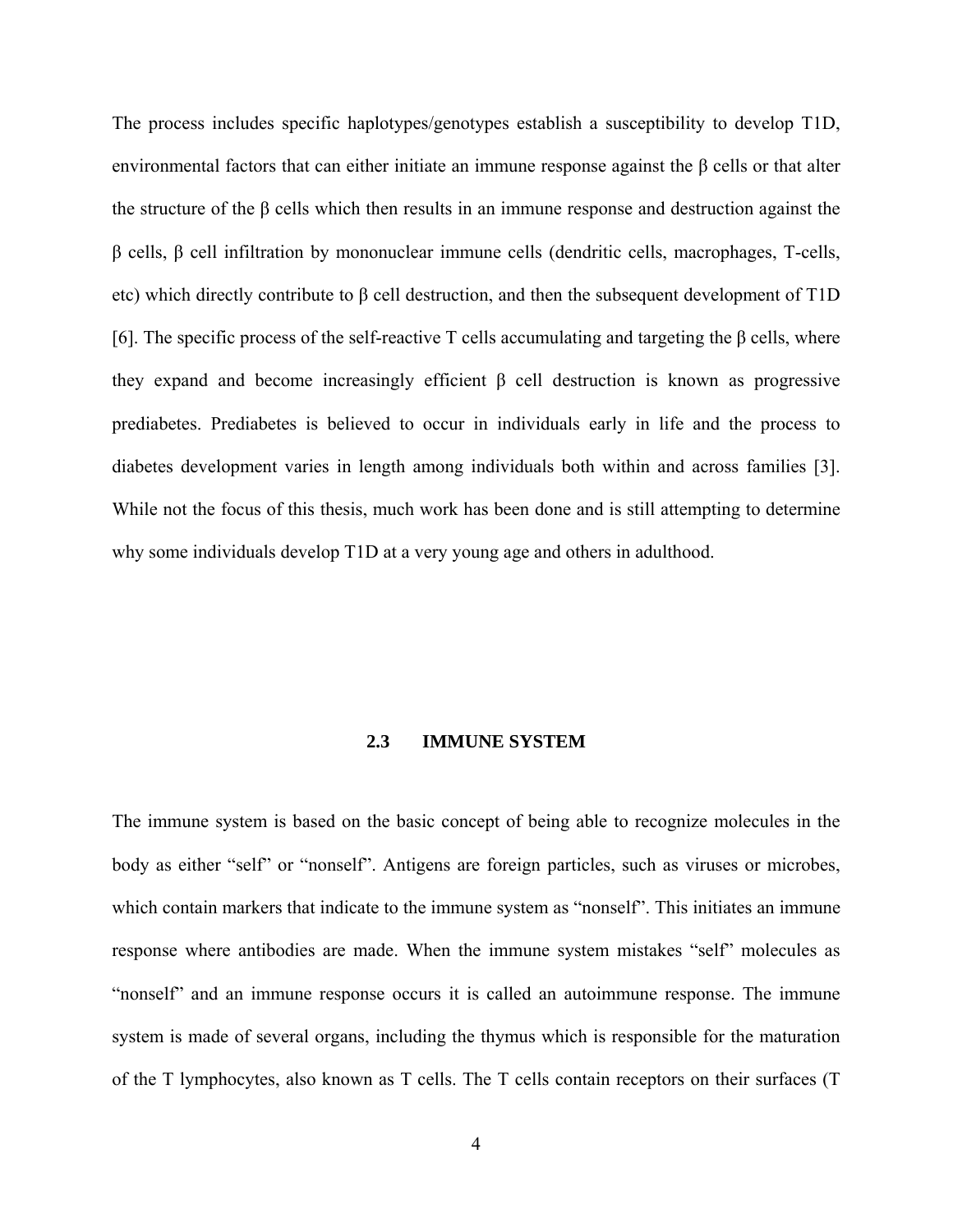<span id="page-16-0"></span>cell receptors) that recognize antigens on the surfaces of infected cells. Helper T cells are responsible for directing immune responses via cell communication. Through this, antibody production by the B cells is stimulated, phagocytes are involved, and other T cells are activated. Cytotoxic lymphocyte T cells directly attack cells carrying foreign or altered molecules [7]. T cell recognition of exogenous antigens is performed through a process by which the antigens are cleaved into peptides and then coupled to the human leukocyte antigen (HLA) class II molecules of the major histocompatibility complex (MHC). Then, the class II molecules present the antigens to the cell surface of antigen presenting cells for CD4-positive T cell recognition. This process is illustrated in Figure 2.



**Figure 2: Antigen uptake and presentation by antigen presenting cells (APC) with peptide in the groove of a MHC class II molecule to a CD4+ T cell. Used with permission from Dr. Massimo Pietropaolo. Figure taken from Pietropaolo, M. and D. Le Roith,** *Pathogenesis of diabetes: our current understanding.* **Clin Cornerstone, 2001. 4(2): p. 1-16 [8].**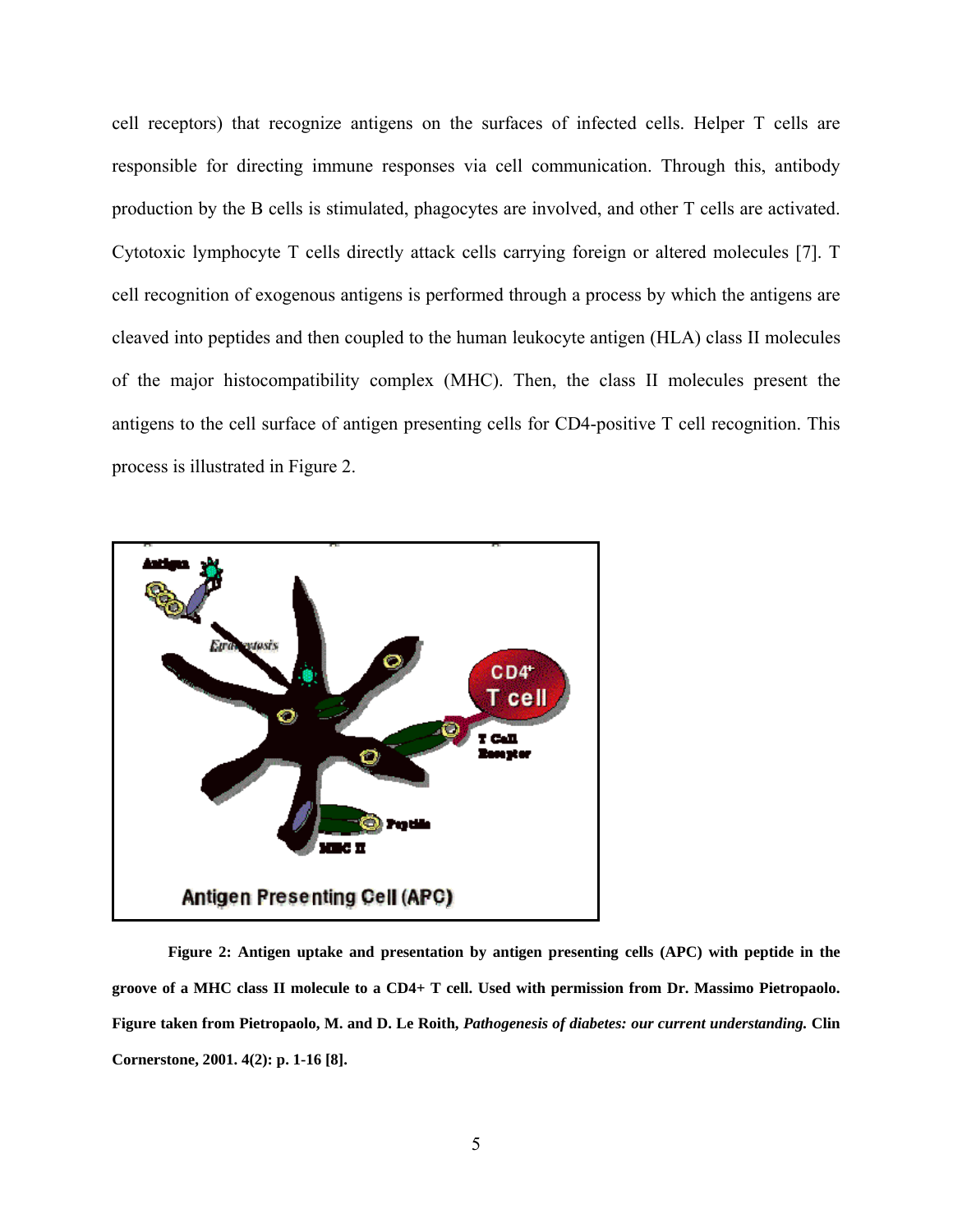<span id="page-17-0"></span>Conversely, endogenous antigens, such as self proteins, are cleaved and transported into the endoplasmic reticulum of the cell while coupled to class I MHC molecules. Then, they are presented on the cell surface for recognition by CD8 T cells. T cells can only respond to peptide antigens that are bound to class I or class II MHC molecules on antigen presenting cells (APCs). APCs include macrophages, B cells, and dendritic cells and are responsible for pathogen and other particle clearance. This is accomplished through endocytosis in which the antigens are reduced to smaller peptides and are then presented in the groove of the MHC molecule.

The HLA class II genes act as immune response genes and contain highly polymorphic regions which are inherited in a Mendelian manner. Each individual's specific amino acid sequence determines which antigens they can respond to as each amino acid is responsible for binding and presenting specific antigens. During the development of the immune system, the potential exists for a response to almost every foreign antigen as well as every self-antigen. Therefore, depending on which sequences are inherited it can also determine which autoimmune diseases an individual is more susceptible to. Further details of the MHC and HLA class II genes are discussed in section 2.4.2 [9].

#### **2.4 GENETICS**

#### **2.4.1 Genetic Susceptibility**

The belief that there is a genetic susceptibility to T1D was initially based on observations of diabetes-clustering in families and the indication that relatives of T1D probands appeared to have an increased risk to develop the disease. Among Caucasians in North America, the risk for first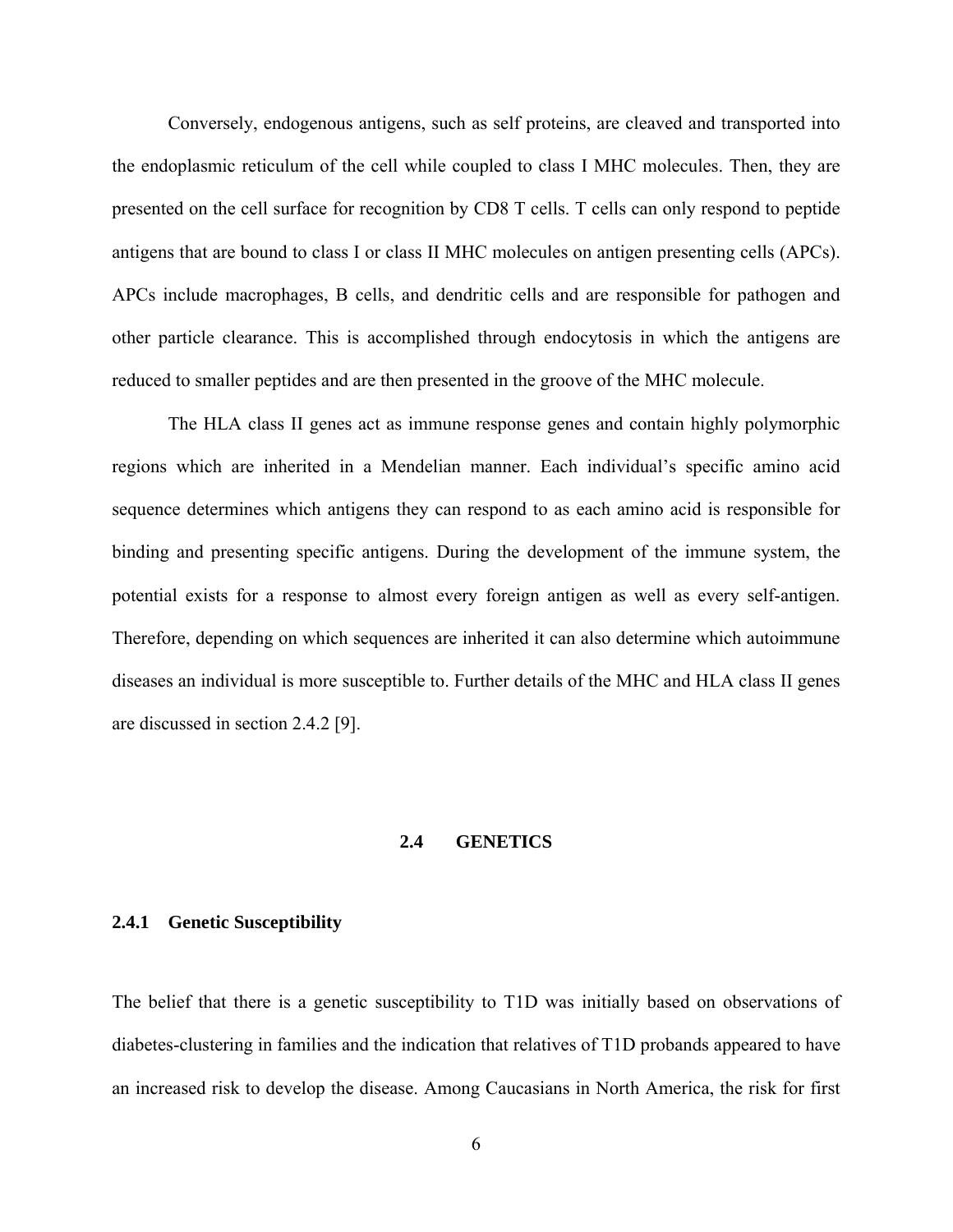<span id="page-18-0"></span>degree relatives ranges from 1% to 15%, dependent on the specific relationship (Table 1), compared with 0.12% in the general population.

**Table 1: Empiric Risk of Type 1 Diabetes Mellitus. Modified with permission from Pietropaolo, M. and D. Le Roith,** *Pathogenesis of diabetes: our current understanding.* **Clin Cornerstone, 2001. 4(2): p. 1-16.[8]** 

| <b>Group at Risk</b>                                                                                                                                                           | <i>Empiric Risk</i> $(\% )$ |
|--------------------------------------------------------------------------------------------------------------------------------------------------------------------------------|-----------------------------|
| First-degree relatives of T1DM probands*                                                                                                                                       | $5 - 71$                    |
| Individuals without relatives with T1DM <sup>*</sup>                                                                                                                           | $\leq$                      |
| Children of affected father <sup>†</sup>                                                                                                                                       | 6                           |
| Children of affected mother <sup>†</sup>                                                                                                                                       |                             |
| *Estimates for North American white populations.<br><b>Example 1.</b> Estimates for Scandinavian<br>populations.<br>$\dot{\tau}$ 1% to 15% range depending on the populations. |                             |

These empirical risks illustrate that while there is a genetic susceptibility to developing T1D, it is not inherited in a Mendelian fashion. In fact, 80-90% of individuals with T1D have no family history of the disease. The differences seen in risk estimates for first degree relatives are believed to vary due to the concept of haplotype sharing. Individuals have two copies of each of their chromosomes, one inherited from each parent. They therefore have two copies of each of their genes, alleles, and so forth. A haplotype is the combination of alleles found on one of the chromosomes. Parents and their offspring can at maximum share only one haplotype whereas siblings have the possibility of sharing both haplotypes. Therefore, this supports the increased risk of siblings of diabetic probands versus children of diabetic probands [10].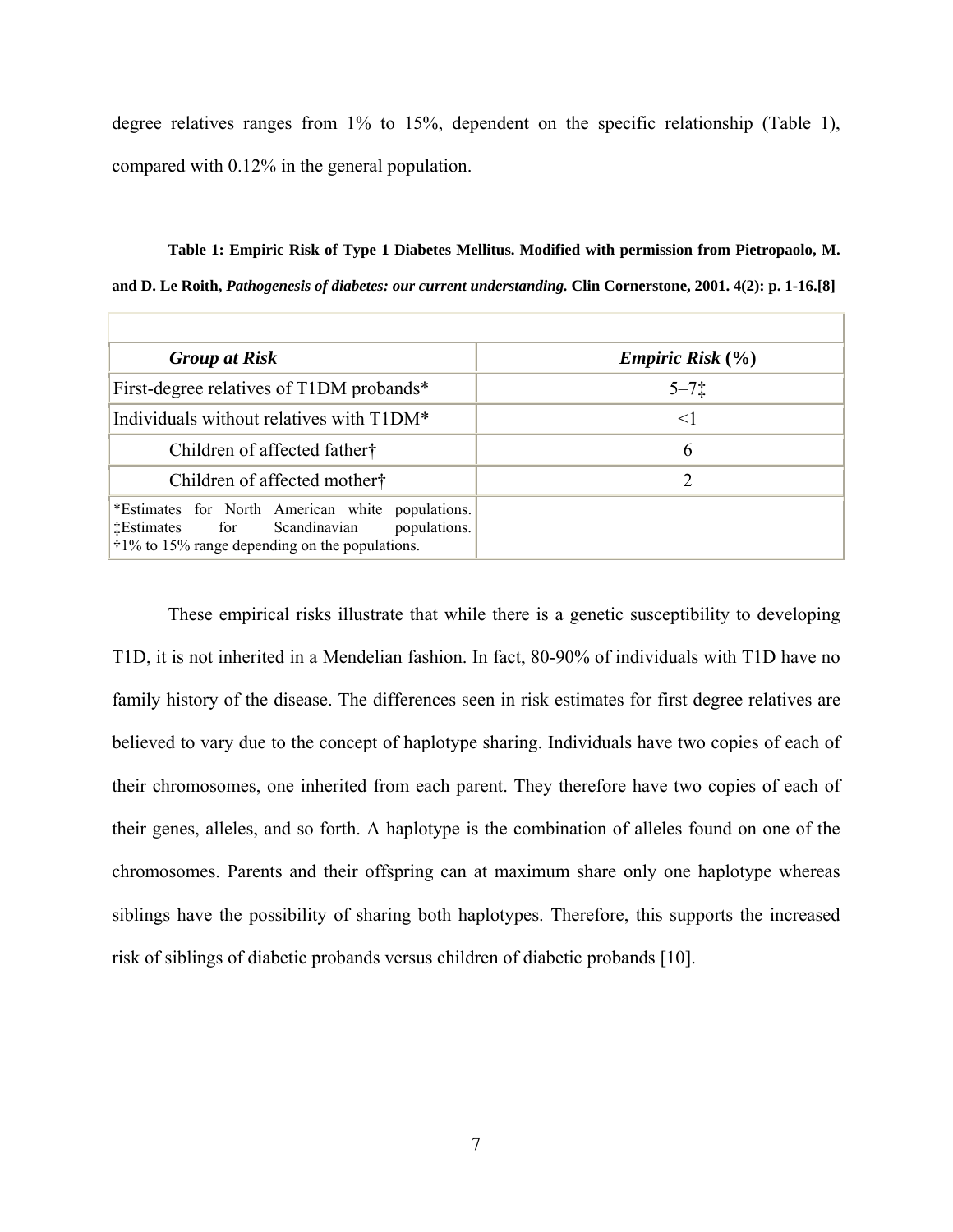<span id="page-19-0"></span>

**Figure 3: The HLA Complex. Used with permission from** *Eisenbarth GS, Lafferty KJ, eds.* **Type 1 Diabetes: Molecular, Cellular and Clinical Immunology.** *New York, Oxford: Oxford University Press; 1996:3***–** *17. Web site* **[9]** 

In the mid 1970s, the Human Leukocyte Antigen (HLA) genes, were the first to be identified as diabetes susceptibility genes and have since been shown to play the largest role in a genetically heterogenous disease, comprising approximately 50% of the genetic risk [8, 11]. Thus, the HLA genes are known as IDDM1. The HLA genes are located within the major histocompatibility complex (MHC) which is located on the short arm of chromosome 6. The MHC is divided into three subregions, class I, class II, and class III. The class III genes encode a range of molecules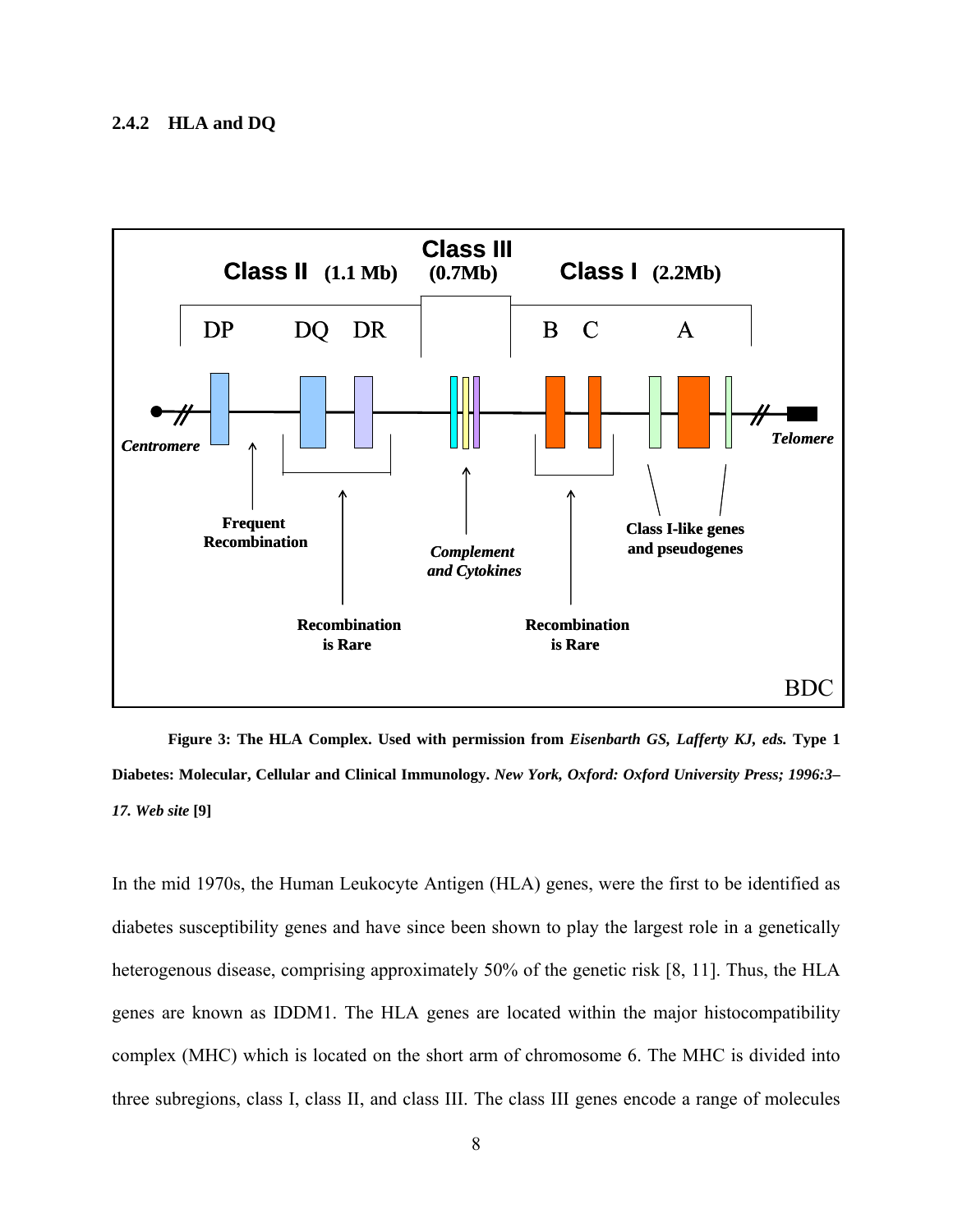that are not related to immune function. The class I genes are responsible for  $α$  peptide chains which associate with β2 microglobulin to form the class I molecules. The class I molecules play a role in the restriction of cytotoxic T cell activity and are expressed on all nucleated cells' surfaces. The molecules bind endogenous antigen-derived peptide fragments. Then, the fragments are presented by the molecules for CD8 positive T cell receptor recognition.

The class II locus is comprised of one A gene and one B gene and are the closest to the centromere on chromosome 6. The A gene encodes for an  $\alpha$  peptide chain and the B gene encodes for a β peptide chain, which together form a heterodimer that is the class II molecules. The class II molecules are termed DR, DQ, and DP, with DR and DQ being in high linkage disequilibrium (LD)[6].

Initially it was the class I alleles, in particular, that were associated with T1D due to their cosegregation in families. However, these alleles were also found to be fairly common and did not offer a very high relative risk ratio. Also, these observations were made before the class II molecules had been discovered. Once serological identification of the class II molecules was possible, it was determined that they were much better genetic markers in evaluating the risk for T1D. Following this, between 1979 and 1981, several groups identified the DR3 and DR4 alleles conferred the highest susceptibility and the DR2 alleles provided the highest resistance to the disease. These associations were subsequently confirmed in 1984 at the IX International Histocompatibility Workshop as studies showed that >90% of individuals with T1D were either DR3 or DR4. Of these individuals, only 7.2% were DR3/DR3 homozygous and 7.9% were DR4/DR4 homozygous, but 33.6% were DR3/DR4 heterozygous. Being heterozygous for DR3/DR4 was thus the highest genetic risk factor which initially did not make sense. To explain this situation, Svejgaard et al proposed that one of the  $\alpha$  chains in the DR molecule is paired in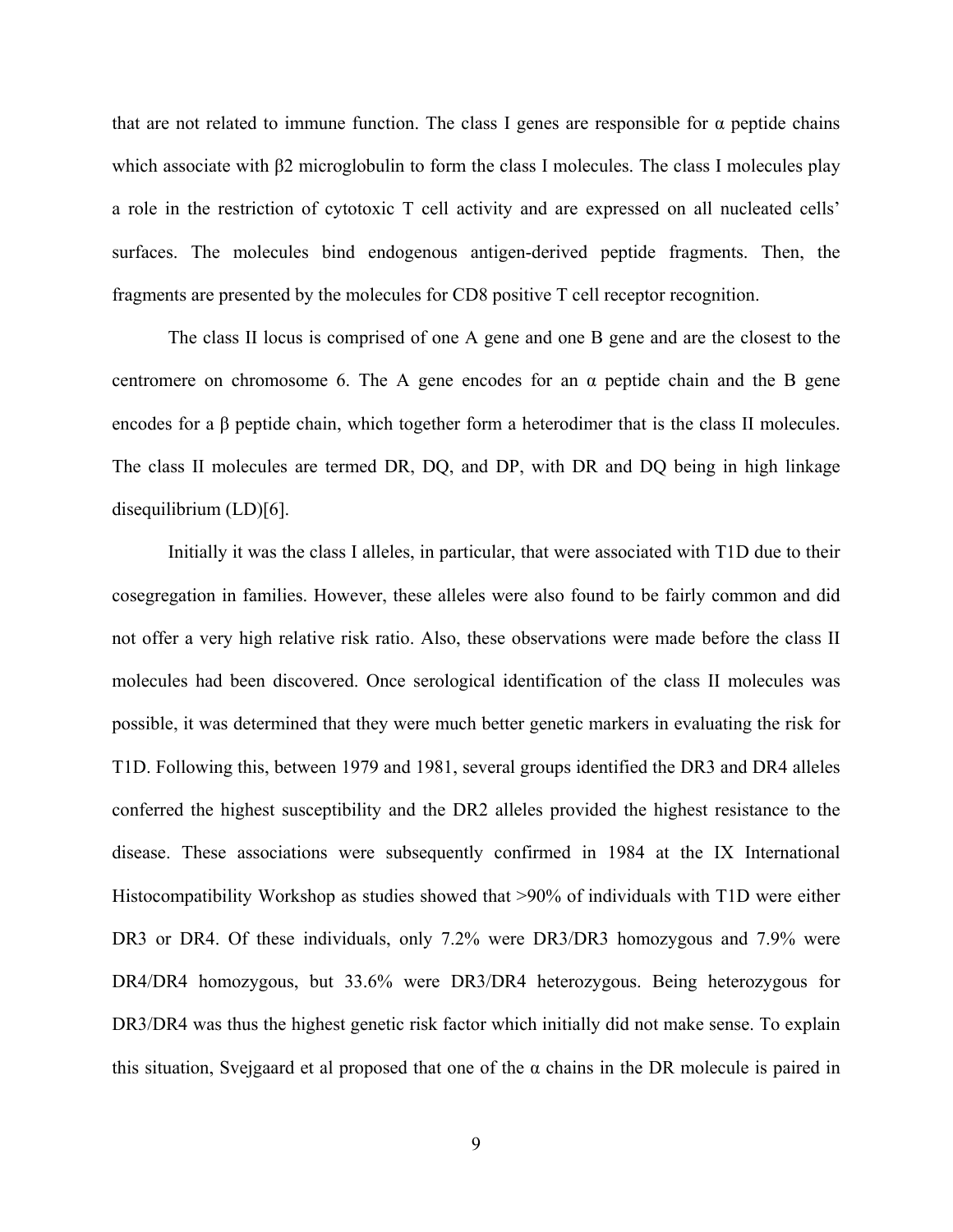trans, with each one coming from a different copy of the two chromosomes, with one of the β chains forming a hybrid molecule. In this formation, the DR3/DR4 heterozygous molecule would be highly involved in presenting antigens to the T cells, initiating an autoimmune process. However, this hypothesis was rejected when it was later determined that actually in the DR molecule a polymorphic β chain pairs with a monomorphic  $\alpha$  chain. Since the  $\alpha$  chain is the same on both copies of the chromosome, there is no real difference between a *cis* versus *trans* formation.

Around 1987, as restriction fragment length polymorphism (RFLP) technology began to be used in the labs, it became more and more evident that the DQ molecule was more often involved in the risk to develop T1D. This also revived and supported the prior hypothesis of a hybrid molecule facilitating an autoimmune process, as both the α and β chains of the DQ molecule are polymorphic. The DQ molecule as the indicator for diabetes risk was not fully accepted at first, however further studies lent more support including the nonobese diabetic (NOD) mouse which spontaneously develops autoimmune diabetes and only has what is the human DQ complement for a class II molecule and it is negative for what is the human DR complement. Of particular interest, the only difference between the DQ-equivalent molecule in nonobese normal (NON) mice and NOD mice is that at position 57 of the β chain aspartic acid is exchanged for serine in the NOD mice. The relevance of this was subsequently determined when Bjorkman et al. determined the structure of the crystallized HLA-A2 molecule. The structure supported the role of the HLA molecule presenting a processed antigen (i.e. antigenic peptide) to the appropriate T cells. For example, the DQ molecule contains a groove where the processed antigen lodges for T cell presentation (Figures 4 and 5: the asterisks (\*) in Figure 4 indicates residue 52 of the α-chain and 57 of the β-chain). Looking into this groove is residue 57 and is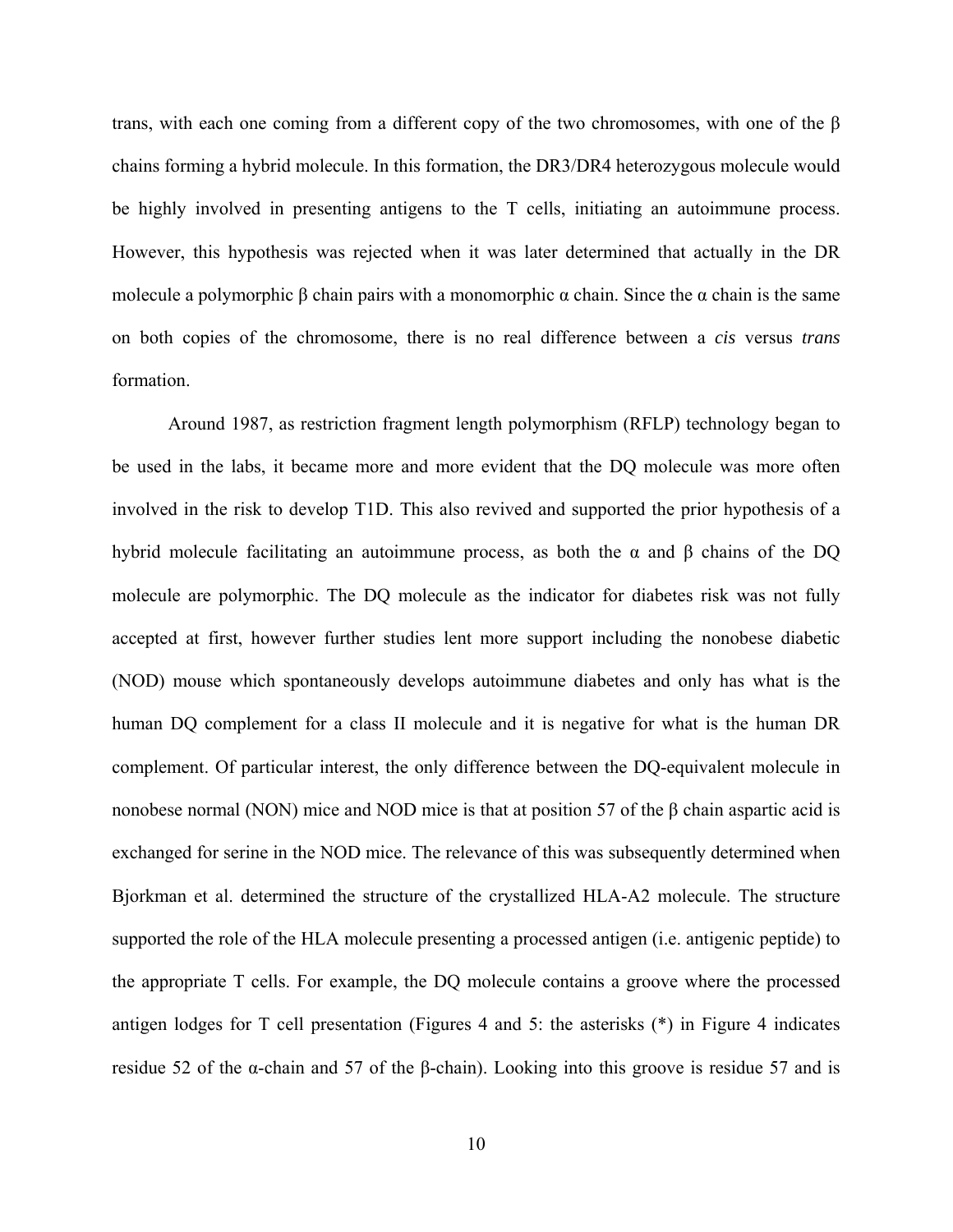therefore in a position to interact with the process antigen. Considering the prior observations in the NOD and NON mouse and the differing amino acids in position 57, it was hypothesized that an amino acid substitution is critical in mediating the autoimmune reaction via its effect on the lodging of the antigenic peptide in the groove. With the advent of polymerase chain reaction (PCR) techniques and sequence specific oligonucleotide probes, they were able to see the variations in codon 57 in both diabetic and non-diabetic individuals. By the end of 1987, multiple studies showed a strong correlation between having a non-charged amino acid such as alanine, valine, or serine at codon 57 in diabetic patients instead of having aspartic acid as was most often seen in non-diabetic patients. Therefore, being "non-Asp" or "Asp" is describing whether an allele on the β-chain encodes for aspartic acid to be present at position 57 (Asp) or a different non-charged amino acid (non-Asp). How this was explained was that the presence of Asp 57 inhibits "perfect" lodging of an antigenic peptide into the groove, which makes it less likely to be presented to the T cell and initiate an autoimmune process, whereas the absence of Asp 57 would make it more likely for the peptide to lodge into the groove allowing this diabetogenic molecule to be presented for recognition [12].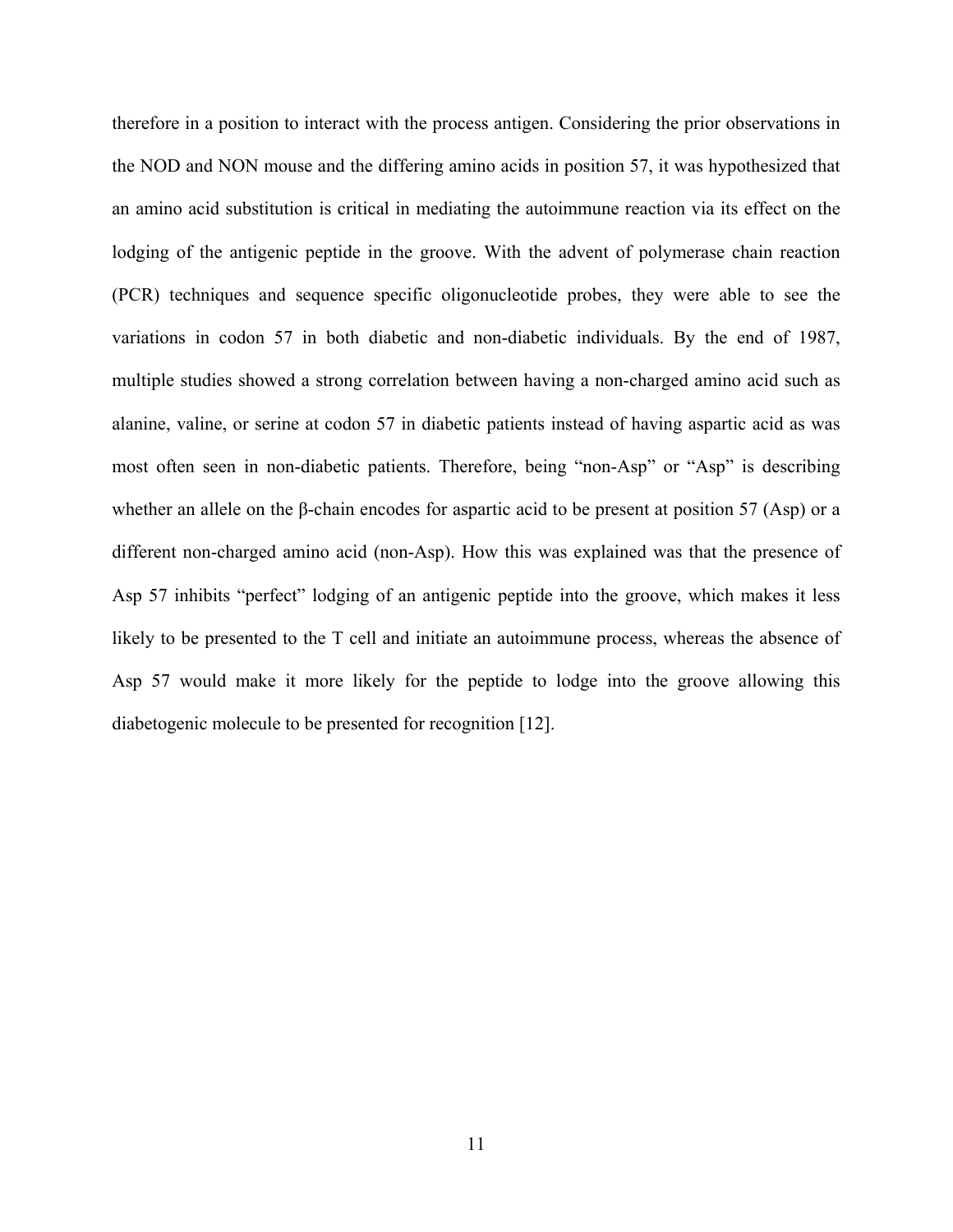<span id="page-23-0"></span>

**Figure 4: HLA-DQ combining site. Used with permission from Trucco, M.,** *To be or not to be Asp 57,* 

*that is the question.* **Diabetes Care, 1992.** 15**(5): p. 705-15. [12]**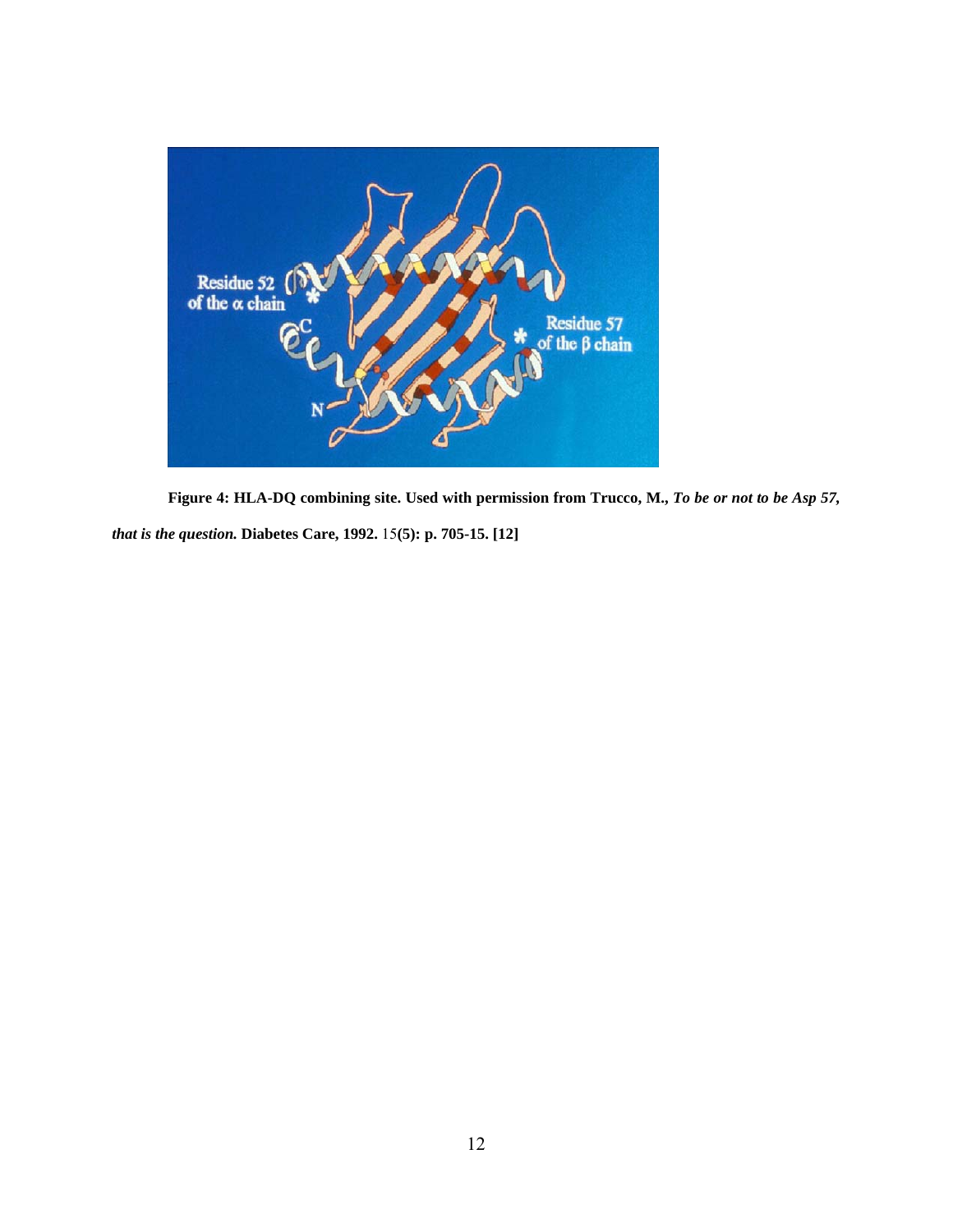<span id="page-24-0"></span>

**Figure 5: Antigen Presenting Via the HLA Molecule. Used with permission from Trucco, M.,** *To be or not to be Asp 57, that is the question.* **Diabetes Care, 1992.** 15**(5): p. 705-15. [12]** 

As DQ became accepted as the HLA molecule involved with the genetic predisposition for T1D, the earlier associations of DR3/DR3, DR4/DR4, and DR3/DR4 with the highest level of diabetes susceptibility was revisited. With the DR and DQ molecules in such high linkage disequilibrium it was determined that it was really the DQ haplotypes of DQA1\*0501- DQB1\*0201 (LD with DR3) and DQA1\*0301-DQB1\*0302 (LD with DR4) that were involved. Therefore, the genotype with conferring the largest risk of T1D is the DQA1\*0501- DQB1\*0201/DQA1\*0301-DQB1\*0302 heterozygote. Again this heterozygous "disadvantage" is explained by the formation of a hybrid molecule that is particularly diabetogenic due to the *trans* formation of the alleles and the resulting effect on antigen binding and presentation [13].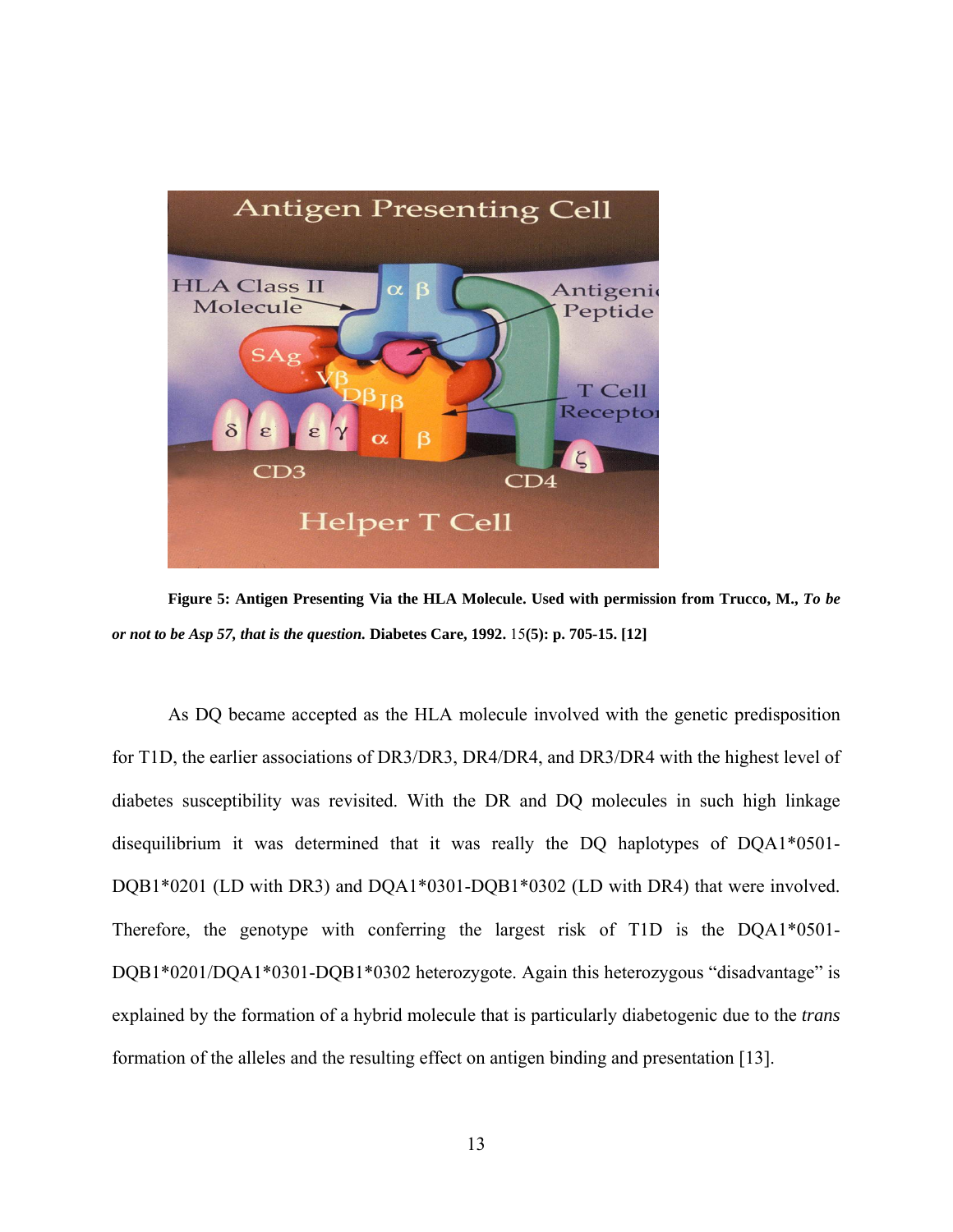In addition, Khalil et al discovered in 1990 that diabetes susceptibility could be further defined by the presence or absence of arginine at position 52 on the  $\alpha$  chain in combination with the presence or absence of Asp 57 on the β chain of the DQ molecule. The combination with the maximum susceptibility to the disease is arginine at position 52 and non-Asp at position 57, and vice versa for the maximum resistance. As these two positions are located on the opposite ends of the groove-containing space, it can be explained that both positions 52 and 57 and their amino acids are in a prime physical location, in addition to the reactions between a neutral non-Asp amino acid and arginine, to affect the presentation of an antigen to the T cell [14]. DQ2 and DQ8 are indeed a particular combination of alleles where one codes for Arg at position 52 on the alpha chain and the other for non-Asp at position 57 on the beta chain.

Today, the DQ2 and DQ8 haplotypes and genotype are still consistently shown to cause an increased genetic risk in developing T1D. Both as a group and individually this is true, however when looking at them within the group the order of risk from highest to lowest is DQ2/DQ8 (~1:15), DQ8/DQ8 (~1:60-200), DQ8/X (~1:60-200), DQ2/DQ2 (~1:60-200), and DQ2/X  $(\sim 1:300)$  (where "X" indicates the presence of any other alpha and beta allele with the exception of DQB1\*0602). In addition, DQA1\*0102/DQB1\*0602/DRB1\*1501 (DR2) haplotype has shown a high protective effect against the development of T1D, even in the presence of autoantibodies [5, 15].

It had been long observed that monozygotic twin concordance for T1D was not 100%, with estimates ranging from 20 to  $\leq 40\%$  [16, 17]. This can be explained genetically by the fact that the genes that encode the class II molecules are often subject to somatic rearrangement. Also, with the PCR based methods, HLA typing was performed of multiple populations with differing incidences of T1D. Once genotype frequencies of non-Asp 57 was determined, it was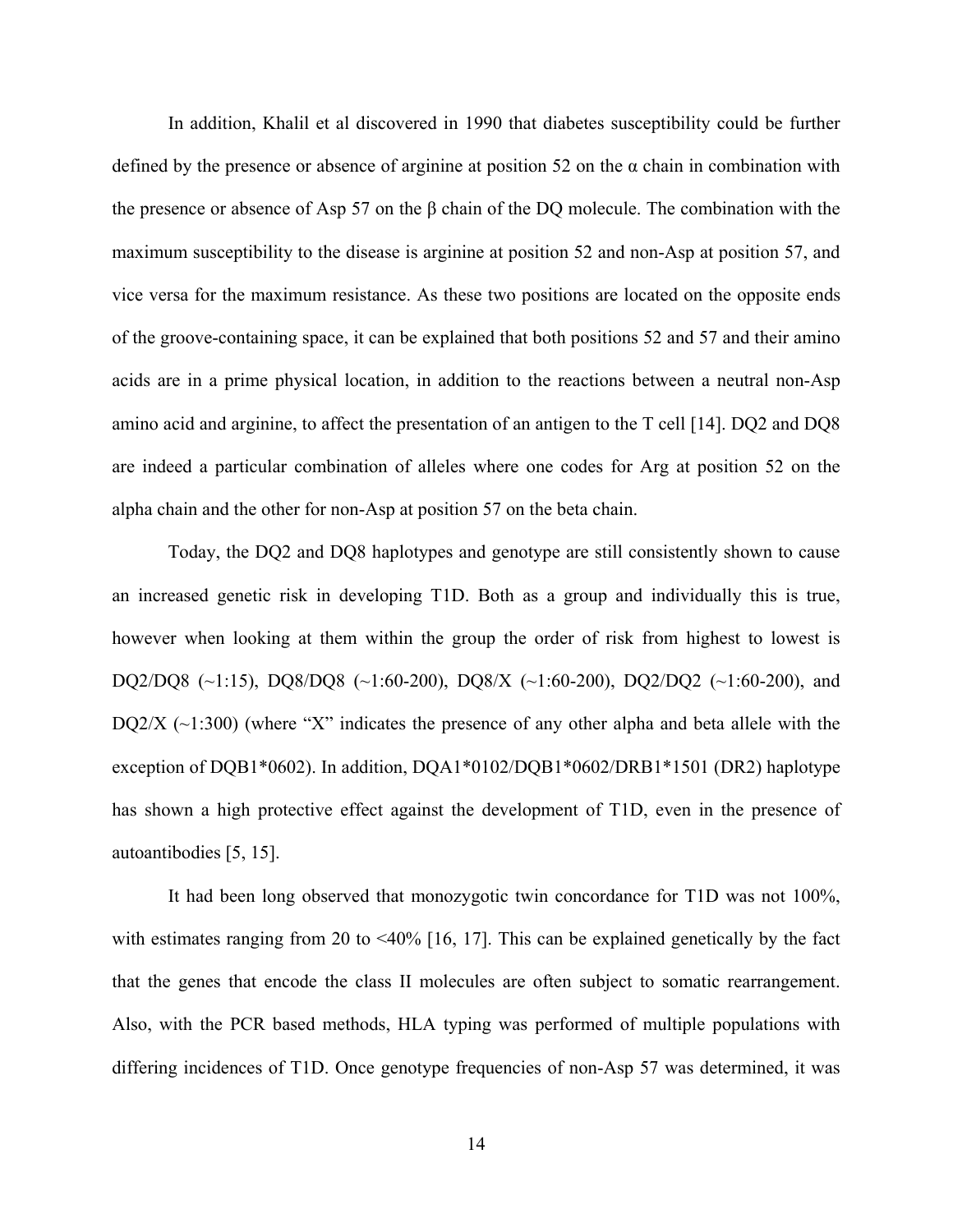<span id="page-26-0"></span>shown to correlate with the population's corresponding disease incidence thus identifying genetic differences as the primary reason for incidence differences, with the exception of Japanese populations which suggest a different role of non-Asp 57 in this population or discrepancies in study designs [12]. Studies have shown DQ associated susceptibility is only accurate for populations where the disease is common, whereas in populations where the disease is rare as in Asians the same associations are not seen [13].

The following is a table with known DQ alleles and their effect on susceptibility to T1D. The last column lists the associated DR class that is known by linkage disequilibrium.

**Table 2: Effect of Human Leukocyte Antigen Alleles on Susceptibility to IDDM. Used with permission from Dr. Massimo Pietropaolo found in Pietropaolo, M. and D. Le Roith,** *Pathogenesis of diabetes: our current understanding.* **Clin Cornerstone, 2001. 4(2): p. 1-16. [8]** 

| <b>DQ</b> Alleles  | <b>Effect</b>                 | <b>Associated DR Class</b> |  |  |
|--------------------|-------------------------------|----------------------------|--|--|
| A1*0301, B1*0302   | Susceptible                   | DR <sub>4</sub>            |  |  |
| A1*0501, B1*0201   | Susceptible                   | DR <sub>3</sub>            |  |  |
| A1*0101, B1*0501   | Susceptible                   | DR1                        |  |  |
| A1*0301, B1*0201   | Susceptible(AfricanAmericans) | DR7                        |  |  |
| A1*0102, B1*0502   | Susceptible(Sardinians)       | DR2 (DR16)                 |  |  |
| A1*0301, B1*0303   | Susceptible (Japanese)        | DR <sub>4</sub>            |  |  |
| A1*0301, B1*0303   | Susceptible (Japanese)        | DR9                        |  |  |
| A1*0102, B1*0602   | Protective                    | DR2 (DR15)                 |  |  |
| A1*0501, B1*0301   | Protective                    | DR <sub>5</sub>            |  |  |
| $? B1*0600$        | Neutral                       | DR <sub>6</sub>            |  |  |
| $A1*0201, B1*0201$ | Neutral                       | DR7                        |  |  |
| A1*0301, B1*0303   | Neutral                       | DR <sub>4</sub>            |  |  |
| A1*0301, B1*0301   | Neutral                       | DR <sub>4</sub>            |  |  |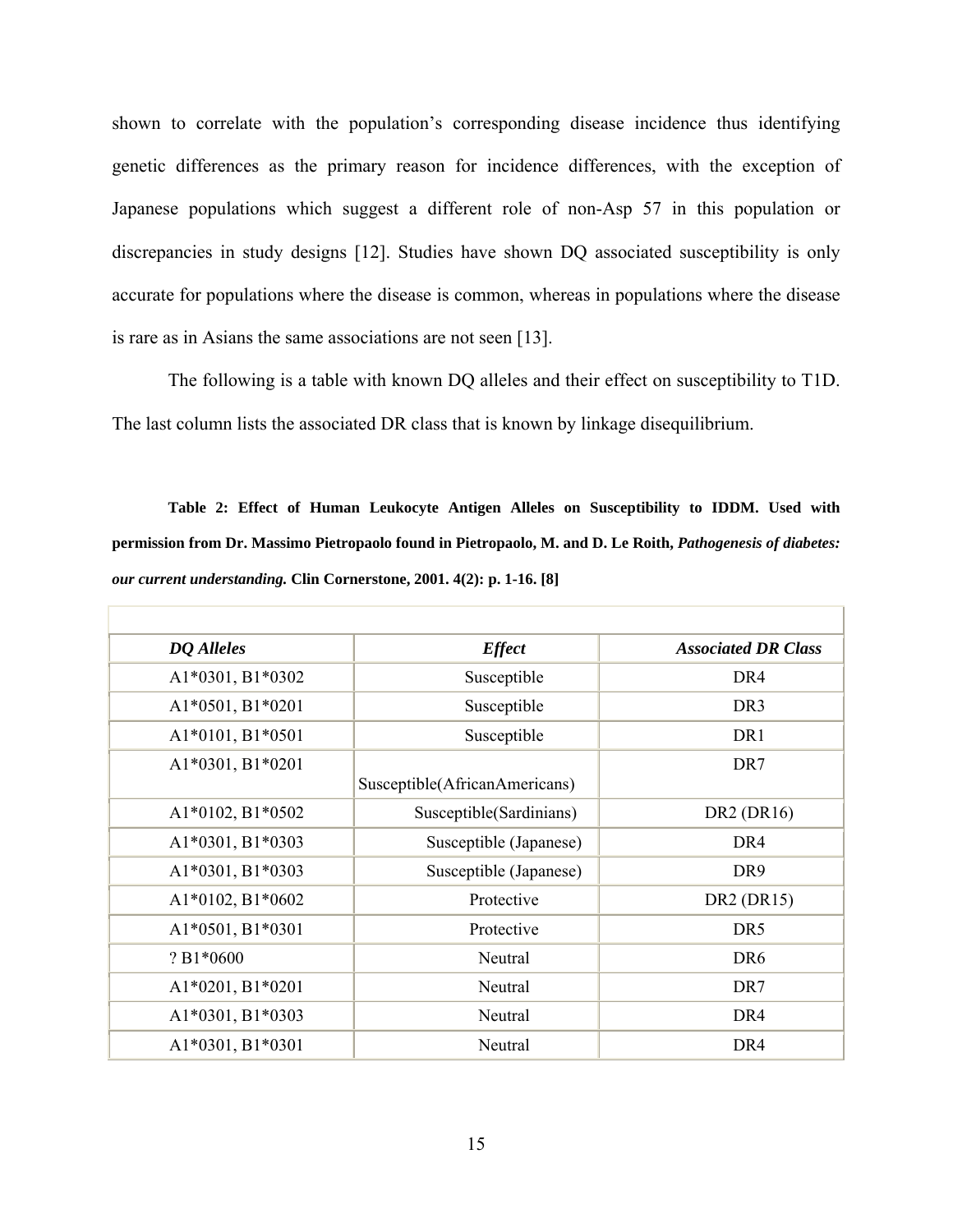# <span id="page-27-0"></span>**2.4.3 Other Genes of Interest**

There are many different genetic loci, mostly detected by genome-wide scans, associated with T1D risk. However, no other loci have showed a stronger effect or with such reproducibility as the HLA genes. Table 3 lists the known susceptibility loci as of 2001.

**Table 3: Summary of Human IDDM Susceptibility Loci. Used with permission from Dr. Massimo Pietropaolo. Table from Pietropaolo, M. and D. Le Roith,** *Pathogenesis of diabetes: our current understanding.* **Clin Cornerstone, 2001. 4(2): p. 1-16. [8]** 

| <b>Chromosome</b>  | Locus                                | Linkage Status According to Kruglyak &<br>Lander <sup>1</sup> |
|--------------------|--------------------------------------|---------------------------------------------------------------|
| 6p21               | IDDM1; HLA-DQB                       | Confirmed                                                     |
| 11p15.5            | IDDM2; INS 5 VNTR                    | Confirmed                                                     |
| 15q26              | IDDM3; IGF1R                         | Suggestive ( $P < .001$ , MLS > 2.2)                          |
| 11q13              | IDDM4; FGF3                          | Confirmed ( $P < 2.2 \times 10^{-5}$ , MLS > 3.6)             |
| 6q25               | IDDM5; ESR1                          | Confirmed ( $P < 2.2 \times 10^{-5}$ , MLS > 3.6)             |
| 18q21              | IDDM6                                |                                                               |
| 2q31               | IDDM7; IL1, HOXD8                    | Suggestive ( $P < .001$ , MLS > 2.2)                          |
| 6q27               | IDDM8; IGF2R                         | Confirmed ( $P < 2.2 \times 10^{-5}$ , MLS > 3.6)             |
| $3q21-q25$         | <b>IDDM9</b>                         |                                                               |
| 10p11.2-q11.2      | IDDM10                               |                                                               |
| 14q24.3            | IDDM11                               | Significant ( $P < 2.2 \times 10^{-5}$ , MLS > 3.6)           |
| 2q33               | IDDM12; CTLA-4                       |                                                               |
| 2q34               | IDDM13; IGFBP2,<br>IGFBP5            |                                                               |
| 6p21               | IDDM15 (distinct from HLA)           |                                                               |
| $10q25^{\ddagger}$ | IDDM17                               | Significant (NPL: $P < .002$ )                                |
| 7p                 | Not assigned; GCK, IGFBP1,<br>IGFBP3 |                                                               |
| Xq                 | Not assigned                         |                                                               |
| $Xp^{\frac{1}{2}}$ | Not assigned                         | Significant ( $P = 2.7 \times 10^{-4}$ ; MLS > 3.6)           |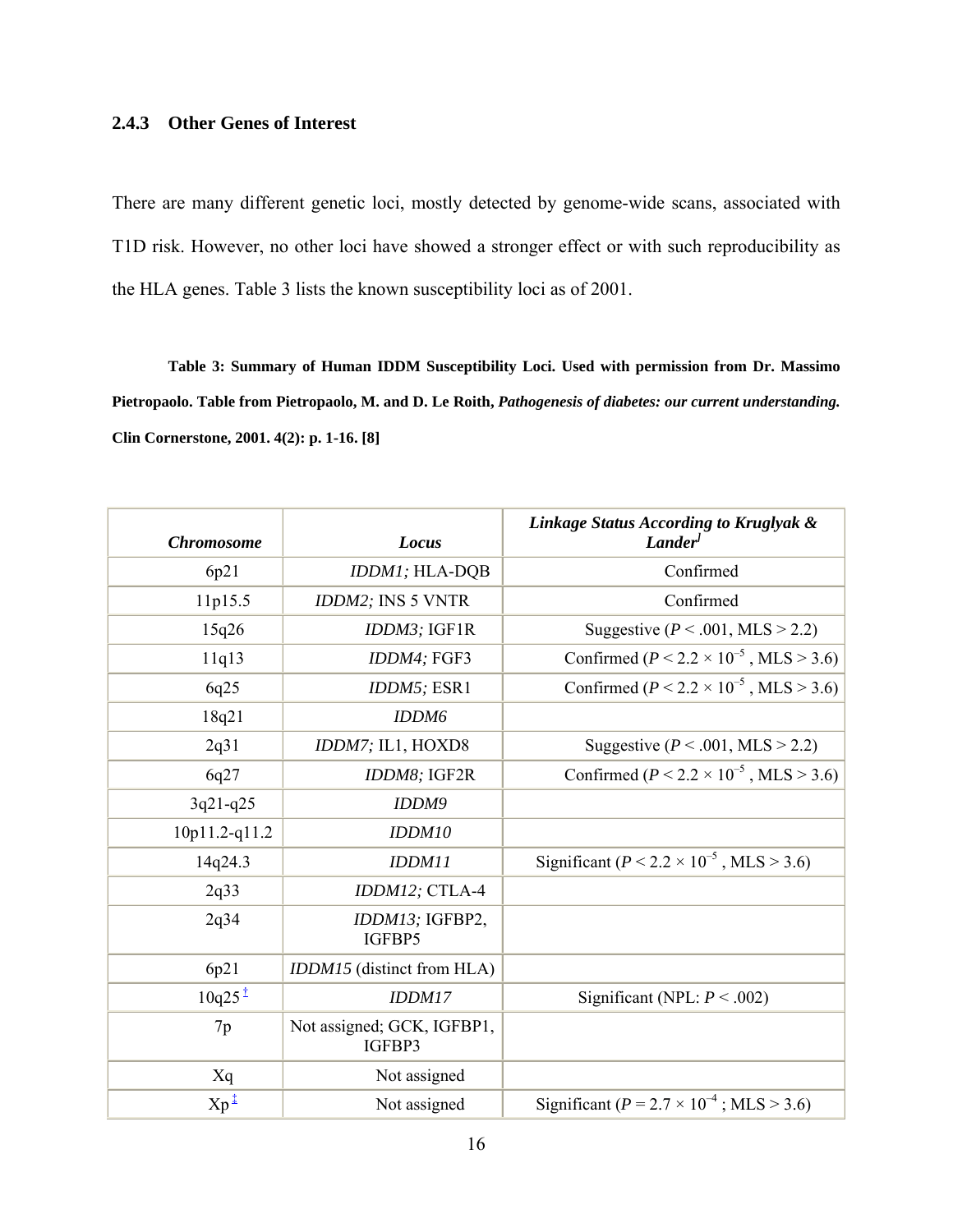| <i>Chromosome</i>                                                                                                                                                                                                                                                                                                                                                                                                                                                                                                                                                                                                                                                                                                                                                                                                                                   | Locus        | Linkage Status According to Kruglyak &<br><b>Lander</b> |  |  |
|-----------------------------------------------------------------------------------------------------------------------------------------------------------------------------------------------------------------------------------------------------------------------------------------------------------------------------------------------------------------------------------------------------------------------------------------------------------------------------------------------------------------------------------------------------------------------------------------------------------------------------------------------------------------------------------------------------------------------------------------------------------------------------------------------------------------------------------------------------|--------------|---------------------------------------------------------|--|--|
| <b>Table 3 Continued</b>                                                                                                                                                                                                                                                                                                                                                                                                                                                                                                                                                                                                                                                                                                                                                                                                                            |              |                                                         |  |  |
| $1q^{\frac{s}{2}}$                                                                                                                                                                                                                                                                                                                                                                                                                                                                                                                                                                                                                                                                                                                                                                                                                                  | Not assigned | Suggestive ( $MLS = 3.31$ )                             |  |  |
| $HLA$ = human leukocyte antigen; MLS = maximum logarithm of odds score; NPL = nonparametric<br>linkage; $VNTR = variable$ number of tandem repeats.<br>*The insulin-dependent diabetes mellitus nomenclature is assigned to a locus after linkage has been formally<br>demonstrated, replicated, and confirmed in $\geq$ 3 different data sets. Where functional candidate genes are flanked by<br>or are very close to susceptibility markers, they are so indicated.<br>†The evidence for linkage increased substantially ( $P = 0.0004$ ) with higher marker density and the inclusion of data<br>for additional affected relatives and all unaffected siblings.<br><sup>th</sup> major histocompatibility complex HLA-DR3-positive patients.<br>§This locus co-localizes with loci for systemic lupus erythematosus and ankylosing spondylitis. |              |                                                         |  |  |

The following is a description of three additional genes that besides the HLA region, have shown the most reproducibility and effect on T1D risk. The insulin (*INS*) gene region located on chromosome 11p15.5 is believed to be the second major susceptibility locus for T1D in Caucasians. This region is also known as IDDM2. The associations with risk are with the region outside of the coding region, approximately 596 bp upstream of the translational start site, which contains variable number of tandem repeats (VNTR). At this locus there are two common alleles, a shorter class I allele (20-63 repeats) and a longer class III allele (140-210 repeats). It is the former that is associated with T1D susceptibility with class I homozygosity conferring the highest risk for TID. Conversely, the class III alleles have been associated with dominant protection. Of important note, as these areas are also highly polymorphic not all class I alleles are related to susceptibility and not all class III alleles act as protectants. In addition, the roles of the polymorphisms vary by ethnic group. Also, there have been contradictory studies that discuss the possibility of a relationship between the *Ins* gene and HLA-DQ.

Reasons for the VNTR associations are not completely known, however they are believed to have a function related to how insulin mRNA is expressed in the thymus. The protective class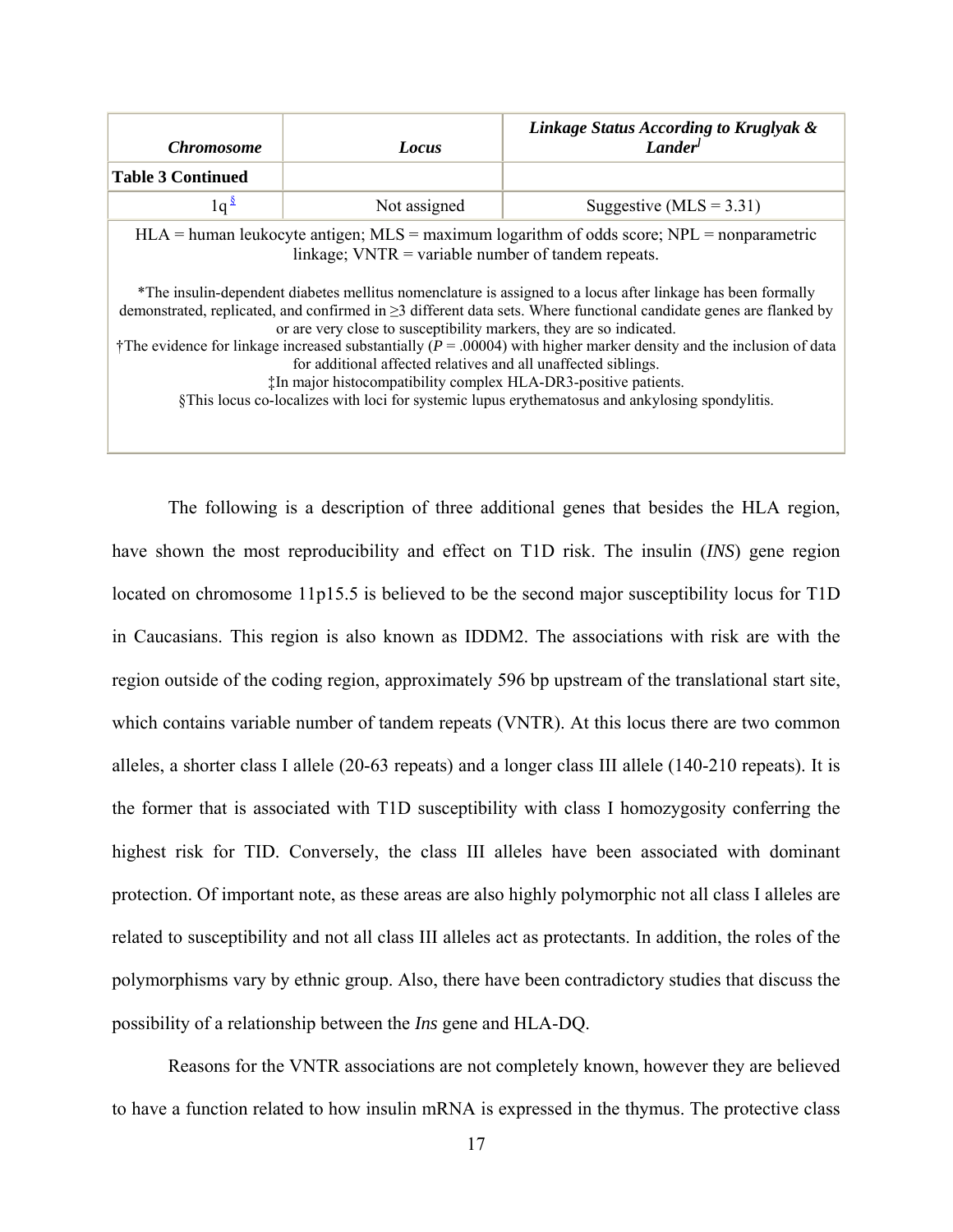III alleles generate higher levels of insulin mRNA than do class I alleles. It is believed that higher levels of insulin mRNA in the thymus may support the efficient deletion of autoreactive T cells that are specific to the protein. Therefore, this may allow for the individual to have a higher immune tolerance to a key autoantigen that is associated in the pathogenesis of T1D. In contrast, the highest susceptibility combination of being homozygous for the class I alleles is believed to be explained by the fact that these alleles are believed to play a role in complete silencing of insulin transcripts in the thymus and thus results in the predisposition to T1D [6, 13].

The cytotoxic T lymphoctye antigen-4 (*CTLA-4*) gene is another locus that has been recently been associated with the risk of TID. This region is also known as IDDM12 and is located on chromosome 2q33. A possible mechanism of the *CTLA-4* gene and T1D susceptibility is that it codes for an antigen that is expressed on activated T cells and is an important factor in T cell regulation. However, most associations have been weak and studies are still being performed to determine the extent of its relationship to susceptibility to TID [18].

A fourth gene has also shown associations for the risk to develop T1D, the LYP (*PTPN22*) gene. This gene is one of the protein tyrosine phosphatases that modulates T cell activation. It is believed that the LYP-Trp 620 allele is associated with T1D susceptibility as it results in T cell activation via a gain of function mechanism. It has also been associated with other autoimmune disorders including rheumatoid arthritis and lupus erythematosus. However, this association has only been seen in Caucasian populations [18].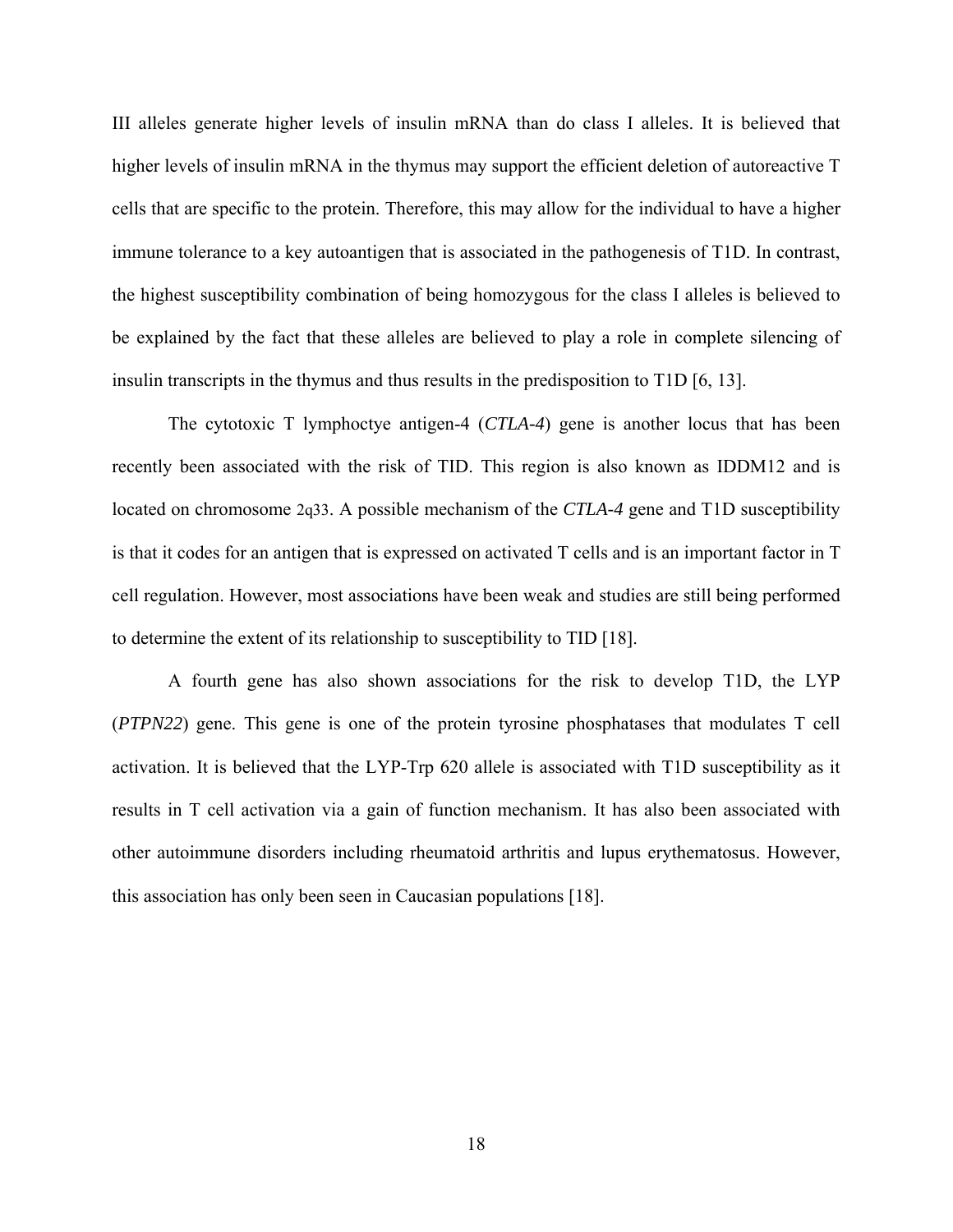### **2.5 ENVIRONMENTAL FACTORS**

<span id="page-30-0"></span>A variety of factors support the fact that environmental factors are necessary for the development of T1D including a low MZ twin concordance rate (20-40%), T1D epidemics occurring in different areas of the world, and differing rates of diabetes in inbred diabetic-prone mice. These environmental factors have not completely determined but studies have lent evidence for infectious agents, toxins, and diet [16, 17].

Viruses are one of the more well studied environmental factors believe to play a role in the development of T1D. They are believed to have a variety of roles including initiation, acceleration, or precipitation via either direct or indirect mechanisms. These mechanisms include, but are not limited to, directly causing diabetes by attacking and destroying the β cells, or initiating the autoimmune response associated with T1D. The latter can occur due to molecular mimicry or 'bystander' autoimmune activation. Molecular mimicry is when a particular antigen is similar to the proteins in the body, which causes an autoimmune reaction that is mediated by "cross reactive" T cells and/or circulating antibodies. When this occurs, the T cells will then destroy both the virus and the  $\beta$  cells during the process[19]. Bystander autoimmune activation occurs when inflammatory cytokines are released into the system due to the infection caused by the virus. Enteroviruses, such as Coxsackie B, have particularly gained support in relation to the development of T1D. The role of the Coxsackie B virus has been suggested to be related to the development of autoimmunity and thus accelerating the prediabetes progression stage of autoantibody development. Alternatively, it has been seen in diabetic prone mice that β cell specific toxins, vitamin D3 and nicotinamide, can provide varying degrees of protection against the development of T1D [13, 17].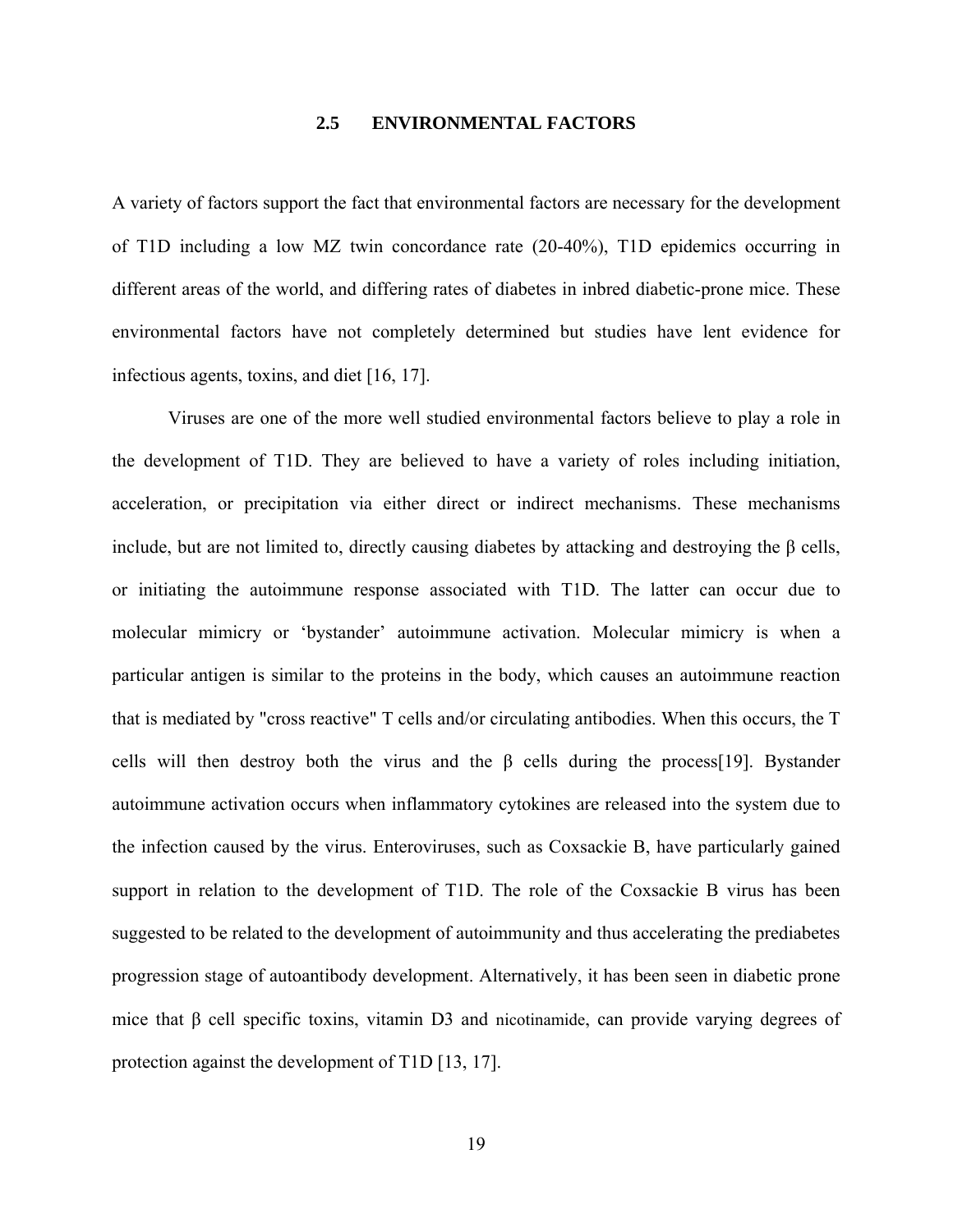Infant feeding practices were first discussed as a risk factor in 1984 following a Scandinavian study that showed an increase in the incidence of T1D in the years where breastfeeding was not as common compared to years where it was. From this observation, it was surmised that either the absence of breastfeeding or the presence of cow's milk was related to an increased risk to develop T1D. Since then, there have been many studies trying to prove or disprove this link. Studies on rodent diet and the subsequent development of T1D suggest that the risk of diabetes is increased when early weaning from breastfeeding to a diet containing cow's milk proteins. As further support for the relevance of cow's milk and the development of T1D is that many children with T1D have an increased production of antibodies to cow's milk proteins. These studies also have placed an emphasis on the diet early in life, such as the early introduction of cow's milk (less than 3 months of life) with or without the use of breastfeeding. It is also important to note that many studies have been performed in those considered to be genetically at-risk, such as the Finnish Diabetes Prediction and Prevention (DIPP) Study and currently the Trial to Reduce IDDM in the Genetically at Risk (TRIGR) study. This further lends support to the pathogenic theory of a genetically-susceptible situation that requires multiple environmental (viral, dietary, etc) insults for the development of the disease[3, 20].

It is important to note that the mechanisms for these interactions are still not completely known. Also, even with the animal and human data that we do have that supports these environmental interactions, it is also known that the highest T1D incidence in animals is in diabetic-prone rodents where the amount of infectious agents is lowest and where the young are exclusively breastfed [17]. Therefore, there is still a lot left to be desired in relation to our understanding of the pathogenesis of T1D.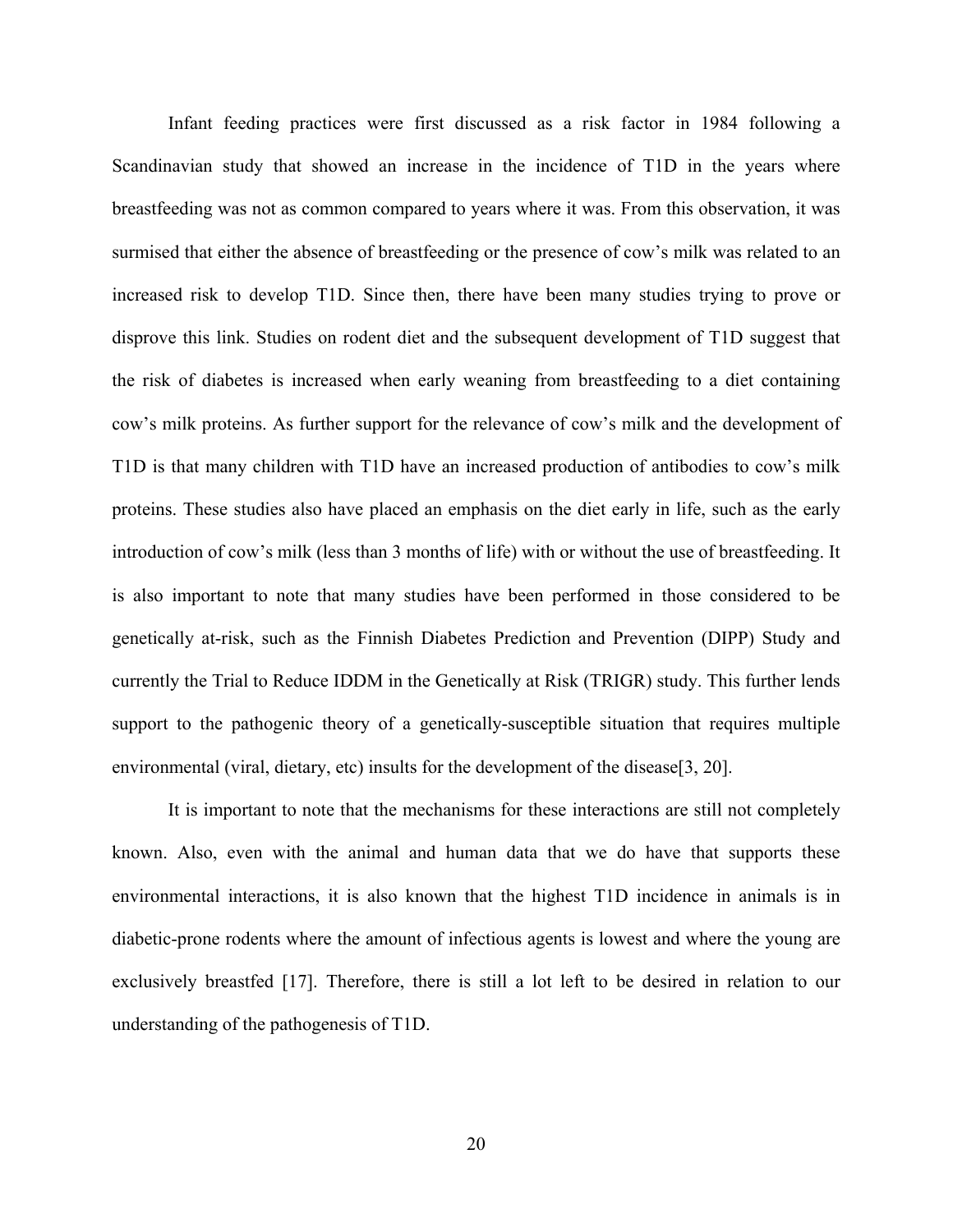### **2.6 AUTOANTIBODIES**

<span id="page-32-0"></span>Over thirty years ago, the presence of autoantibodies in the pancreatic islet cells was discovered in diabetic patients. These are called islet cell antibodies (ICA). ICA is detected by looking at the reactions against either frozen sections of human or rat pancreas. Previously due to the limited availability of human pancreatic samples, rat ICA was more often used. In addition, there are three main antigens that produce autoantibodies in T1D that were discovered in the early 1980s, early 1990s, and mid 1990s. These are GAD65, IA-2, and insulin.

Glutamic acid decarboxylase, with a molecular weight of 65,000, also known as GAD65 was the first to be discovered. GAD65 is found in the islet cells of the pancreas and plays a role in the conversion of glutamic acid to GABA, a major inhibitory neurotransmitter. It is encoded by the *GAD65* gene located on chromosome 10p11.

The second antigen detected was insulinoma-associated protein 2 (IA-2). IA-2 is a protein tyrosine phosphatase–like molecule and the encoding gene is located on chromosome 2q35. It is expressed in neuroendocrine tissues and is found in both the  $\alpha$  and the  $\beta$  cells of the pancreatic islets.

The third antigen is insulin which is localized to chromosome 11p15. Measurement of insulin antibodies is only accurate before insulin therapy is introduced in diabetics, as they also can develop antibodies to the exogenous insulin which is indistinguishable upon assay.

The presence of these autoantibodies and their relationship to the development of diabetes has been extensively studied. Up to 90% of newly diagnosed diabetics have at least one of the three antibodies compared to just 1% of individuals in the general population. The statistics for the number and what type of antibodies vary with the age of onset, ethnicity, and duration of disease [21].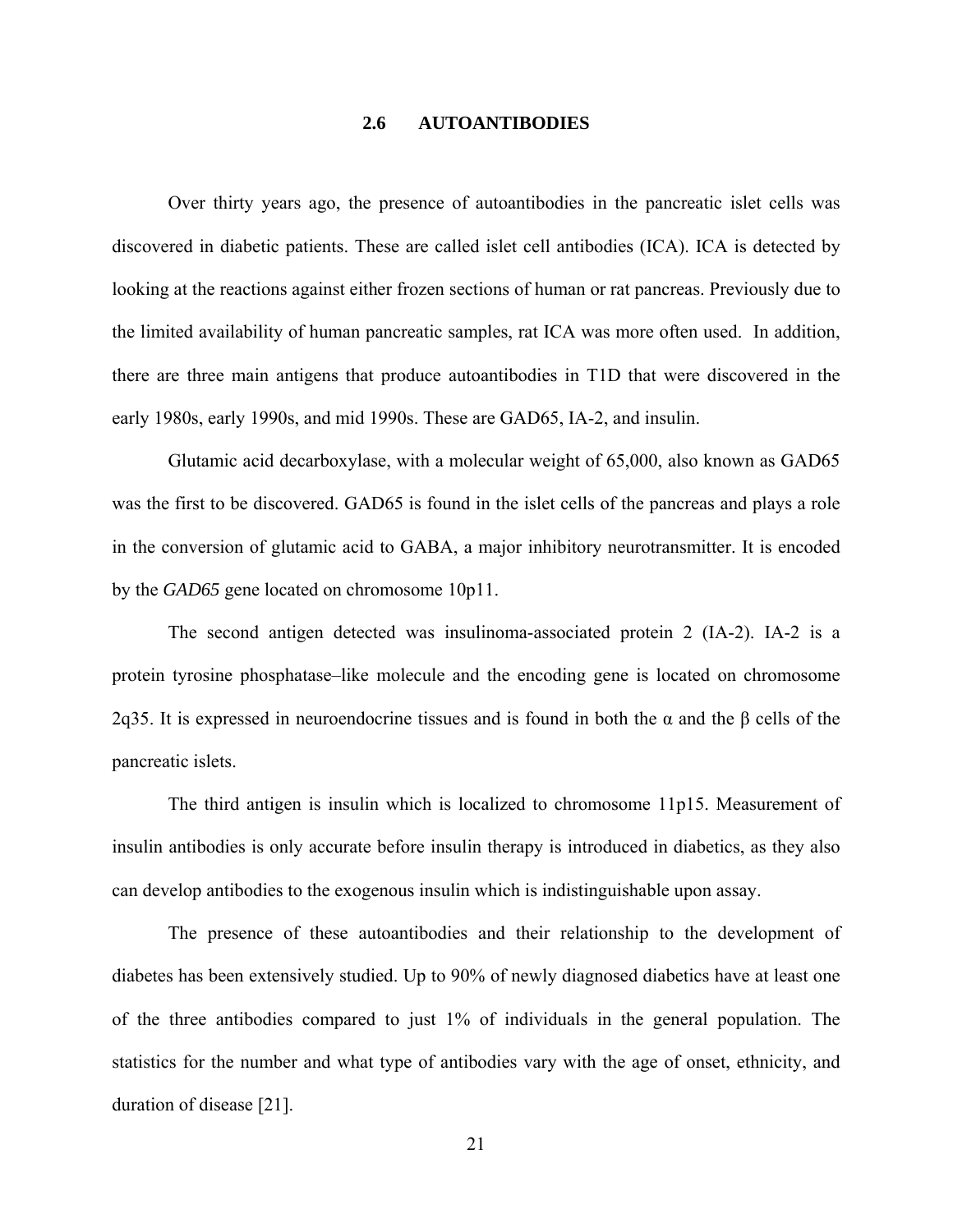With studies of first degree relatives of diabetic probands, it was realized that the development of autoantibodies precedes the development of diabetes and can be use as a predictive tool in assessing the risk to develop T1D. This process of developing autoimmunity is believed to begin with initial activation where the number of islet autoantigens increase and eventually leads to the disease state. This increasing number of autoantigens is associated with overexpression of cytokines and other inflammatory agents and is termed "antigen spreading" or "epitope spreading" (epitope referring to the T cell's molecular code words that interacts with the immune system). This process sets off a sequence of events and results in autoreactivity to numerous autoantigens [8]. It is believed that the development of autoantibodies can precede the development of T1D by years and that the risk does not decrease over time [22].

There have been multiple studies that have estimated the risk of developing autoimmune diabetes in both first degree relatives and individuals from the general population based on the presence of multiple autoantibodies. In the Diabetes Prevention Trial (DPT-1), the presence of 2 autoantibodies conferred a risk of 65% to develop diabetes over 5 years and the presence of 3 conferred a risk of 100% over 5 years [23]. In the Childhood Diabetes in Finland Study Group, the risk was 25% in the presence of two autoantibodies and was 70% with three autoantibodies over 6.6 years [24]. Verge et al showed a 5 year risk estimate of 68% for two autoantibodies and 100% for three autoantibodies [25]. In studies evaluating a 10 year follow up, the presence of two autoantibodies conferred a 57% risk, and three autoantibodies an 80% risk (Figures 6 and 7) [21].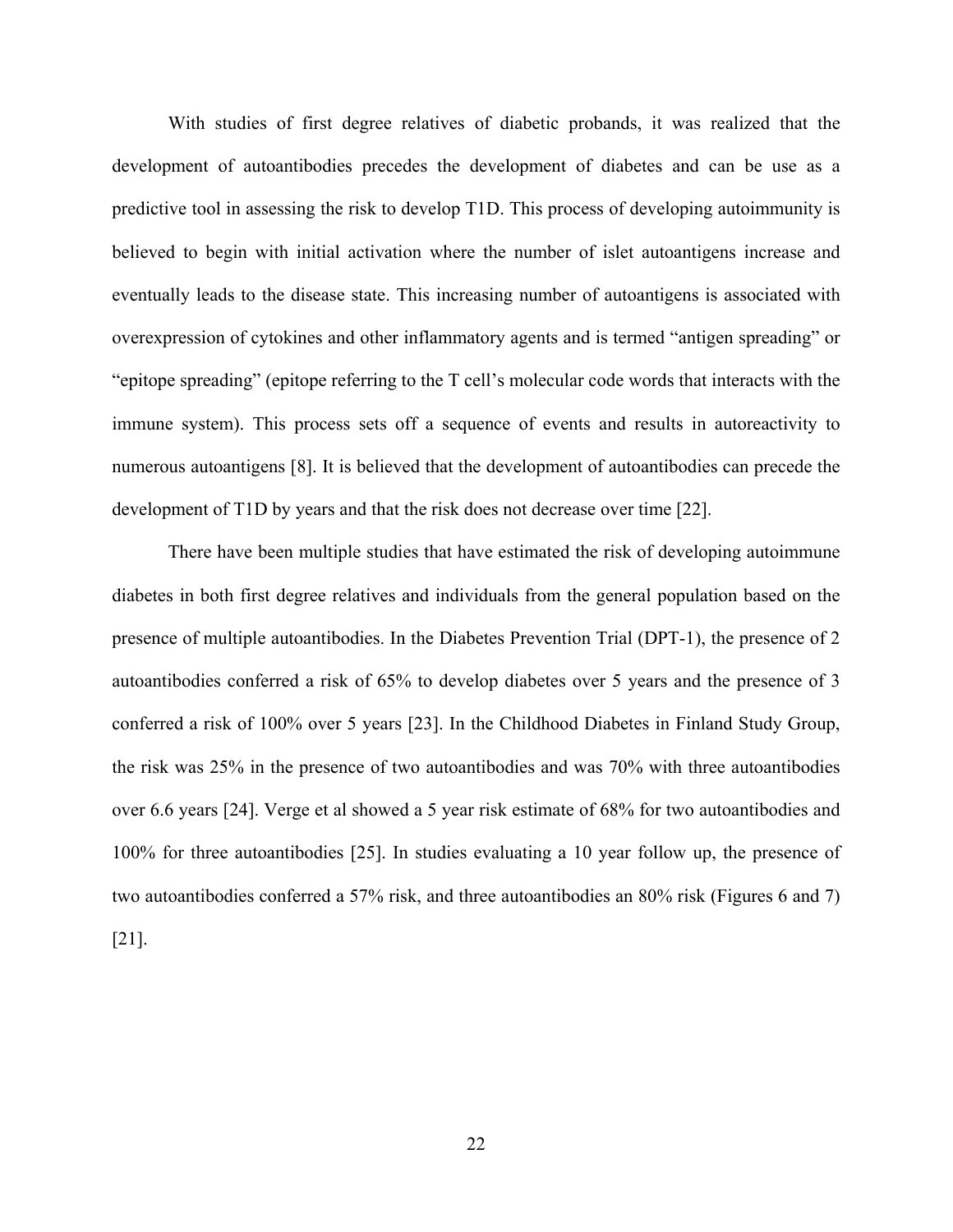<span id="page-34-0"></span>

**Figure 6: Risk of diabetes in First Degree Relatives in the Presence of Multiple Markers. Used with permission by Dr. Massimo Pietropaolo. Found in Pietropaolo, M., et al.,** *Progression to insulin-requiring diabetes in seronegative prediabetic subjects: the role of two HLA-DQ high-risk haplotypes.* **Diabetologia, 2002.**  45**(1): p. 66-76. [26]**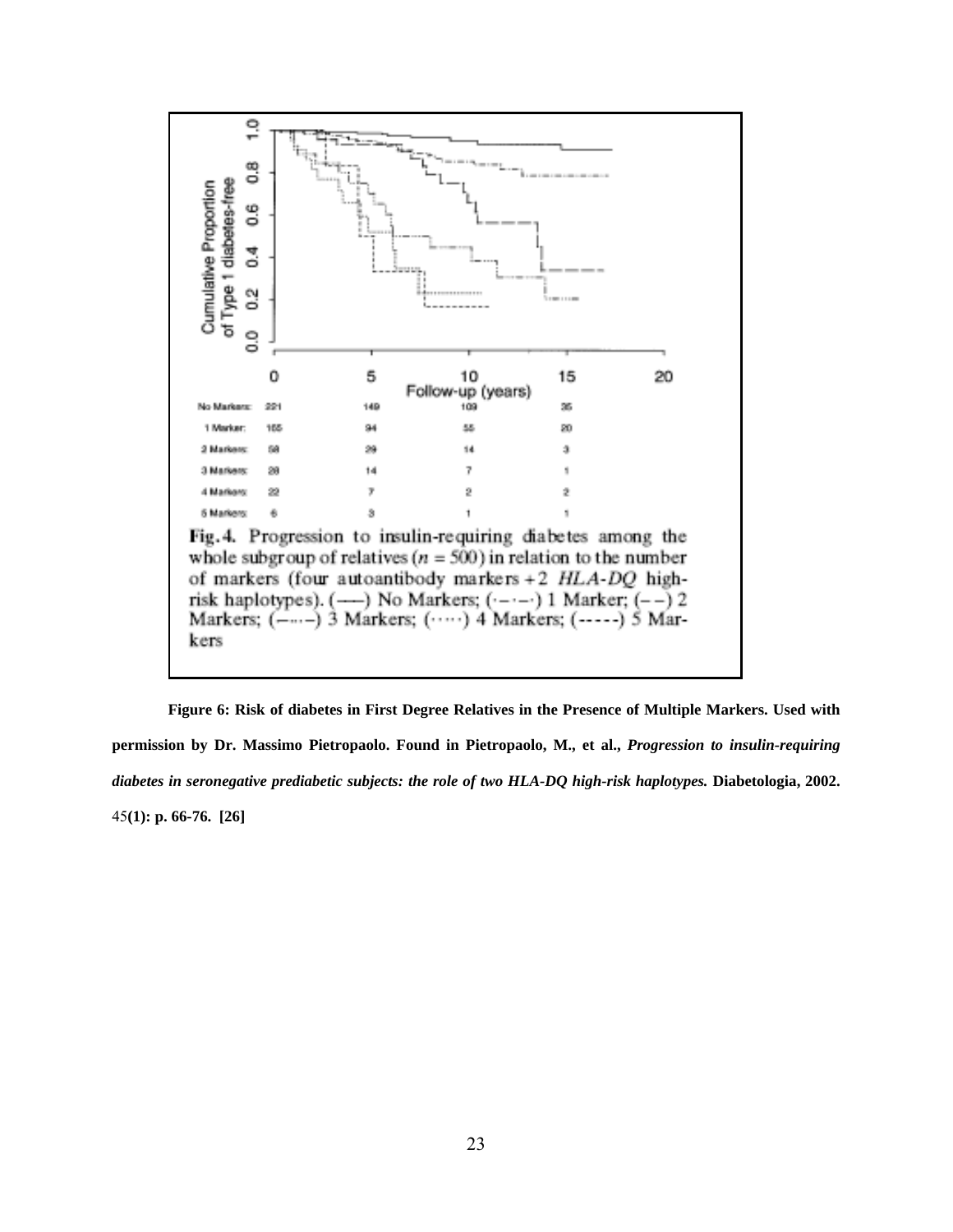<span id="page-35-0"></span>

**Figure 7: Risk of Diabetes for First Degree Relatives in the Presence of Multiple Autoantibodies (GAD65, Insulin, and IA2) [21]** 

#### **2.7 THE SSOP METHOD**

Before the discovery of recombinant DNA technology, HLA typing was performed by evaluating serologic HLA antigen responses to the introduction of sera containing Class I and II protein antibodies. In addition, polymorphisms in Class II proteins were analyzed by T-cell responses in the Mixed Lymphocyte Reaction (MLR) [27]. In a MLR, two blood samples are mixed together. If the individuals have different alleles, then their lymphocytes will stimulate each other to proliferate whereas if the have the same there will be no proliferation [28].

Once polymerase chain reaction (PCR) techniques became readily available, they were employed in HLA typing. First described in the 1980s, sequence specific oligonucleotide probes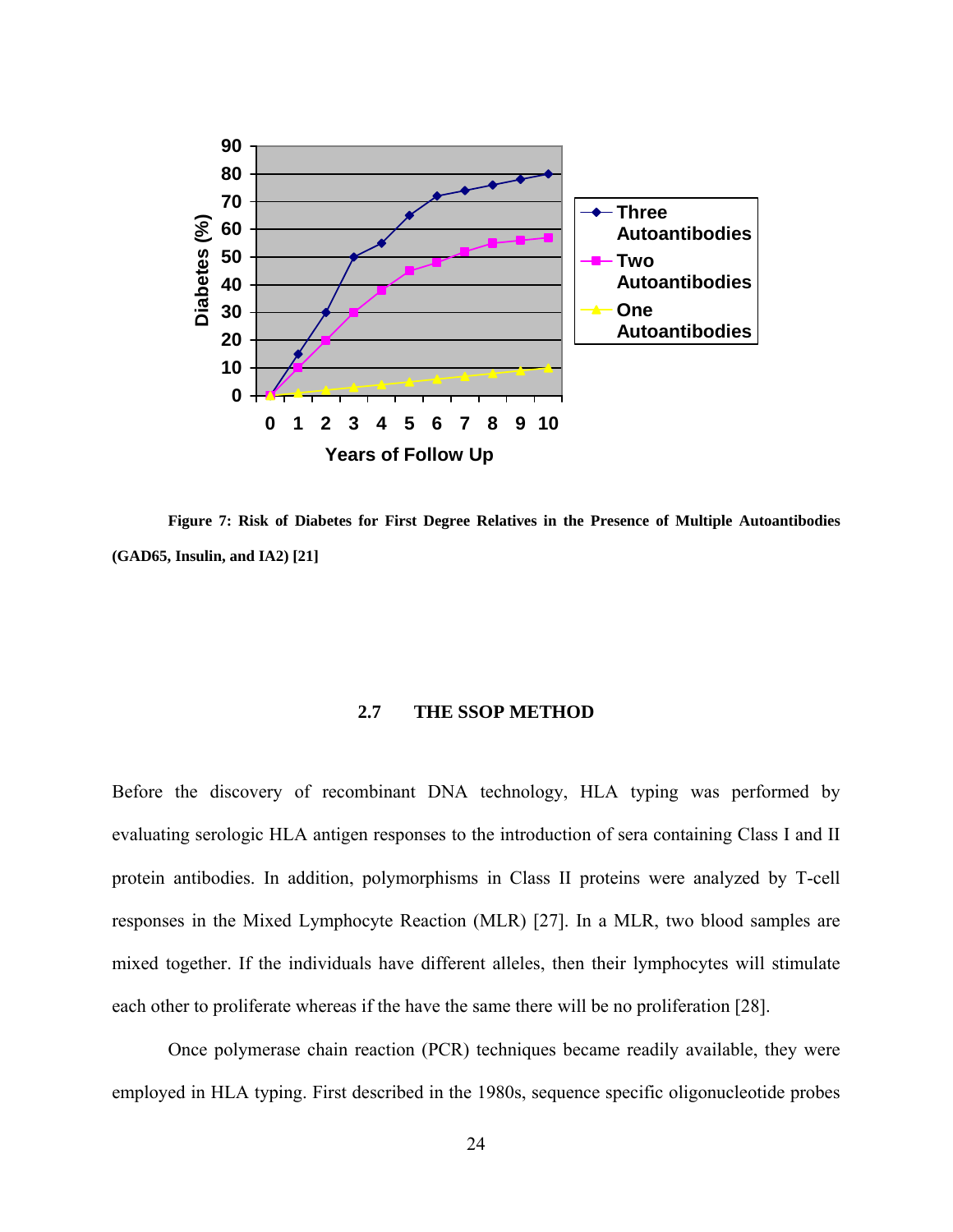can now be used. This process utilizes PCR to first amplify the DNA which can then be hybridized with the probes that contain known specific sequences of oligonucleotides. This allows for identification of specific HLA alleles, which the probes hybridize to when present. There have been variations with the process, such as using radioactive labeling for the probes which is now being replaced with fluorescent dyes or enzymes[27].

# **2.8 SPECIFIC AIMS**

Specific Aim 1: What is the distribution of the HLA-DQ alleles in the Type 1 diabetic population enrolled in the "Epidemiology and Etiology of Type 1 Diabetes" study compared to the literature?

Hypothesis 1: As our population has been evaluated before and is representative of other populations with similar incidence rates and demographics, this study will continue to support the role of the HLA-DQ molecule and its specific alleles and haplotypes in the development of type 1 diabetes.

Plan 1: Analyze the genetic makeup for each proband as determined by SSOP and code it for the number of non-Asp alleles and the presence of the DQ2 and/or DQ8 haplotypes.

Specific Aim 2: What is the distribution of the HLA-DQ alleles in the first degree relatives enrolled in the "Epidemiology and Etiology of Type 1 Diabetes" study?

Hypothesis 2: The first degree relative population has not been studied before in Pittsburgh, but should be representative of other studies performed on a demographically similar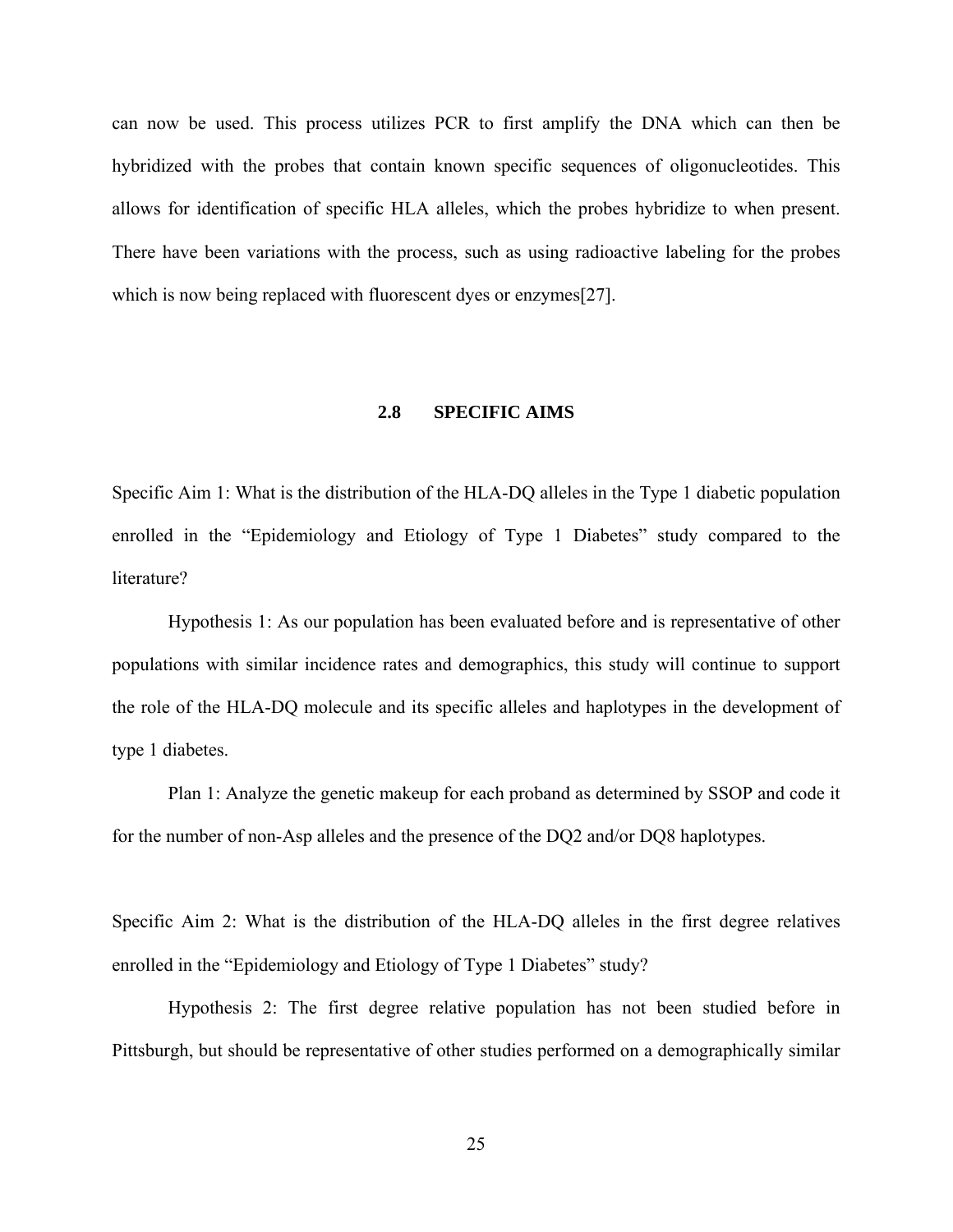population. The FDR population should also show significant differences in the distribution of the DQ molecule as compared to diabetic probands and unaffected unrelated controls.

Plan 2: Analyze the genetic makeup for each first degree relative as determined by SSOP and code it for the number of non-Asp alleles and the presence of the DQ2 and/or DQ8 haplotypes.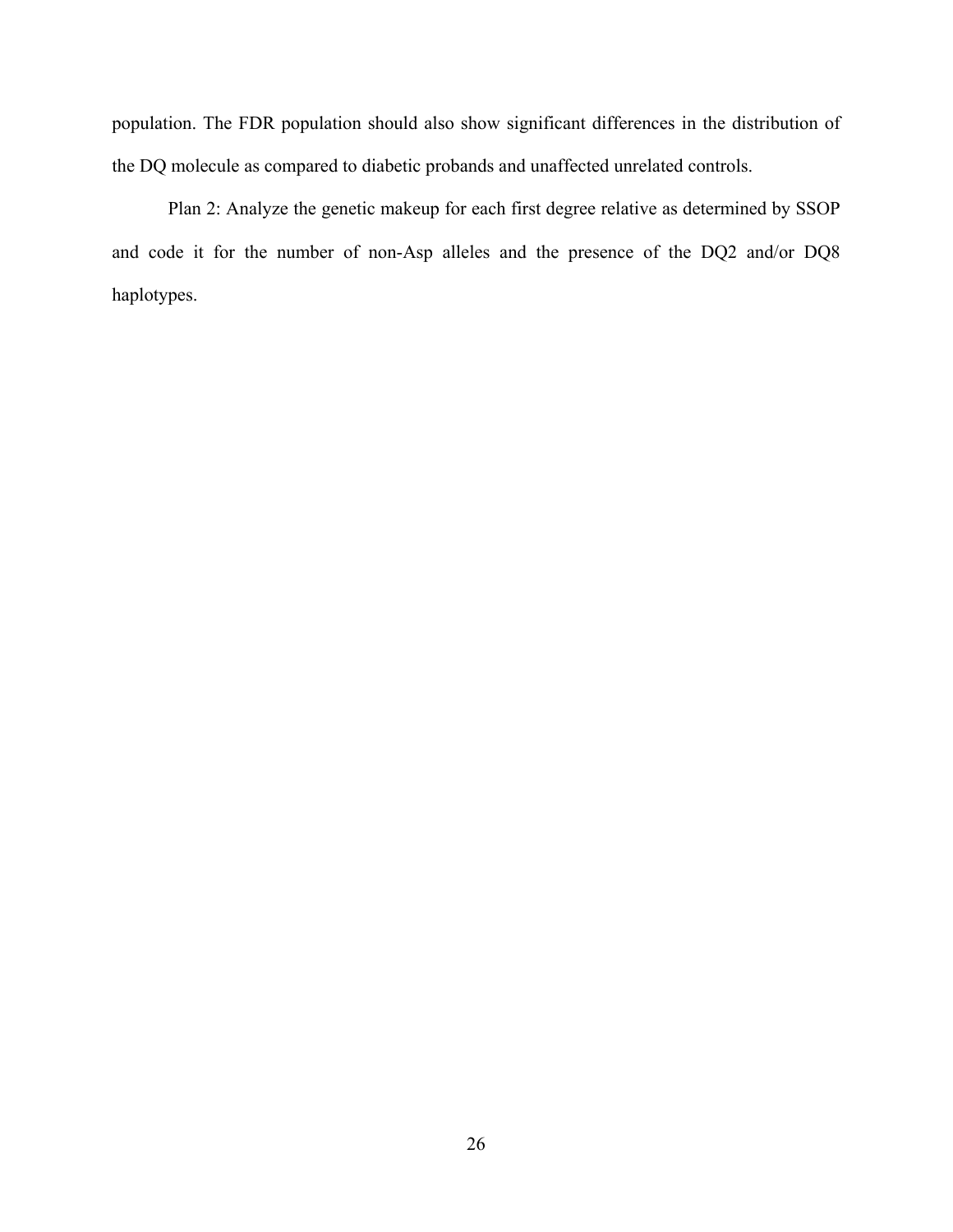### **3.0 MATERIALS AND METHODS**

### **3.1 STUDY POPULATION**

The study population are subjects enrolled in the Children's Hospital of Pittsburgh based study "The Etiology and Epidemiology of Type 1 Diabetes" with the current subtitle of AGS (Antigen Spreading) under the direction of Dr. Dorothy Becker. The probands (also known as new onsets) in the study are defined as children age 1 through 18 diagnosed with diabetes mellitus, discharged from the hospital on insulin treatment, had a blood draw for HLA-DQ typing, and had their first study blood draw for autoantibody analysis within 100 days of diagnosis. The latter was done in order to capture their autoantibody status at onset of the disease, as this status is believed to change over time. In addition, it enables the analysis for insulin autoantibody analysis, since this measurement is not accurate once exogenous insulin treatment has been started. All individuals with secondary diabetes were excluded. The probands in the study were recruited from January 2004 until December 2006. As mentioned, 14 of the subjects were part of the original study (also known as called JOD) and these individuals were recruited between January 1980 and November 2003.

The first degree relatives (FDRs) in the study were recruited in the same time frame and in order to be eligible they must be from 1 to 45 years in age, not insulin dependent diabetics at time of enrollment, had a blood draw for HLA-DQ typing and was a first degree relative (parent,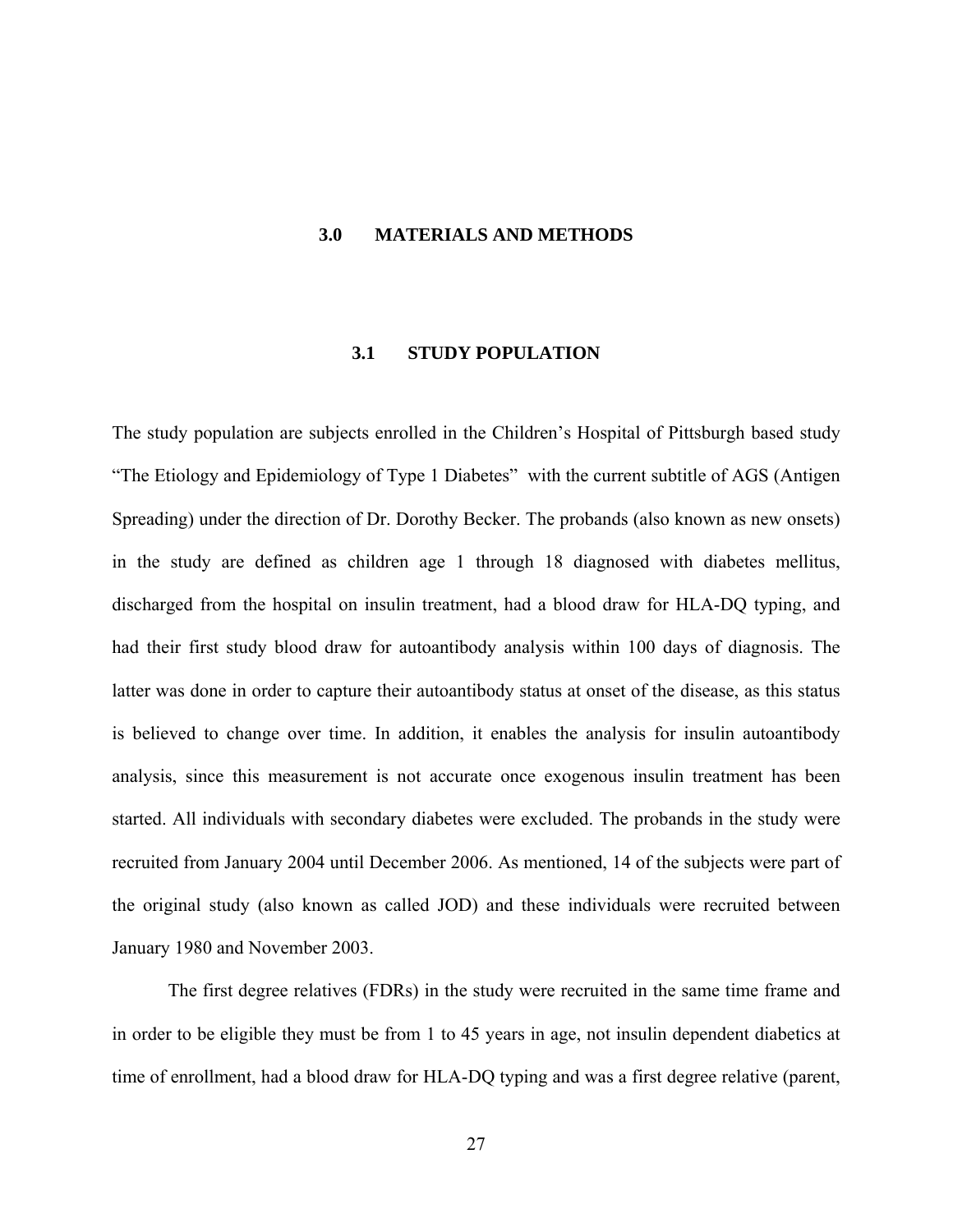sibling, or child) of an insulin dependent diabetic child. The child with diabetes in their actual family did not necessarily need to be enrolled in the study.

### **3.2 HLA-DQ TYPING BY REVERSE SSOP**

Genomic DNA samples were extracted from either heparinized blood samples with phenol/chloroform or from dried blood spots on filter paper cards. HLA typing for DQA1 and DQB1 alleles was performed on all subjects by PCR and hybridization with sequence specific oligonucleotide probes (SSOP).

DNA extraction and purification is initially performed using the QIAmp DNA Mini and QIAmp Blood Mini Kit. HLA-DQ typing by SSOP is performed using Luminex™ / One Lambda LABType™RSSO**.** The procedure follows as described by the protocol. The method involves the use of Luminex™ microspheres that are incorporated with infrared and red dyes, which gives each microsphere a unique spectral address allowing for 100 different classifications of beads. Each classification of bead then is bound with a particular oligonucleotide probe. PCR is then performed to amplify the DNA samples using primers that are biotinylated. After amplification, the PCR products are hybridized with a mixture of microspheres that have a predetermined set of oligonucleotide probes bound to them. Next, the PCR product finds complimentary sequences and binds with the probe (bead) they recognize. Individual sample reactions are then washed to remove any unbound PCR product. Samples are then stained with R-Phycoerytherin-Conjugated Streptavidin (SAPE), which will bind to the biotinylated primer, and processed through a Luminex™ flow analyzer. The fluorescent intensity of PE (Phycoerytherin) on each microsphere classification is translated into a positive or negative reaction. The assignment of HLA typing is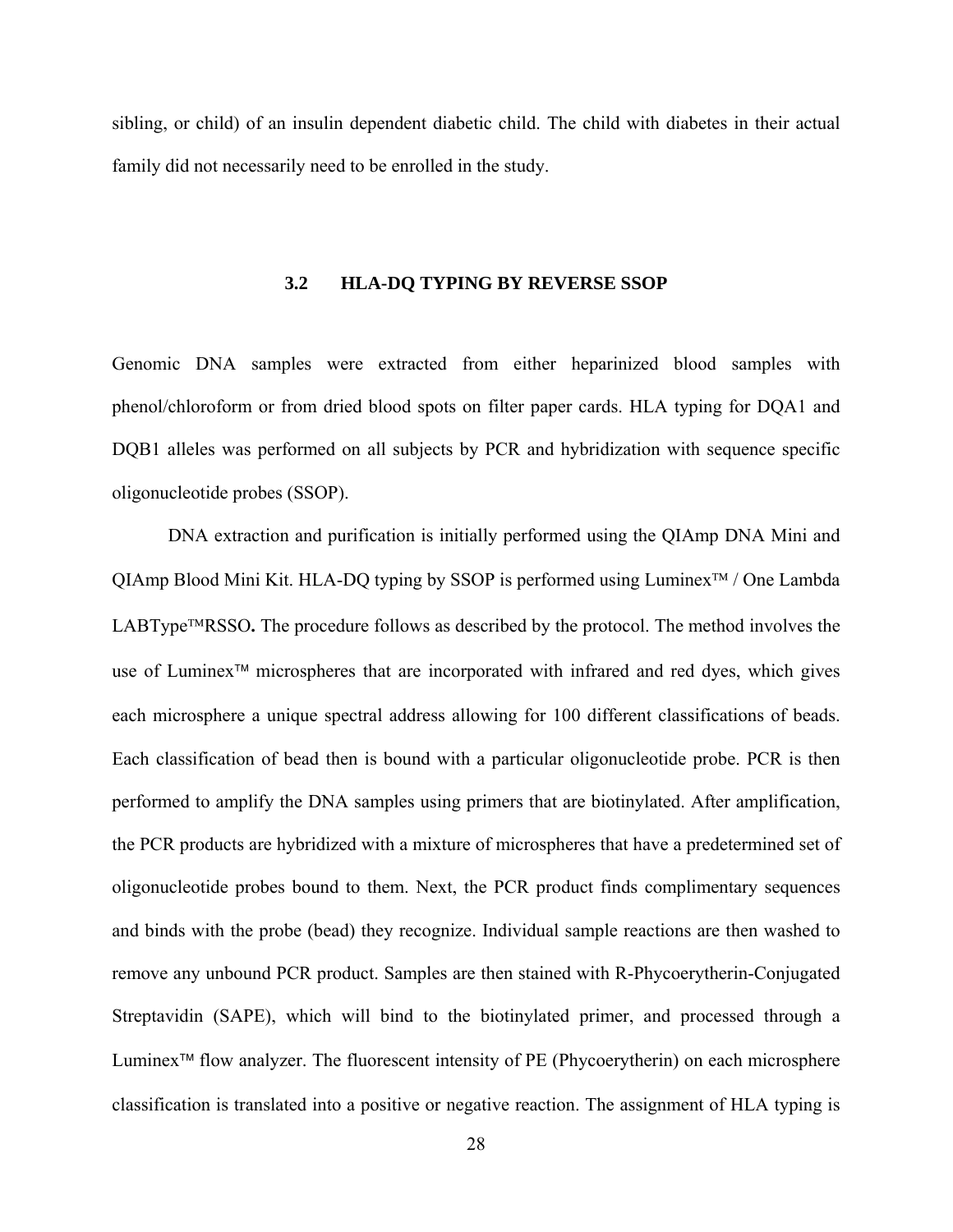based on the reaction pattern and analyzed using the current HLA sequence data. Analysis of the results is performed using One Lambda LABType Visual Software.

Any samples that were indicated as DQB1\*06 alleles from the reverse SSOP method were further resolved using sequence specific primers (SSP) using the Dynal AllSet™ SSP Procedure. The SSP method is also a PCR-based method but has a higher resolution than SSOP. SSP was used in the case of a DQB1\*06 result because it is important to identify the presence of the DQB1\*0602 allele, as it is associated with protection from the development of T1D.

## **3.3 DQ RISK ALLELES AND HAPLOTYPE STRATIFICATION**

The HLA-DQ results were stratified by both non-Asp status and the presence of the DQ2 and DQ8 haplotypes. For non-Asp status, each of the probands and FDRs were assessed for the presence of one, two, or zero non-Asp alleles. In addition, for those with one non-Asp allele the presence of \*0602 on the other DQB1 allele was recorded separately as Non-Asp/0602. Having no non-Asp alleles is recorded as Asp/Asp. Alleles were considered to be either Asp or non-Asp based on the protocol of the Children's Hospital of Pittsburgh Histocompatibility Center as determined in July 2005. In addition, each of the probands and FDRs were analyzed for the presence of the DQ2 (DQA1\*0501-DQB1\*0201) and DQ8 (DQA1\*0301-DQB1\*0302) haplotypes. For each individual, it was recorded if there was one (DQ2/X) or two (DQ2/DQ2) copies of the DQ2 haplotype, one (DQ8/X) or two (DQ8/DQ8) copies of the DQ8 haplotype, or for the DQ2/DQ8 genotype.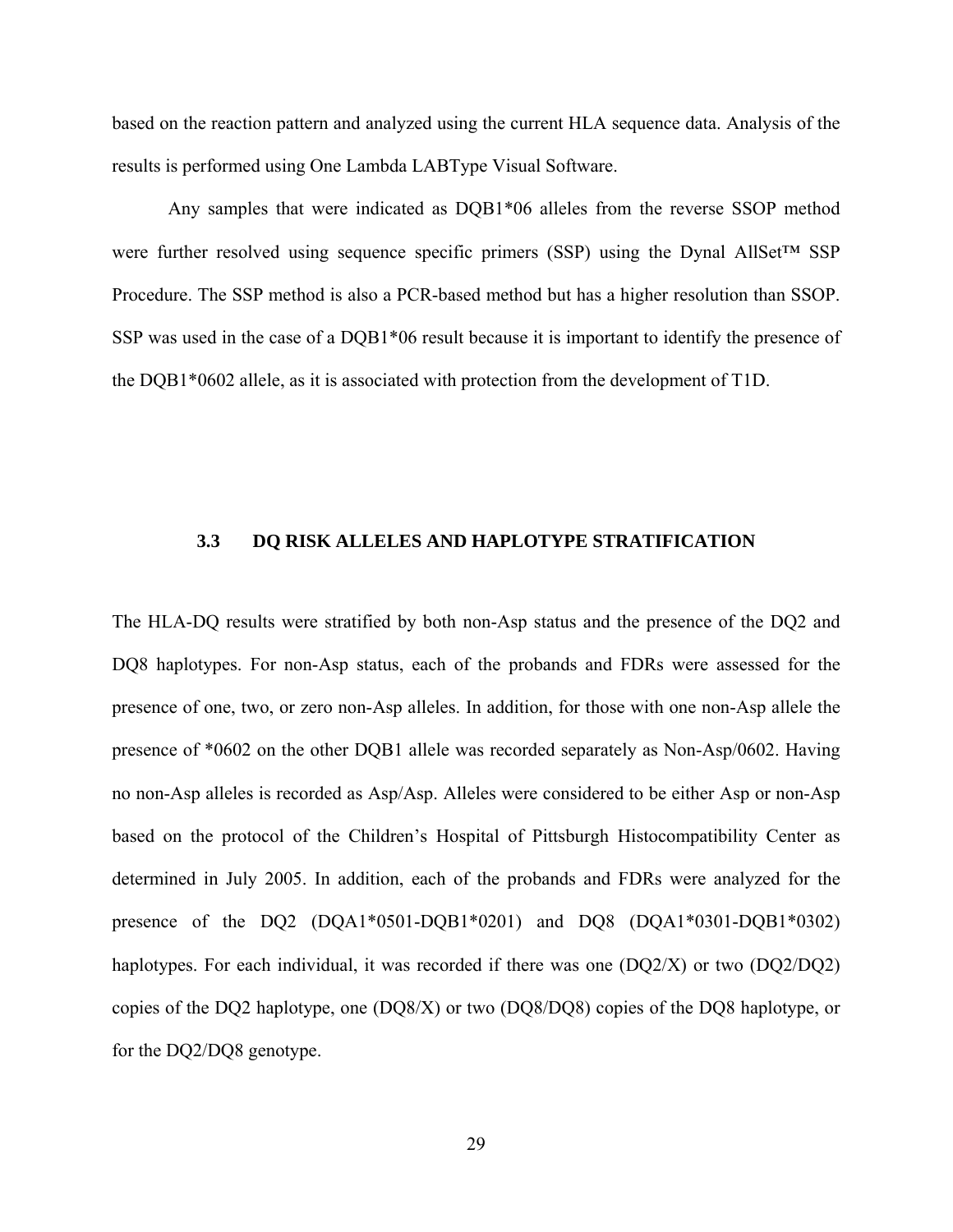# **3.4 STATISTICAL METHODS**

The data was analyzed using Statistical Analysis System (SAS, Cary, NC, USA) software using a Windows operating system. Chi squared analysis was used to compare the proportions of the various studied groups.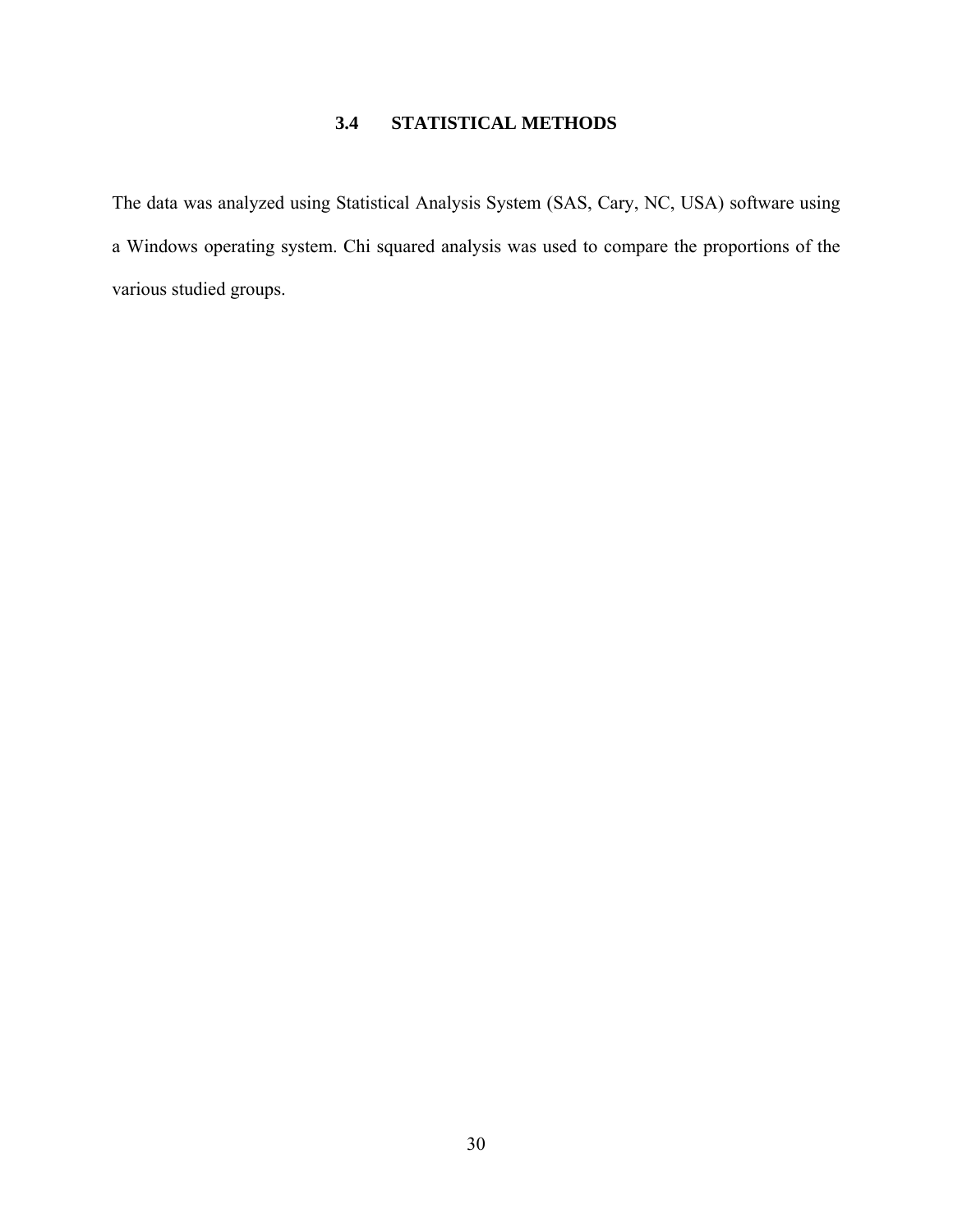### **4.0 RESULTS**

# **4.1 PROBANDS AND FIRST DEGREE RELATIVES (FDRS)**

### **4.1.1 Demographics**

For the HLA-DQ analysis there were samples from 265 probands and 1000 first degree relatives (FDRs). Of these, 14 of the probands were enrolled prior to February 2004 through the continuous original study of Etiology and Epidemiology of T1D whereas the other 251 were part of the Antigen Spreading Branch of the original grant that was approved for February 2004. Four of the probands were part of a multiplex family, all of which had a sibling also diagnosed with T1D. In all of the cases, only one sibling was included in the study and therefore in our analysis group. Tables 4-6 show the distribution of gender, race, and ethnicity for the two groups.

**Table 4: Gender Distribution for Probands and FDRs** 

| <b>Gender</b>  | <b>Proband Count</b> | <b>Proband Percent (%)</b> | <b>FDRs Count</b> | <b>FDRs Percent</b> (%) |
|----------------|----------------------|----------------------------|-------------------|-------------------------|
| <b>Male</b>    | 151                  | 56.98                      | 390               | 39.00                   |
| Female         | 112                  | 42.26                      | 598               | 59.80                   |
| <b>Unknown</b> |                      | 0.75                       | 12                | 1.20                    |
| <b>Total</b>   | 265                  | 100                        | 1000              | 100                     |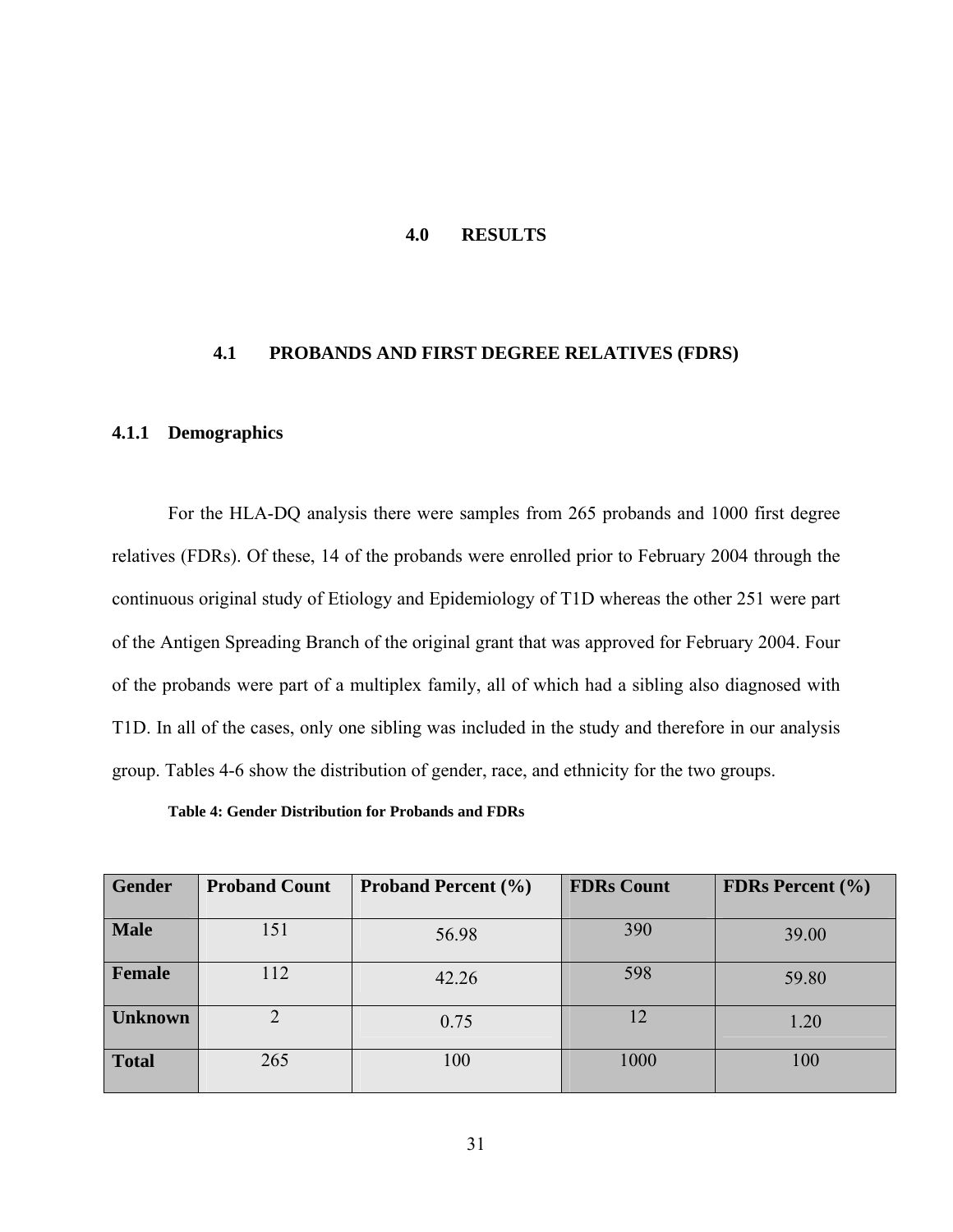| <b>RACE</b>                        | <b>PROBAND</b> | PROBAND PERCENT | <b>FDRs</b>  | <b>FDRs PERCENT</b> |
|------------------------------------|----------------|-----------------|--------------|---------------------|
|                                    | <b>COUNT</b>   | $\frac{1}{2}$   | <b>COUNT</b> | $(\%)$              |
| <b>White</b>                       | 243            | 91.70           | 871          | 87.1                |
| <b>Black</b>                       | 14             | 5.28            | 27           | 2.70                |
| Other, including<br>multiple races |                | 1.89            |              | 0.30                |
| <b>Unknown</b>                     |                | 1.13            | 99           | 9.90                |
| <b>Total</b>                       | 265            | 100             | 1000         | 100                 |

**Table 5: Race Distribution for Probands and First Degree Relatives (FDRs)** 

**Table 6: Ethnicity Distribution for Probands and First Degree Relatives (FDRs)** 

| <b>ETHNICITY</b>    | <b>PROBAND</b> | <b>PROBAND</b> | <b>FDRs COUNT</b> | <b>FDRs</b><br><b>PERCENT</b> |
|---------------------|----------------|----------------|-------------------|-------------------------------|
|                     | <b>COUNT</b>   | PERCENT (%)    |                   | $(\%)$                        |
| <b>Not Hispanic</b> | 14             | 43.02          | 604               | 60.40                         |
| <b>Hispanic</b>     |                | 1.13           |                   | 0.40                          |
| <b>Unknown</b>      | 148            | 55.85          | 392               | 39.2                          |
| <b>Total</b>        | 265            | 100            | 1000              | $100\,$                       |

# **4.1.2 Non-Asp 57 Analysis for Probands and FDRs**

For the first part of the HLA-DQ analysis, individuals were classified by their non-Asp status as determined by the presence of 0, 1, or 2 non-Asp alleles and for the presence of 1 non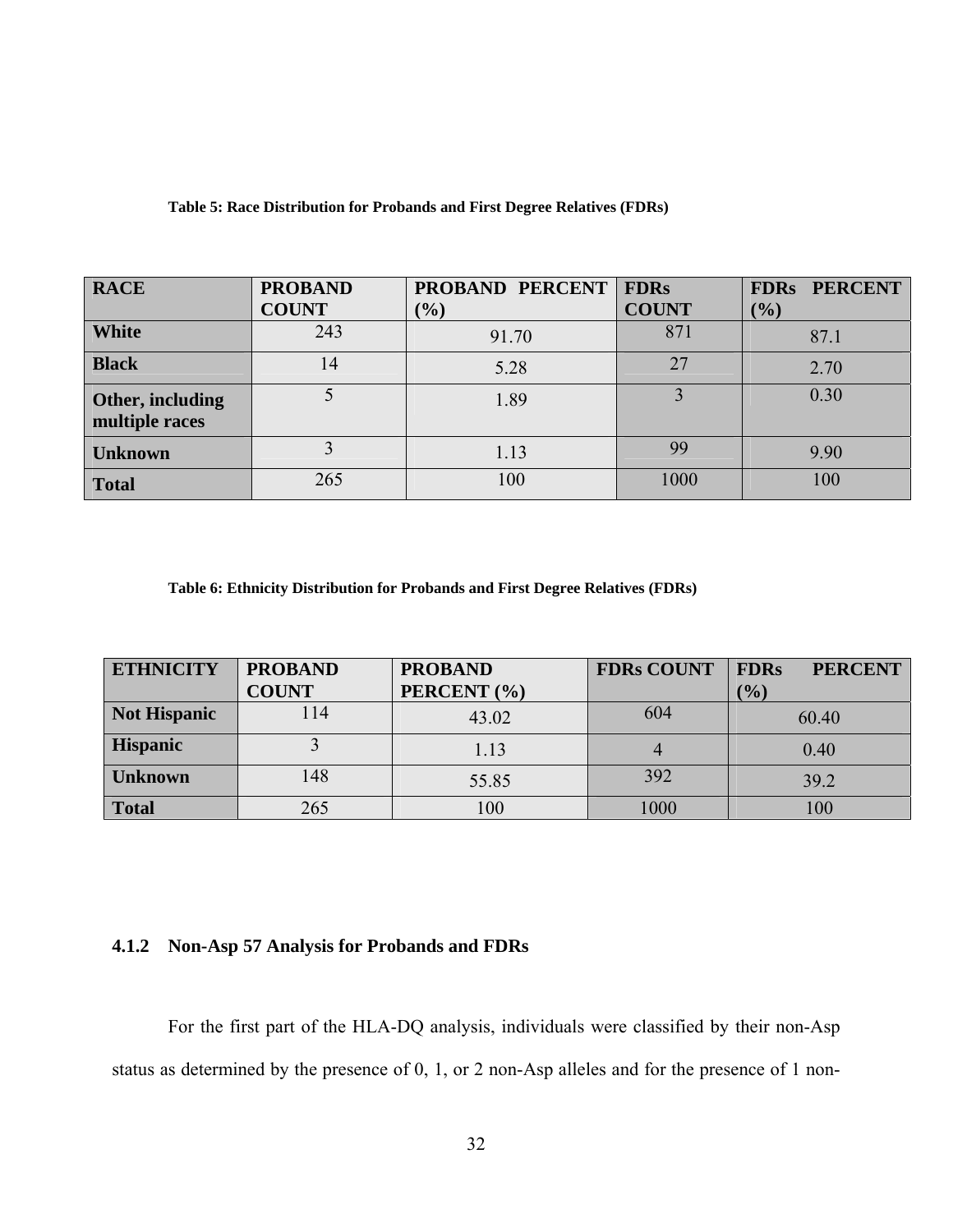Asp allele in combination with DQB1\*0602. Twenty-four of the probands and 77 of the FDRs were unable to be determined and will require HLA-DQ typing by SSP for a more detailed analysis of the alleles. The results for all subjects are shown in Table 7, broken by the relationship to the probands (parent or full sibling only) in Table 8, and the same for Caucasian subjects only in Tables 9 and 10.

|                               | <b>ALL SUBJECTS</b> |            |              |  |  |  |
|-------------------------------|---------------------|------------|--------------|--|--|--|
| <b>Non-Asp Status</b>         |                     |            |              |  |  |  |
| Frequency<br>Percent          |                     |            |              |  |  |  |
| <b>Row Pct</b>                |                     |            |              |  |  |  |
| Col Pct                       | <b>Probands</b>     | <b>FDR</b> | <b>Total</b> |  |  |  |
| <b>Unknown</b>                | 0                   | 2          |              |  |  |  |
|                               | 0.00                | 0.17       | 0.17         |  |  |  |
|                               | 0.00                | 100.00     |              |  |  |  |
|                               | 0.00                | 0.21       |              |  |  |  |
| <b>ASP/ASP</b>                | 8                   | 76         | 84           |  |  |  |
|                               | 0.68                | 6.47       | 7.15         |  |  |  |
|                               | 9.52                | 90.48      |              |  |  |  |
|                               | 3.31                | 8.15       |              |  |  |  |
| <b>Non-ASP/ASP</b>            | 74                  | 403        | 477          |  |  |  |
|                               | 6.30                | 34.30      | 40.60        |  |  |  |
|                               | 15.51               | 84.49      |              |  |  |  |
|                               | 30.58               | 43.19      |              |  |  |  |
| Non-ASP/Non-ASP               | 154                 | 316        | 470          |  |  |  |
|                               | 13.11               | 26.89      | 40.00        |  |  |  |
|                               | 32.77               | 67.23      |              |  |  |  |
|                               | 63.64               | 33.87      |              |  |  |  |
| <b>Non-ASP/0602</b>           | 6                   | 136        | 142          |  |  |  |
|                               | 0.51                | 11.57      | 12.09        |  |  |  |
|                               | 4.23                | 95.77      |              |  |  |  |
|                               | 2.48                | 14.58      |              |  |  |  |
| <b>Total</b>                  | 242                 | 933        | 1175         |  |  |  |
|                               | 20.60               | 79.40      | 100.00       |  |  |  |
| <b>Frequency Missing = 99</b> |                     |            |              |  |  |  |

**Table 7: Non-Asp Analysis of Probands and FDRs**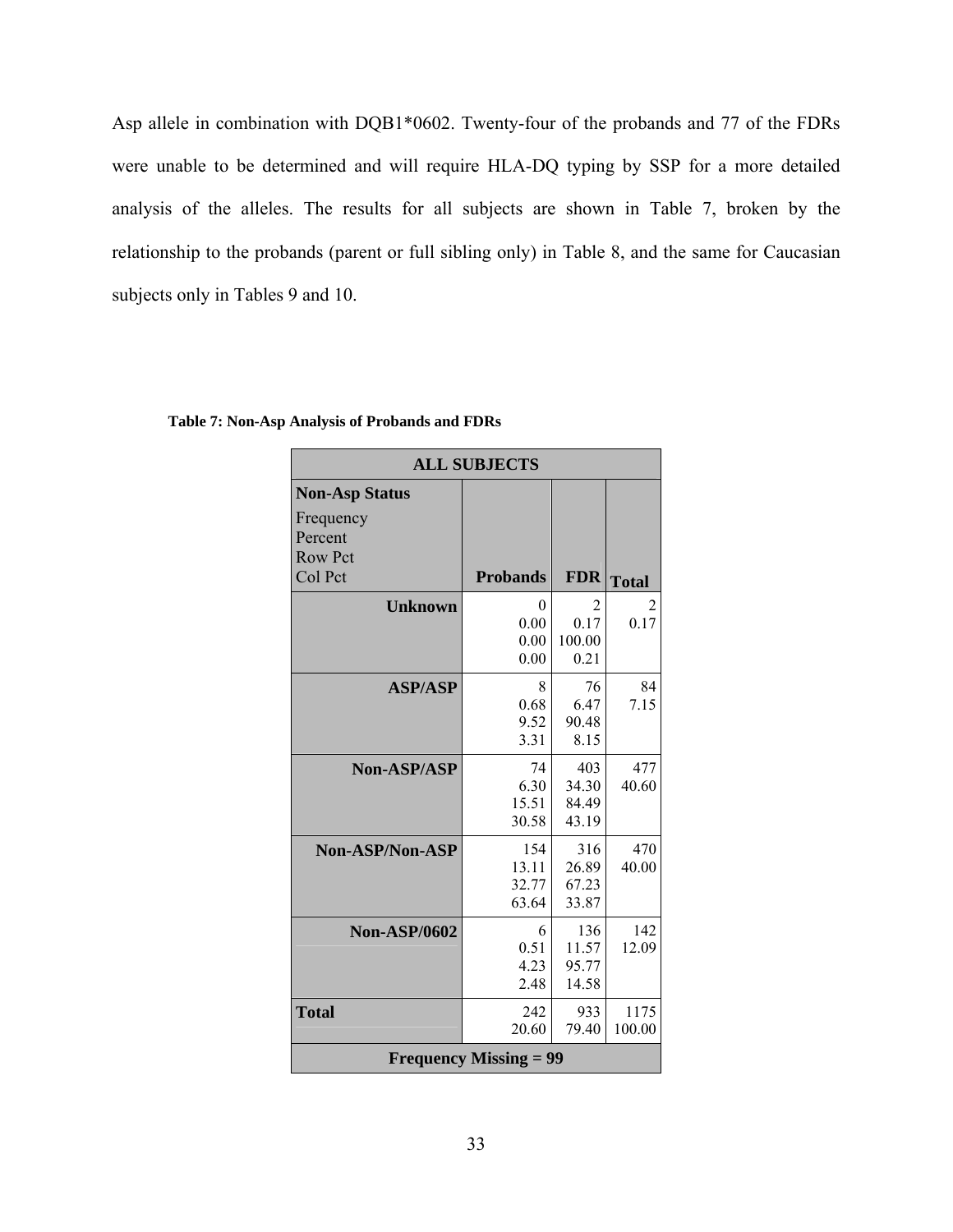# **Table 8: Non-Asp 57 Analysis of Probands and FDRs, by Relationship**

|                        | <b>ALL SUBJECTS</b>            |        |         |              |  |  |
|------------------------|--------------------------------|--------|---------|--------------|--|--|
|                        |                                |        |         |              |  |  |
| <b>Non-Asp Status</b>  |                                |        |         |              |  |  |
| Frequency              |                                |        |         |              |  |  |
| Percent                |                                |        |         |              |  |  |
| <b>Row Pct</b>         |                                | FDR:   | FDR:    |              |  |  |
| Col Pct                | <b>Probands</b>                | parent | sibling | <b>Total</b> |  |  |
| <b>Unknown</b>         | 0                              | 0      | 2       | 2            |  |  |
|                        | 0.00                           | 0.00   | 0.18    | 0.18         |  |  |
|                        | 0.00                           | 0.00   | 100.00  |              |  |  |
|                        | 0.00                           | 0.00   | 0.65    |              |  |  |
| <b>ASP/ASP</b>         | 8                              | 40     | 32      | 80           |  |  |
|                        | 0.73                           | 3.63   | 2.90    | 7.25         |  |  |
|                        | 10.00                          | 50.00  | 40.00   |              |  |  |
|                        | 3.31                           | 7.22   | 10.42   |              |  |  |
| <b>Non-ASP/ASP</b>     | 74                             | 249    | 125     | 448          |  |  |
|                        | 6.71                           | 22.57  | 11.33   | 40.62        |  |  |
|                        | 16.52                          | 55.58  | 27.90   |              |  |  |
|                        | 30.58                          | 44.95  | 40.72   |              |  |  |
|                        | 154                            | 181    | 105     | 440          |  |  |
| <b>Non-ASP/Non-ASP</b> | 13.96                          | 16.41  | 9.52    | 39.89        |  |  |
|                        | 35.00                          | 41.14  | 23.86   |              |  |  |
|                        | 63.64                          | 32.67  | 34.20   |              |  |  |
| <b>Non-ASP/0602</b>    | 6                              | 84     | 43      | 133          |  |  |
|                        | 0.54                           | 7.62   | 3.90    | 12.06        |  |  |
|                        | 4.51                           | 63.16  | 32.33   |              |  |  |
|                        | 2.48                           | 15.16  | 14.01   |              |  |  |
| <b>Total</b>           | 242                            | 554    | 307     | 1103         |  |  |
|                        | 21.94                          | 50.23  | 27.83   | 100.00       |  |  |
|                        | <b>Frequency Missing = 171</b> |        |         |              |  |  |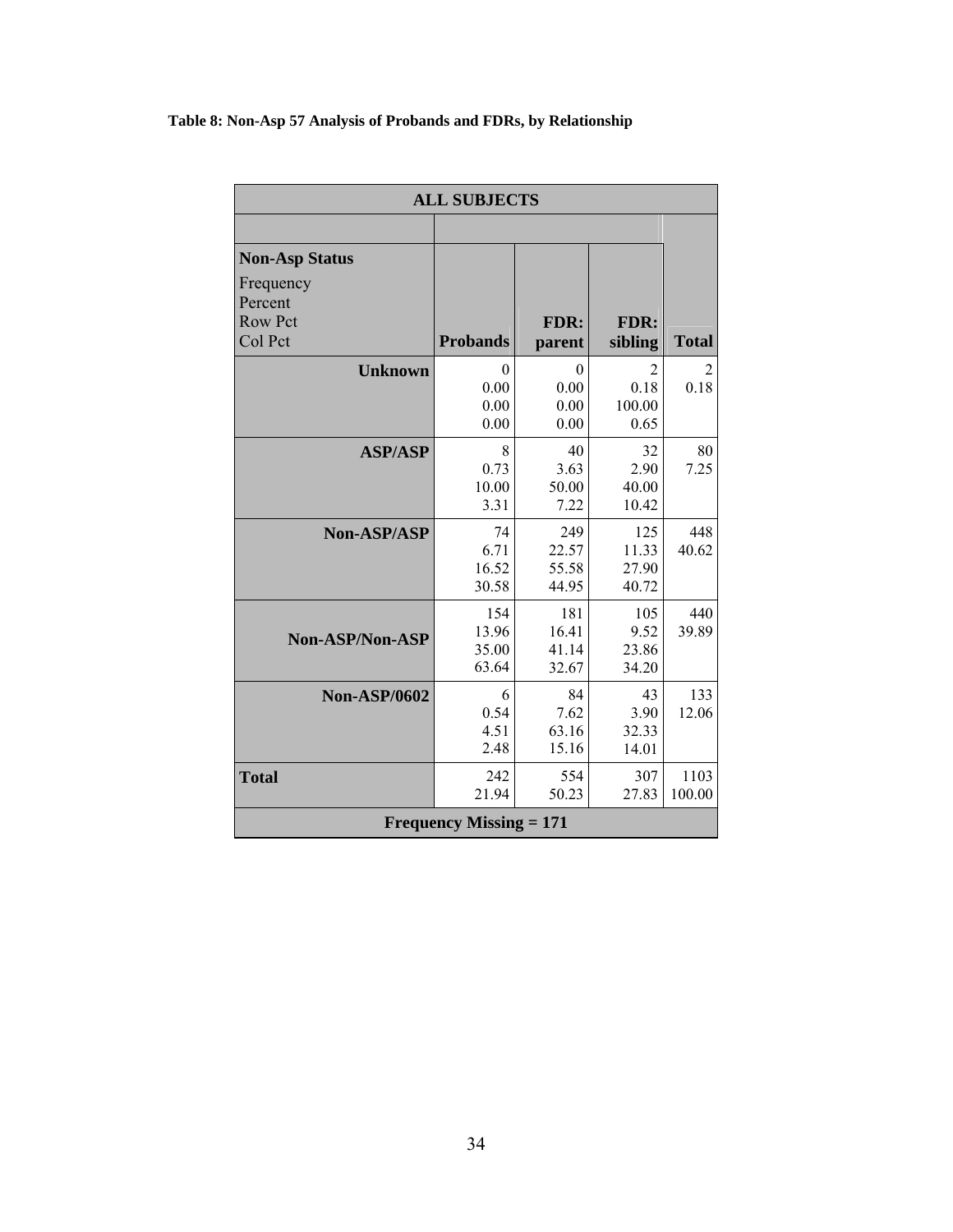# **Table 9: Non-Asp 57 Analysis of Caucasian Probands and FDRs**

| <b>CAUCASIAN SUBJECTS</b>     |                 |            |              |  |  |
|-------------------------------|-----------------|------------|--------------|--|--|
| <b>Non-Asp Status</b>         |                 |            |              |  |  |
| Frequency                     |                 |            |              |  |  |
| Percent                       |                 |            |              |  |  |
| <b>Row Pct</b>                |                 |            |              |  |  |
| Col Pct                       | <b>Probands</b> | <b>FDR</b> | <b>Total</b> |  |  |
| <b>Unknown</b>                | 0               | I          | L            |  |  |
|                               | 0.00            | 0.10       | 0.10         |  |  |
|                               | 0.00            | 100.00     |              |  |  |
|                               | 0.00            | 0.12       |              |  |  |
| <b>ASP/ASP</b>                | 7               | 67         | 74           |  |  |
|                               | 0.68            | 6.47       | 7.14         |  |  |
|                               | 9.46            | 90.54      |              |  |  |
|                               | 3.14            | 8.24       |              |  |  |
| <b>Non-ASP/ASP</b>            | 70              | 344        | 414          |  |  |
|                               | 6.76            | 33.20      | 39.96        |  |  |
|                               | 16.91           | 83.09      |              |  |  |
|                               | 31.39           | 42.31      |              |  |  |
| Non-ASP/Non-ASP               | 142             | 282        | 424          |  |  |
|                               | 13.71           | 27.22      | 40.93        |  |  |
|                               | 33.49           | 66.51      |              |  |  |
|                               | 63.68           | 34.69      |              |  |  |
| <b>Non-ASP/0602</b>           | $\overline{4}$  | 119        | 123          |  |  |
|                               | 0.39            | 11.49      | 11.87        |  |  |
|                               | 3.25            | 96.75      |              |  |  |
|                               | 1.79            | 14.64      |              |  |  |
| <b>Total</b>                  | 223             | 813        | 1036         |  |  |
|                               | 21.53           | 78.47      | 100.00       |  |  |
| <b>Frequency Missing = 85</b> |                 |            |              |  |  |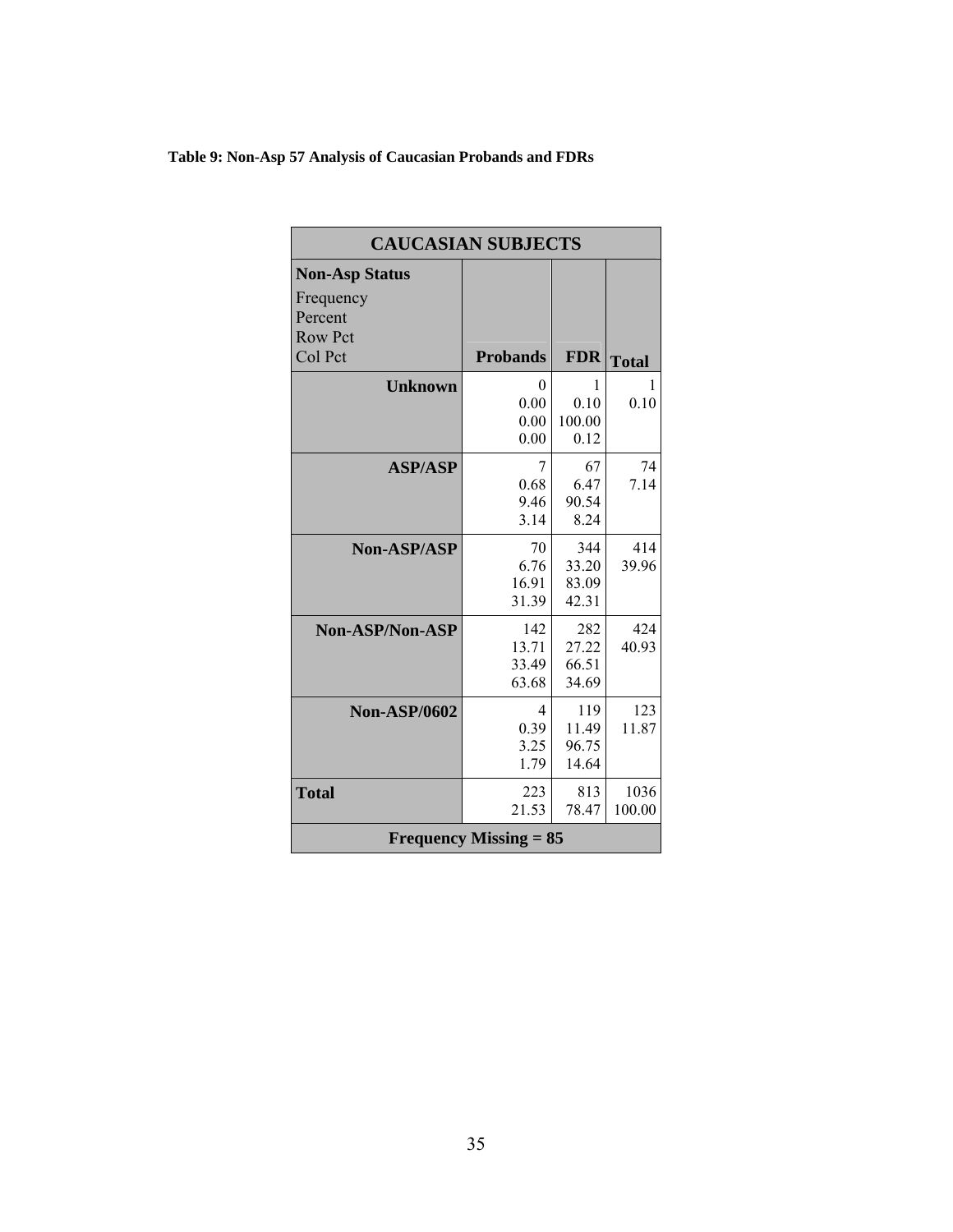# **Table 10: Non-Asp 57 Analysis of Caucasian Probands and FDRs, by Relationship**

| <b>Non-Asp Status</b><br>Frequency |                                |          |         |              |
|------------------------------------|--------------------------------|----------|---------|--------------|
|                                    |                                |          |         |              |
|                                    |                                |          |         |              |
| Percent                            |                                |          |         |              |
| <b>Row Pct</b>                     |                                | FDR:     | FDR:    |              |
| Col Pct                            | <b>Probands</b>                | parent   | sibling | <b>Total</b> |
| <b>Unknown</b>                     | $\theta$                       | $\theta$ | 1       | 1            |
|                                    | 0.00                           | 0.00     | 0.10    | 0.10         |
|                                    | 0.00                           | 0.00     | 100.00  |              |
|                                    | 0.00                           | 0.00     | 0.36    |              |
| <b>ASP/ASP</b>                     | 7                              | 37       | 28      | 72           |
|                                    | 0.71                           | 3.73     | 2.82    | 7.26         |
|                                    | 9.72                           | 51.39    | 38.89   |              |
|                                    | 3.14                           | 7.52     | 10.11   |              |
| <b>Non-ASP/ASP</b>                 | 70                             | 215      | 116     | 401          |
|                                    | 7.06                           | 21.67    | 11.69   | 40.42        |
|                                    | 17.46                          | 53.62    | 28.93   |              |
|                                    | 31.39                          | 43.70    | 41.88   |              |
| Non-ASP/Non-ASP                    | 142                            | 164      | 95      | 401          |
|                                    | 14.31                          | 16.53    | 9.58    | 40.42        |
|                                    | 35.41                          | 40.90    | 23.69   |              |
|                                    | 63.68                          | 33.33    | 34.30   |              |
| <b>Non-ASP/0602</b>                | $\overline{4}$                 | 76       | 37      | 117          |
|                                    | 0.40                           | 7.66     | 3.73    | 11.79        |
|                                    | 3.42                           | 64.96    | 31.62   |              |
|                                    | 1.79                           | 15.45    | 13.36   |              |
| <b>Total</b>                       | 223                            | 492      | 277     | 992          |
|                                    | 22.48                          | 49.60    | 27.92   | 100.00       |
|                                    | <b>Frequency Missing = 129</b> |          |         |              |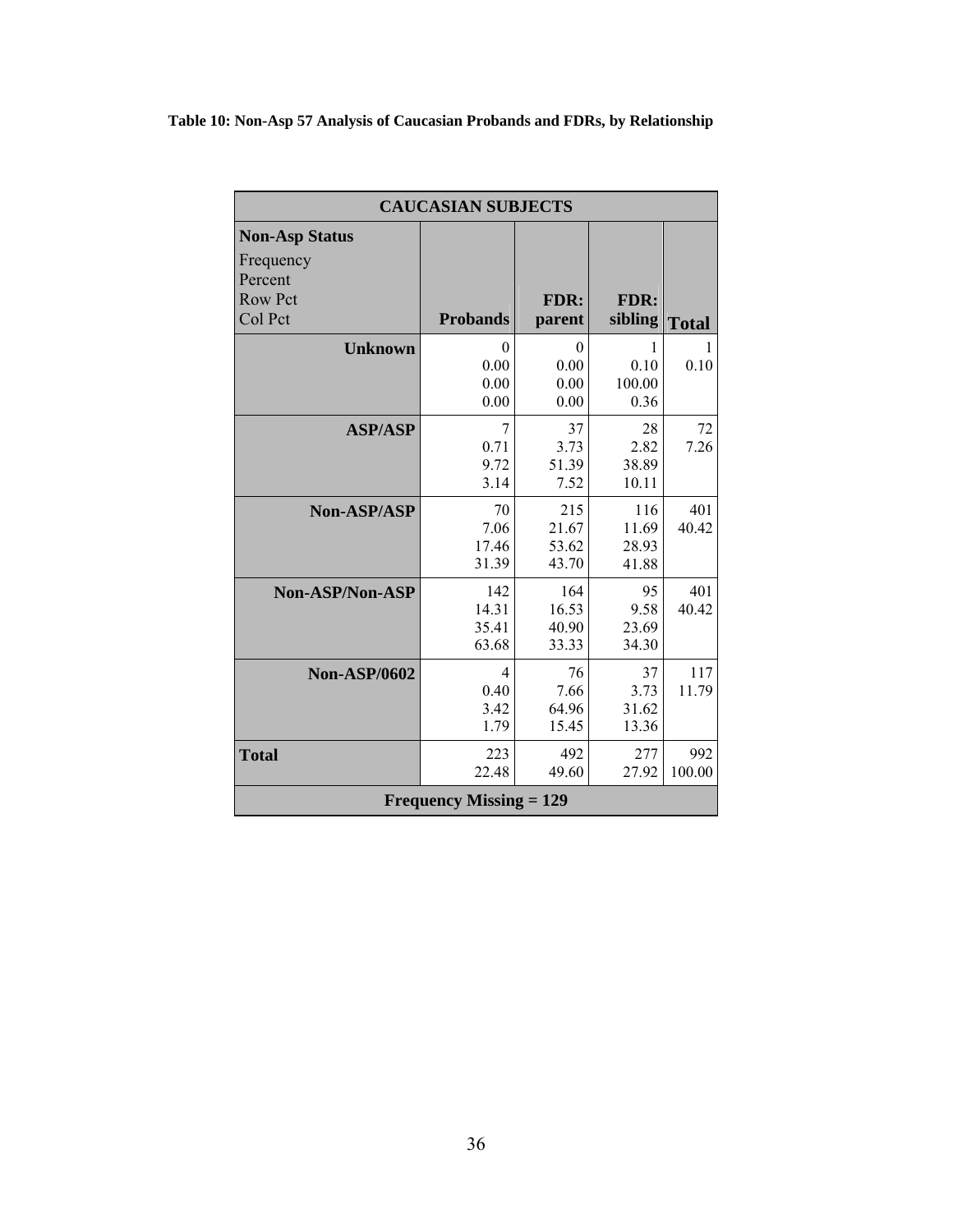# **4.1.3 DQ2 and DQ8 Analysis for Probands and FDRs**

In the second part of the HLA-DQ analysis, individuals were classified as having 0  $(X/X)$ , 1  $(DQ2/X)$  or  $(DQ8/X)$ , or 2  $(DQ2/DQ2)$  or  $(DQ8/DQ8)$  copies of the DQ2 or DQ8 haplotypes. Also, individuals with the DQ2/DQ8 heterozygous genotype were classified as such. The results for all subjects are shown in Table 11, broken by the relationship of the FDR to the proband (parent or full sibling only) in Table 12, and the same for Caucasian subjects only in Tables 13 and 14.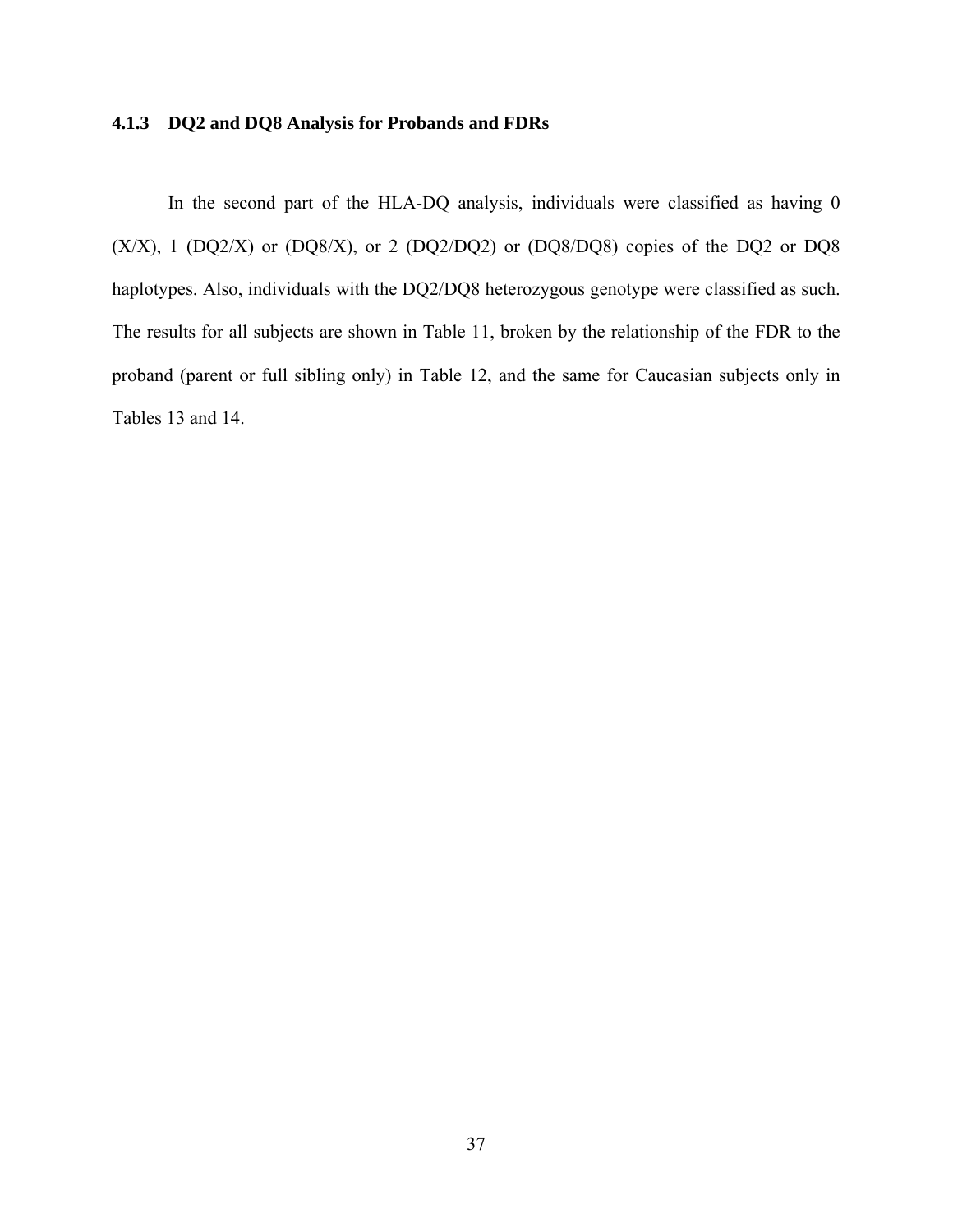| <b>ALL SUBJECTS</b>            |       |             |              |  |  |
|--------------------------------|-------|-------------|--------------|--|--|
| <b>DQ2</b> and DQ8 Status      |       |             |              |  |  |
| Percent                        |       |             |              |  |  |
| <b>Row Percent</b>             |       |             |              |  |  |
| Column Percent <b>Probands</b> |       | <b>FDRs</b> | <b>Total</b> |  |  |
| X/X                            | 56    | 316         | 372          |  |  |
|                                | 4.43  | 24.9        | 29.41        |  |  |
|                                | 15.05 | 84.9        |              |  |  |
|                                | 21.13 | 31.60       |              |  |  |
| DQ2/X                          | 59    | 295         | 354          |  |  |
|                                | 4.66  | 23.33       | 27.98        |  |  |
|                                | 16.67 | 83.33       |              |  |  |
|                                | 22.26 | 29.50       |              |  |  |
| DQ2/DQ2                        | 17    | 26          | 43           |  |  |
|                                | 1.34  | 2.06        | 3.40         |  |  |
|                                | 39.53 | 60.48       |              |  |  |
|                                | 6.42  | 2.60        |              |  |  |
| DQ8/X                          | 75    | 275         | 350          |  |  |
|                                | 5.93  | 21.74       | 27.67        |  |  |
|                                | 21.43 | 78.57       |              |  |  |
|                                | 28.30 | 27.50       |              |  |  |
| DQ8/DQ8                        | 13    | 24          | 37           |  |  |
|                                | 1.03  | 1.90        | 2.92         |  |  |
|                                | 35.14 | 64.86       |              |  |  |
|                                | 4.91  | 2.40        |              |  |  |
| DQ2/DQ8                        | 45    | 64          | 109          |  |  |
|                                | 3.56  | 5.06        | 8.62         |  |  |
|                                | 41.28 | 58.72       |              |  |  |
|                                | 16.98 | 6.40        |              |  |  |
| <b>Total</b>                   | 265   | 1000        | 126          |  |  |
|                                | 20.95 | 79.05       | 100.0        |  |  |
| <b>Frequency Missing = 9</b>   |       |             |              |  |  |

# **Table 11: DQ2 and DQ8 Analysis of Probands and FDRs**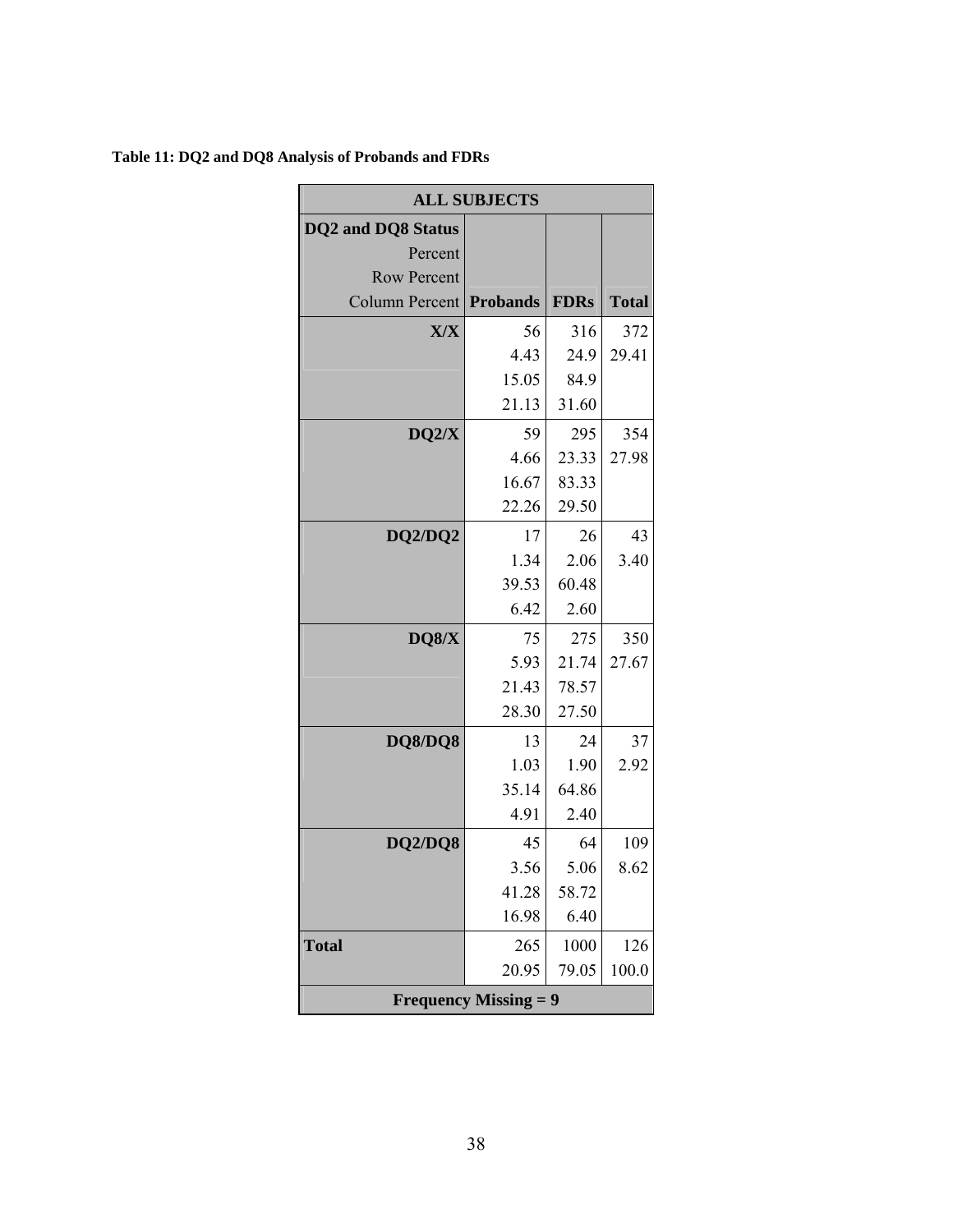|                    | <b>ALL SUBJECTS</b> |  |  |
|--------------------|---------------------|--|--|
| DQ2 and DQ8 Status |                     |  |  |

**Table 12: DQ2 and DQ8 Analysis of Probands and FDRs, by Relationship** 

| <b>DQ2</b> and DQ8 Status<br>Frequency<br>Percent<br><b>Row Pct</b><br>Col Pct | <b>Probands</b> | FDR:<br><b>Parent</b> | FDR:<br><b>Sibling</b> | <b>Total</b>     |  |  |  |
|--------------------------------------------------------------------------------|-----------------|-----------------------|------------------------|------------------|--|--|--|
| X/X                                                                            | 56              | 181                   | 108                    | 345              |  |  |  |
|                                                                                | 4.72            | 15.25                 | 9.10                   | 29.06            |  |  |  |
|                                                                                | 16.23<br>21.13  | 52.46<br>30.32        | 31.30<br>33.23         |                  |  |  |  |
| DQ2/X                                                                          | 59              | 185                   | 85                     | 329              |  |  |  |
|                                                                                | 4.97            | 15.59                 | 7.16                   | 27.72            |  |  |  |
|                                                                                | 17.93           | 56.23                 | 25.84                  |                  |  |  |  |
|                                                                                | 22.26           | 30.99                 | 26.15                  |                  |  |  |  |
| DQ2/DQ2                                                                        | 17              | 14                    | 8                      | 39               |  |  |  |
|                                                                                | 1.43            | 1.18                  | 0.67                   | 3.29             |  |  |  |
|                                                                                | 43.59           | 35.90                 | 20.51                  |                  |  |  |  |
|                                                                                | 6.42            | 2.35                  | 2.46                   |                  |  |  |  |
| DQS/X                                                                          | 75              | 173                   | 87                     | 335              |  |  |  |
|                                                                                | 6.32            | 14.57                 | 7.33                   | 28.22            |  |  |  |
|                                                                                | 22.39           | 51.64                 | 25.97                  |                  |  |  |  |
|                                                                                | 28.30           | 28.98                 | 26.77                  |                  |  |  |  |
| <b>DQ8/DQ8</b>                                                                 | 13              | 11                    | 11                     | 35               |  |  |  |
|                                                                                | 1.10            | 0.93                  | 0.93                   | 2.95             |  |  |  |
|                                                                                | 37.14           | 31.43                 | 31.43                  |                  |  |  |  |
|                                                                                | 4.91            | 1.84                  | 3.38                   |                  |  |  |  |
| <b>DQ2/DQ8</b>                                                                 | 45              | 33                    | 26                     | 104              |  |  |  |
|                                                                                | 3.79            | 2.78                  | 2.19                   | 8.76             |  |  |  |
|                                                                                | 43.27           | 31.73                 | 25.00                  |                  |  |  |  |
|                                                                                | 16.98           | 5.53                  | 8.00                   |                  |  |  |  |
| <b>Total</b>                                                                   | 265             | 597                   | 325                    | 1187             |  |  |  |
|                                                                                | 22.33           | 50.29                 | 27.38                  | 100.0            |  |  |  |
|                                                                                |                 |                       |                        | $\boldsymbol{0}$ |  |  |  |
| <b>Frequency Missing = 87</b>                                                  |                 |                       |                        |                  |  |  |  |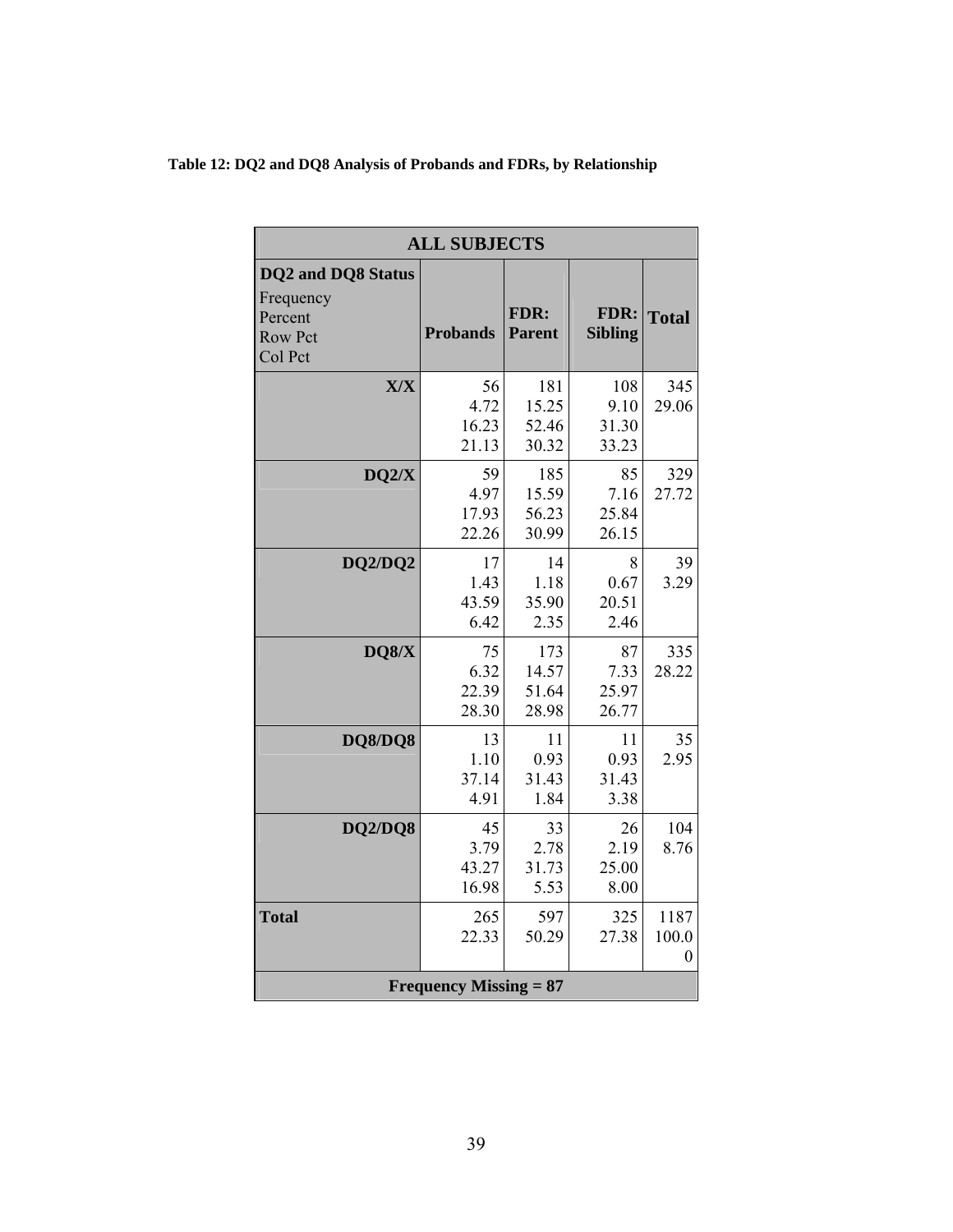**Table 13: DQ2 and DQ8 Analysis of Caucasian Probands and FDRs** 

| <b>CAUCASIAN SUBJECTS</b> |                                                                                                                      |                                                                                                                 |  |  |
|---------------------------|----------------------------------------------------------------------------------------------------------------------|-----------------------------------------------------------------------------------------------------------------|--|--|
|                           |                                                                                                                      |                                                                                                                 |  |  |
|                           |                                                                                                                      |                                                                                                                 |  |  |
|                           |                                                                                                                      |                                                                                                                 |  |  |
|                           |                                                                                                                      |                                                                                                                 |  |  |
| <b>Probands</b>           | <b>FDR</b>                                                                                                           | <b>Total</b>                                                                                                    |  |  |
|                           |                                                                                                                      | 324                                                                                                             |  |  |
|                           |                                                                                                                      | 29.08                                                                                                           |  |  |
|                           |                                                                                                                      |                                                                                                                 |  |  |
|                           |                                                                                                                      |                                                                                                                 |  |  |
|                           |                                                                                                                      |                                                                                                                 |  |  |
|                           |                                                                                                                      | 313<br>28.10                                                                                                    |  |  |
|                           |                                                                                                                      |                                                                                                                 |  |  |
|                           |                                                                                                                      |                                                                                                                 |  |  |
|                           |                                                                                                                      |                                                                                                                 |  |  |
|                           |                                                                                                                      | 37                                                                                                              |  |  |
|                           |                                                                                                                      | 3.32                                                                                                            |  |  |
|                           |                                                                                                                      |                                                                                                                 |  |  |
|                           |                                                                                                                      |                                                                                                                 |  |  |
| 69                        | 234                                                                                                                  | 303                                                                                                             |  |  |
| 6.19                      | 21.01                                                                                                                | 27.20                                                                                                           |  |  |
|                           | 77.23                                                                                                                |                                                                                                                 |  |  |
|                           |                                                                                                                      |                                                                                                                 |  |  |
| 13                        | 24                                                                                                                   | 37                                                                                                              |  |  |
| 1.17                      | 2.15                                                                                                                 | 3.32                                                                                                            |  |  |
| 35.14                     | 64.86                                                                                                                |                                                                                                                 |  |  |
| 5.35                      | 2.76                                                                                                                 |                                                                                                                 |  |  |
| 42                        | 58                                                                                                                   | 100                                                                                                             |  |  |
| 3.77                      | 5.21                                                                                                                 | 8.98                                                                                                            |  |  |
| 42.00                     | 58.00                                                                                                                |                                                                                                                 |  |  |
| 17.28                     | 6.66                                                                                                                 |                                                                                                                 |  |  |
|                           |                                                                                                                      | 1114                                                                                                            |  |  |
| 21.81                     | 78.19                                                                                                                | 100.00                                                                                                          |  |  |
|                           |                                                                                                                      |                                                                                                                 |  |  |
|                           | 51<br>4.58<br>15.74<br>20.99<br>54<br>4.85<br>17.25<br>22.22<br>14<br>1.26<br>37.84<br>5.76<br>22.77<br>28.40<br>243 | 273<br>24.51<br>84.26<br>31.34<br>259<br>23.25<br>82.75<br>29.74<br>23<br>2.06<br>62.16<br>2.64<br>26.87<br>871 |  |  |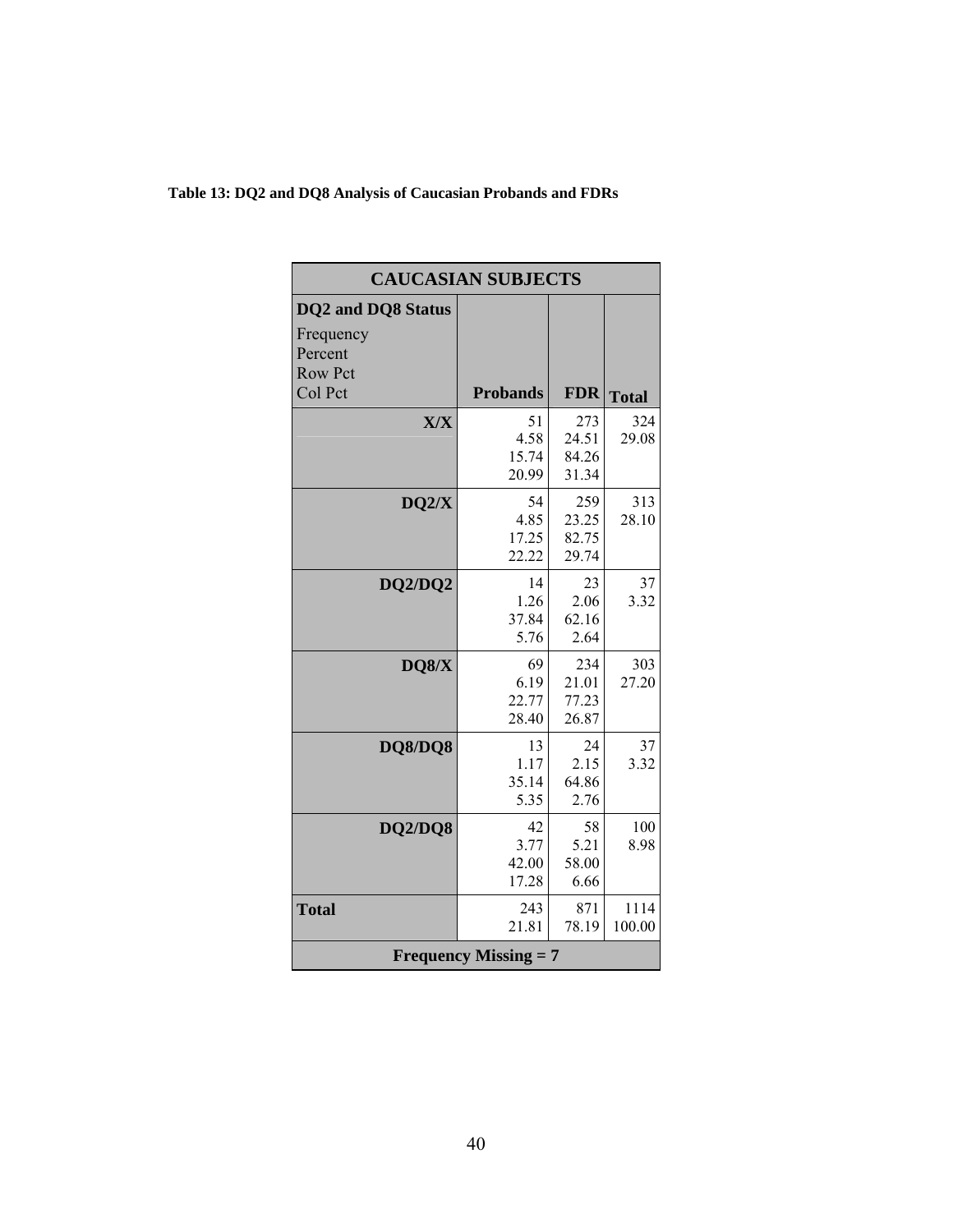| <b>CAUCASIAN SUBJECTS</b> |                               |        |         |              |  |  |  |
|---------------------------|-------------------------------|--------|---------|--------------|--|--|--|
| <b>DQ2</b> and DQ8 Status |                               |        |         |              |  |  |  |
| Frequency<br>Percent      |                               |        |         |              |  |  |  |
| <b>Row Pct</b>            |                               | FDR:   | FDR:    |              |  |  |  |
| Col Pct                   | <b>Probands</b>               | parent | sibling | <b>Total</b> |  |  |  |
| X/X                       | 51                            | 161    | 96      | 308          |  |  |  |
|                           | 4.78                          | 15.10  | 9.01    | 28.89        |  |  |  |
|                           | 16.56                         | 52.27  | 31.17   |              |  |  |  |
|                           | 20.99                         | 30.43  | 32.65   |              |  |  |  |
| DQ2/X                     | 54                            | 167    | 79      | 300          |  |  |  |
|                           | 5.07                          | 15.67  | 7.41    | 28.14        |  |  |  |
|                           | 18.00                         | 55.67  | 26.33   |              |  |  |  |
|                           | 22.22                         | 31.57  | 26.87   |              |  |  |  |
| DQ2/DQ2                   | 14                            | 13     | 7       | 34           |  |  |  |
|                           | 1.31                          | 1.22   | 0.66    | 3.19         |  |  |  |
|                           | 41.18                         | 38.24  | 20.59   |              |  |  |  |
|                           | 5.76                          | 2.46   | 2.38    |              |  |  |  |
| DQ8/X                     | 69                            | 147    | 78      | 294          |  |  |  |
|                           | 6.47                          | 13.79  | 7.32    | 27.58        |  |  |  |
|                           | 23.47                         | 50.00  | 26.53   |              |  |  |  |
|                           | 28.40                         | 27.79  | 26.53   |              |  |  |  |
| DQ8/DQ8                   | 13                            | 11     | 11      | 35           |  |  |  |
|                           | 1.22                          | 1.03   | 1.03    | 3.28         |  |  |  |
|                           | 37.14                         | 31.43  | 31.43   |              |  |  |  |
|                           | 5.35                          | 2.08   | 3.74    |              |  |  |  |
| <b>DQ2/DQ8</b>            | 42                            | 30     | 23      | 95           |  |  |  |
|                           | 3.94                          | 2.81   | 2.16    | 8.91         |  |  |  |
|                           | 44.21                         | 31.58  | 24.21   |              |  |  |  |
|                           | 17.28                         | 5.67   | 7.82    |              |  |  |  |
| <b>Total</b>              | 243                           | 529    | 294     | 1066         |  |  |  |
|                           | 22.80                         | 49.62  | 27.58   | 100.00       |  |  |  |
|                           | <b>Frequency Missing = 55</b> |        |         |              |  |  |  |
|                           |                               |        |         |              |  |  |  |

# **Table 14: DQ2 and DQ8 Analysis of Caucasian Probands and FDRs, by Relationship**

<u> 1980 - Johann Barnett, fransk politiker (d. 1980)</u>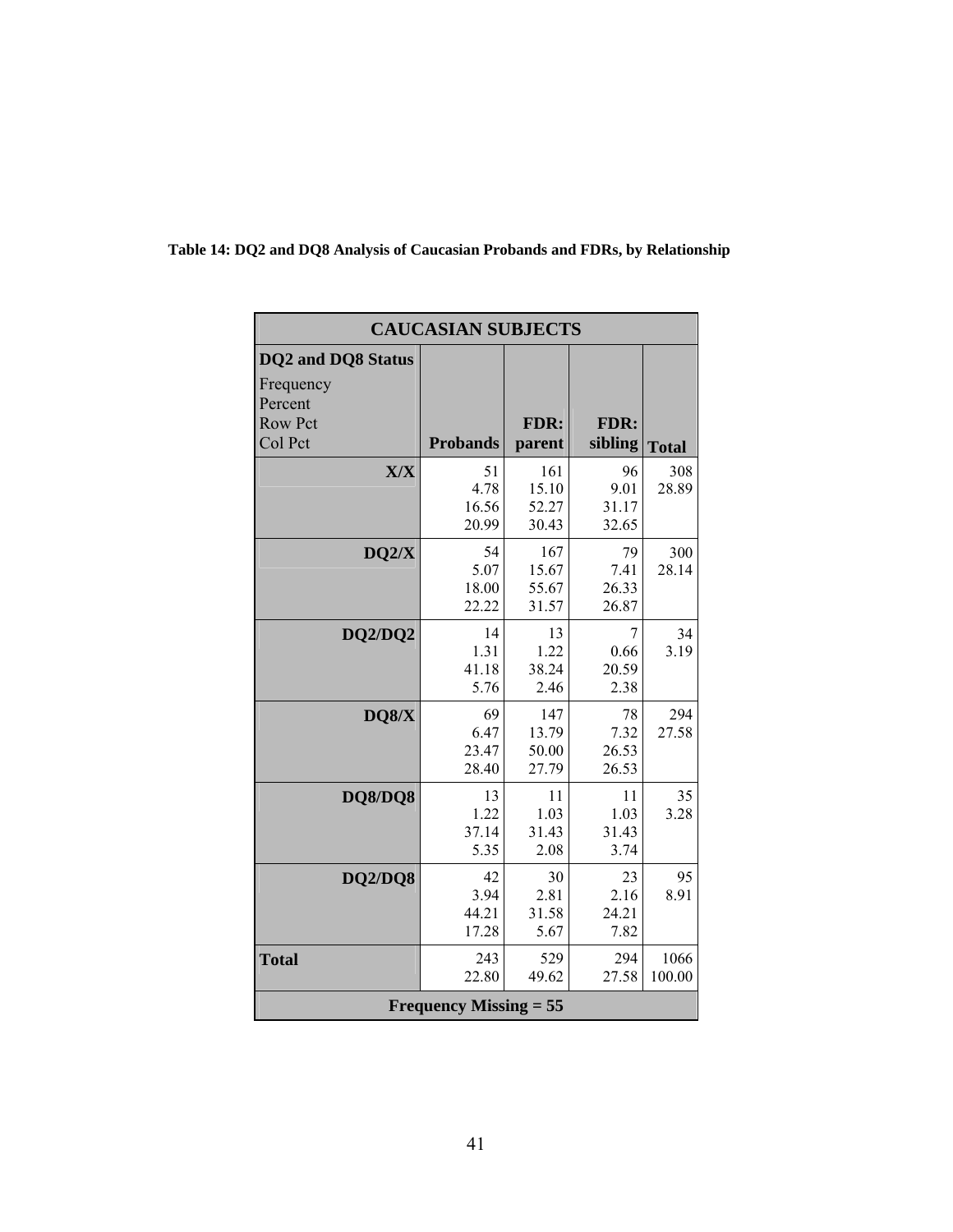### **5.0 DISCUSSION**

### **5.1 PROBANDS**

### **5.1.1 Non-Asp 57 Analysis of Probands Compared to Probands in the Literature**

Looking at the presence of non-Asp in the probands, 96.65% have at least one non-Asp allele, including the individuals with non-Asp plus DQB1\*0602 (DR2) which is a protective haplotype. Not including the DR2 group, 94.14% have at least one non-Asp allele with a breakdown of 30.54% with one non-Asp allele and 63.60% with two non-Asp alleles. For this analysis, we will combine the DQB\*0602 individuals with the non-Asp/Asp group as in the Dorman et al. 1990 study, they did not differentiate between the presence of the 0602 allele. Therefore, our estimates for one non-Asp is 33.05% and for two non-Asp alleles is 63.60% compared to the Dorman estimates of 33% and 70% respectively. Looking at just the Whites in this study, 33.18% had one non-Asp allele and 63.68% had two non-Asp alleles. This is compared to approximately 33% and 61%, respectively, in the Dorman study (Table 15).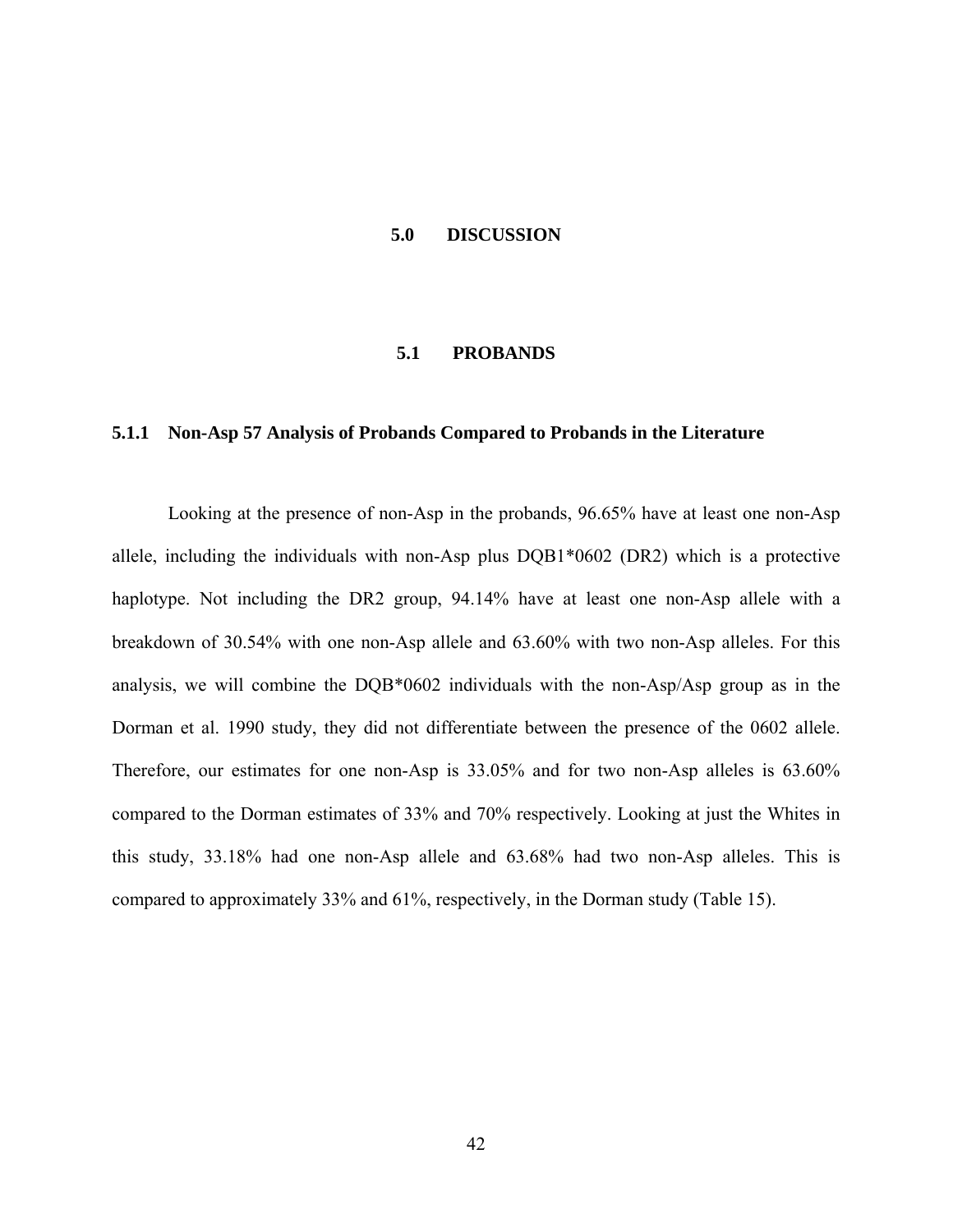| <b>STUDY</b><br><b>POPULATION</b> | <b>Diabetics</b><br>Caucasian<br>(Probands)-Smolnik | Diabetics-Dorman<br>Caucasian<br>et al. | <b>Total</b> |
|-----------------------------------|-----------------------------------------------------|-----------------------------------------|--------------|
| Non-Asp/Non-Asp                   | 142 (63.68%)                                        | $30(61.22\%)$                           | 172          |
| Non-Asp/Asp                       | 74 (33.18%)                                         | 19 (32.65%)                             | 93           |
| Asp/Asp                           | 7(3.17%)                                            | $0(0\%)$                                |              |
| <b>Total</b>                      | 223                                                 | 49                                      | 316          |

**Table 15: Comparison of Non-Asp Status in Caucasians to Previous Literature on Diabetics** 

While the differences between the two non-Asp/non-Asp groups are not significant (chi squared test p-value is approximately 0.975), they may be related to the age differences in the two studies. In the Dorman study, the age at diagnosis in the diabetic population was less than 15, whereas in our study 9.27% of the subjects were diagnosed over the age of 15. This may be important as typically the higher risk haplotypes are associated with younger ages of onset. Since we have individuals with older ages of onset, they may contribute to the overall lower numbers of higher risk haplotypes. Also, this study's population includes some individuals of other or multiple races whereas the Dorman study includes Blacks and Whites only. In addition, while unlikely the fact that in the Dorman study HLA-typing was performed by Dot blot analyses with DQBI allele specific oligonucleotide probes whereas in our study we use a more current and specific technology of reverse sequence specific oligonucleotide probes may contribute some small differences [29].

Seven of the 221 Caucasian probands (3.17%, 3.35% for entire population) had two Asp alleles at position 57 of the DQ beta chain. Again, this lower incidence is to be expected as it is the presence of non-Asp alleles that are associated with the risk of developing T1D. In the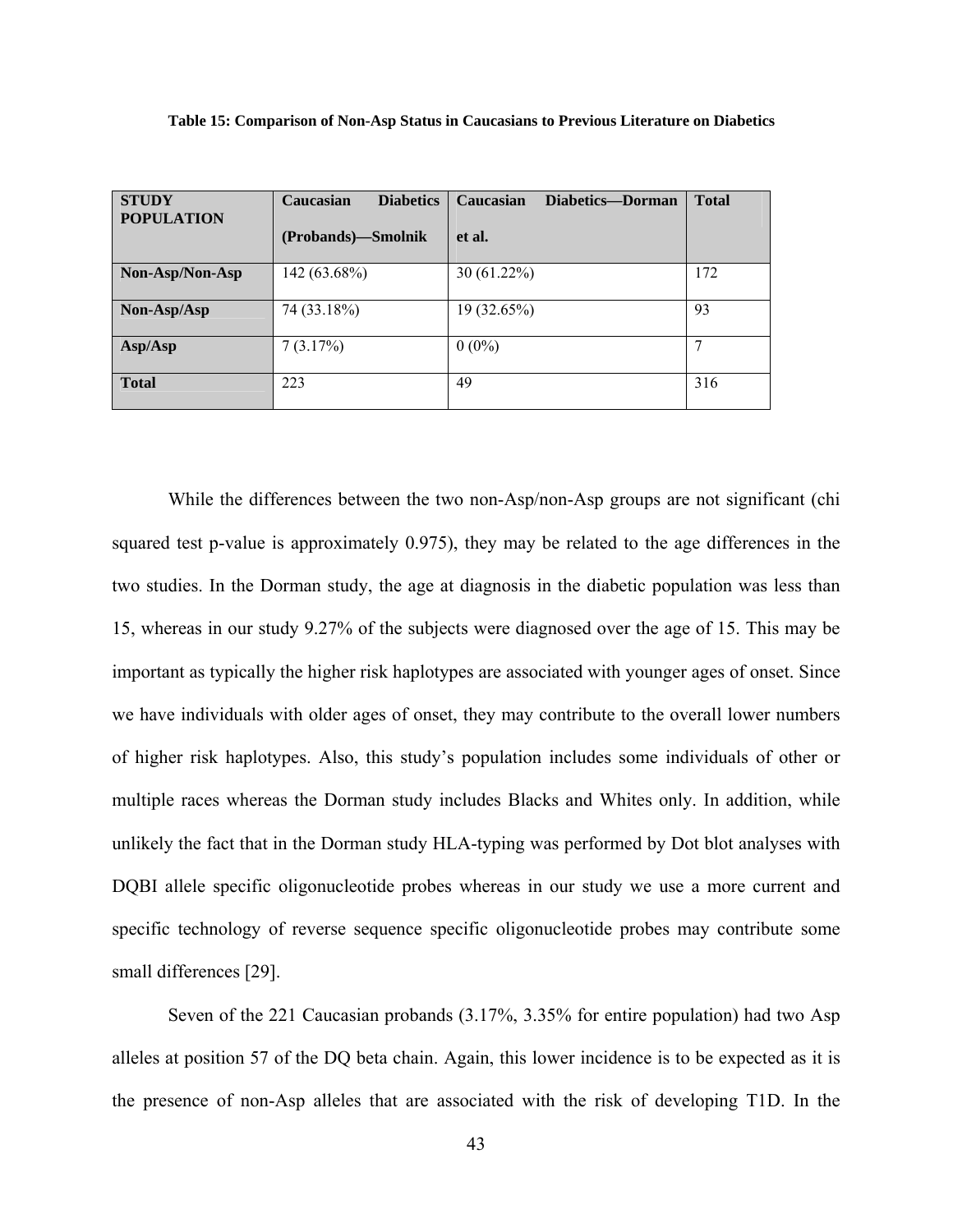Dorman study of Caucasian probands, 0% were Asp/Asp. Other studies have found incidences of 0% as well [30]. In evaluating these higher than expected results, it was noted that 2 of the 7 Asp/Asp individuals reports themselves as Hispanic (also 2 of the 3 Hispanics in our population) and some studies have suggested that the presence of Asp-57 does not confer protection in the Mexican-American ethnic group [31]. In addition, one of Asp/Asp individuals upon further review of medical records most likely has Type 2 diabetes. He was diagnosed at 17 years, is overweight, has acanthosis and high blood pressure, and did not present classically with diabetic ketoacidosis. This patient was discharged on insulin but has subsequently been switched to oral medications. Another one of the individuals is a female diagnosed at 5 years, no diabetic ketoacidosis, overweight, and is suspected to have either T1D or double diabetes. In addition, HLA is not the only genetic loci linked to T1D, in fact accounts only for 50-60% of the genetic risk, and in these cases the disease may be the result of a combination of other susceptibility genes and environmental interactions. This is also supported by the fact that several of the individuals are overweight. In the situation where an individual is overweight and has T1D, it may be the case that obesity causes insulin resistance, requiring the body to produce more insulin leading to minor beta cell damage and therefore a lower or "less risky" genetic load would be required for disease development. In addition, it may the case in these individuals' disease is related to other genes.

The Asp/Asp individuals' family histories were also evaluated to identify any possible incidences of MODY or other familial situations of the disease. Of the 7, 2 were reported to have a strong family history of Type 2 diabetes. One individual had a family history of thyroid disease. However, three had no family history of Type 1 or 2 diabetes or other endocrine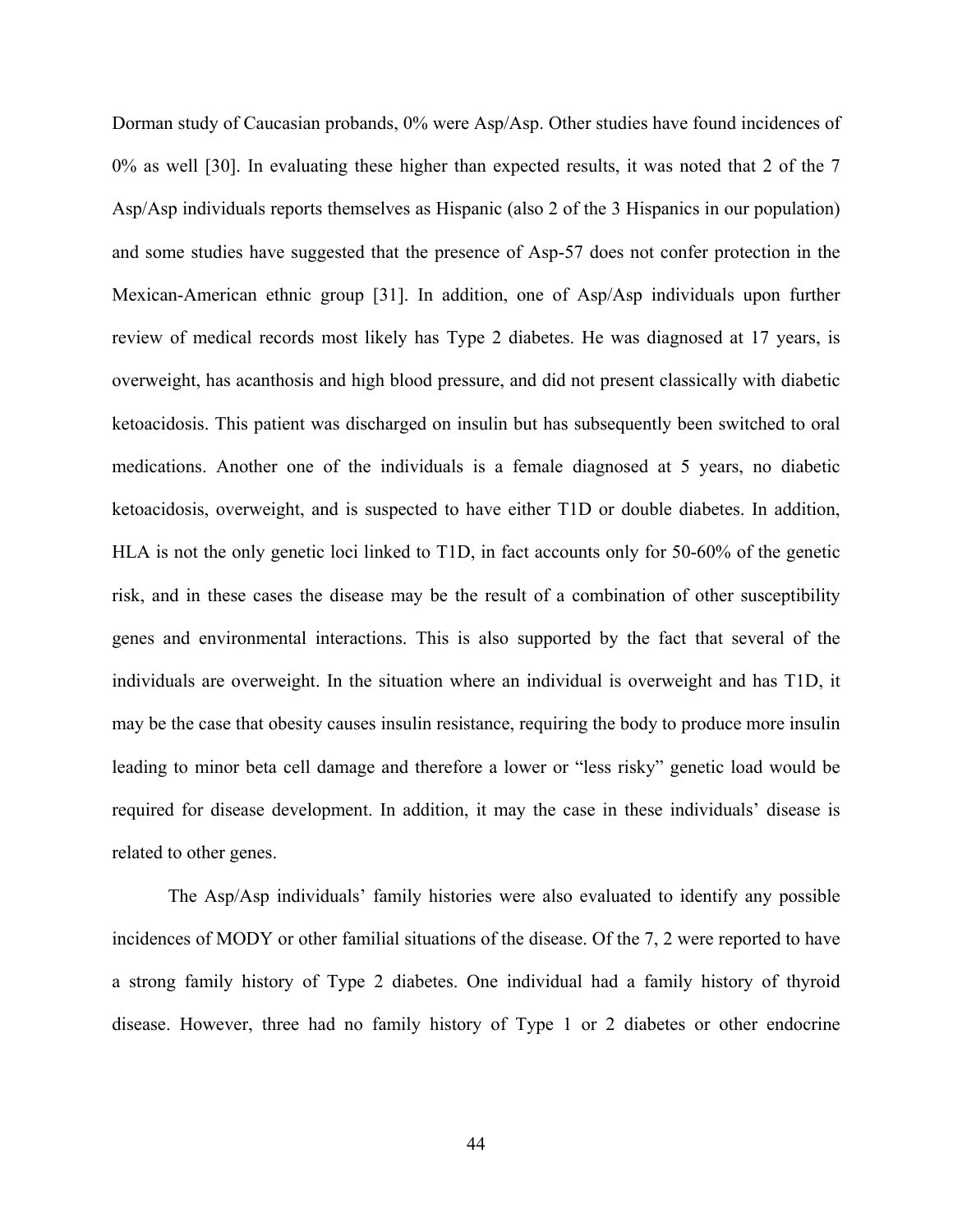diseases. Therefore, it may be these variations in clinical features and course as well as ethnicity that can be attributed to the higher incidence Asp/Asp homozygotes found in this study.

Multiple studies both in the United States and Europe, such as Hermann et al [32], have shown that less than 1% of children with type 1 diabetes are DR2 (DQB1\*0602). Our study shows about double this amount with 6 of our 239 (2.51%) with the DQA1\*0101-DQB1\*0602 haplotype that has been associated with near absolute protection from developing T1D [33]. This theory of absolute protection has been disproved before, as in Pugliese et al where 6 children with T1D had the normal DQB1\*0602 and DQA1\*0102 [15]. In the Swedish Childhood Diabetes Study Group and The Diabetes Incidence in Sweden Study (DISS) Group the haplotype was absent before the age of 10 but the incidence increased with later ages of onset [34]. This is consistent as in our study 4 of the 6 were diagnosed at or over the age of 10 (ages of diagnosis for all six were 5, 8, 10, 10, 13, and 14).

These individuals' family histories were also examined. One individual has a maternal great grandmother with T1D, a mother with hyperthyroidism, and a maternal grandfather with Crohn's disease. Another individual's maternal history was only available. This includes an uncle and grandmother with non-insulin dependent diabetes with the grandmother also having hypothyroidism. Another person had a strong maternal and paternal family history of type 2 diabetes. The fourth person has a strong family history of thyroid disease and type 2 diabetes. The fifth individual has late onset diabetes in the maternal grandparents, with the grandmother also having hypothyroidism. Her father's history is significant for celiac disease. The last individual has a family history of diabetes mellitus in her maternal aunt and paternal great grandmother. It is important to recognize that all of these individuals have a family history of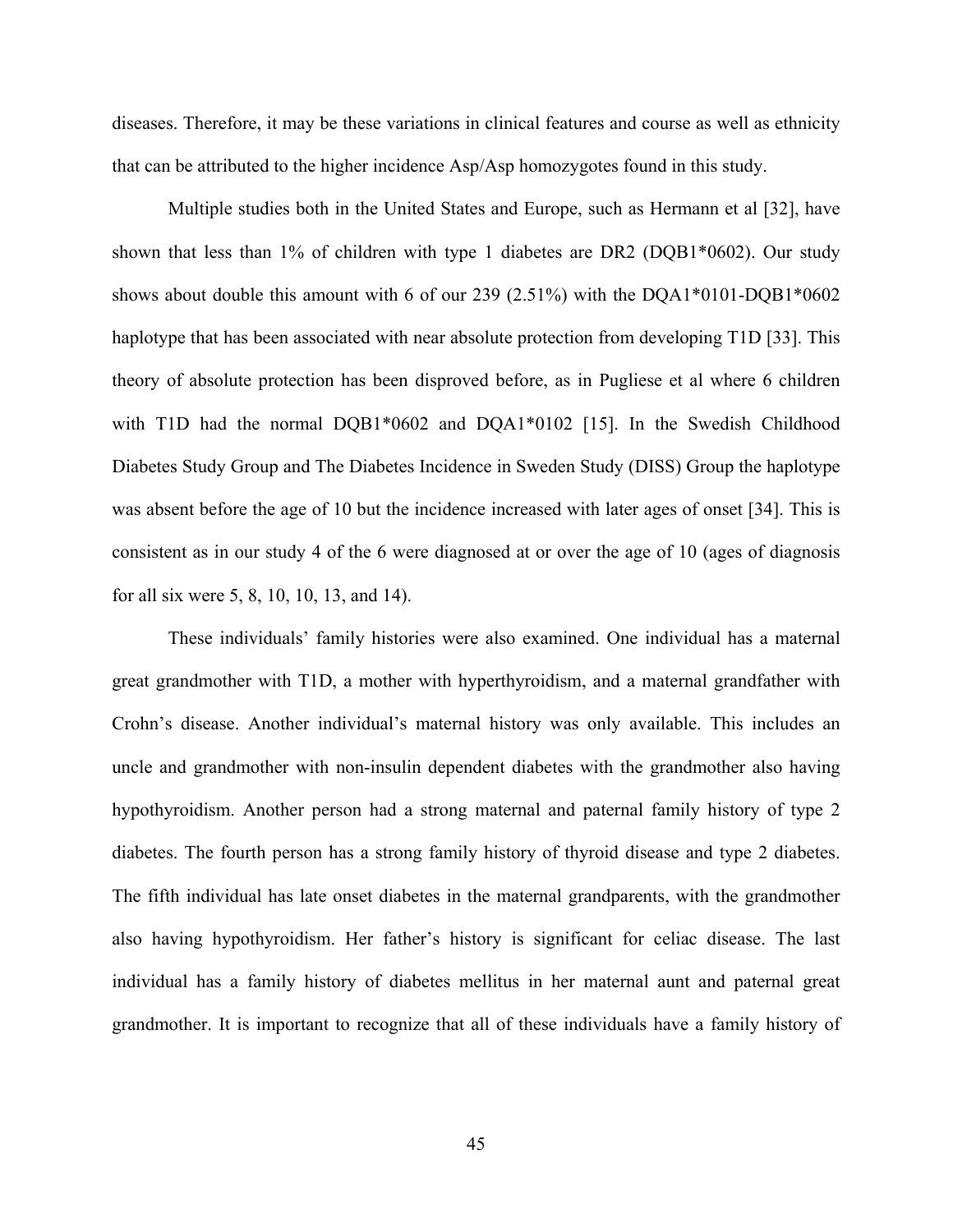either diabetes or an autoimmune condition, as this may suggest that there are other genetic and environmental factors playing a role in their case of T1D.

It is also of interesting note that upon review of their medical history, 3 of the 6 individuals with the DQB1\*0602 haplotype are suspected to have what is known as type 1.5 diabetes or double diabetes. Double diabetes is when an individual has signs of both autoimmune diabetes and insulin resistance. There is, however, no published information about the relationship between HLA-DQ alleles and double diabetes.

### **5.1.2 Non-Asp 57 Analysis of Probands Compared to Unaffected Individuals**

Our results show that the distribution of non-asp alleles in our probands and FDR population supports the multitude of studies that have shown that the presence of non-Asp at position 57 of DQ beta is associated with the risk of T1D. Using a chi squared test with 2 degrees of freedom to compare the presence of Asp 57 in the diabetic probands and their unaffected first degree relatives, we get a chi-squared value of 8.45 and 2 degrees of freedom we get a significant pvalue of 0.0146 (Table 16). This supports the hypothesis that role of the non-Asp alleles are associated with the development of T1D, as there are statistically significant higher amount of diabetics with two non-Asp alleles than unaffected FDRs and lower amounts of diabetics with only one non-Asp allele or two Asp alleles.

**Table 16: Comparison of Non-Asp Status for Caucasian Probands vs. FDRs** 

| <b>Study Population</b> | <b>Caucasian Diabetics (Probands)</b> | <b>Caucasian FDRs</b> | <b>Total</b> |
|-------------------------|---------------------------------------|-----------------------|--------------|
| Non-Asp/Non-Asp         | $142(63.68\%)$                        | 282 (34.73%)          | 424          |
| Non-Asp/Asp             | 74 (33.18%)                           | 463 (57.02%)          | 537          |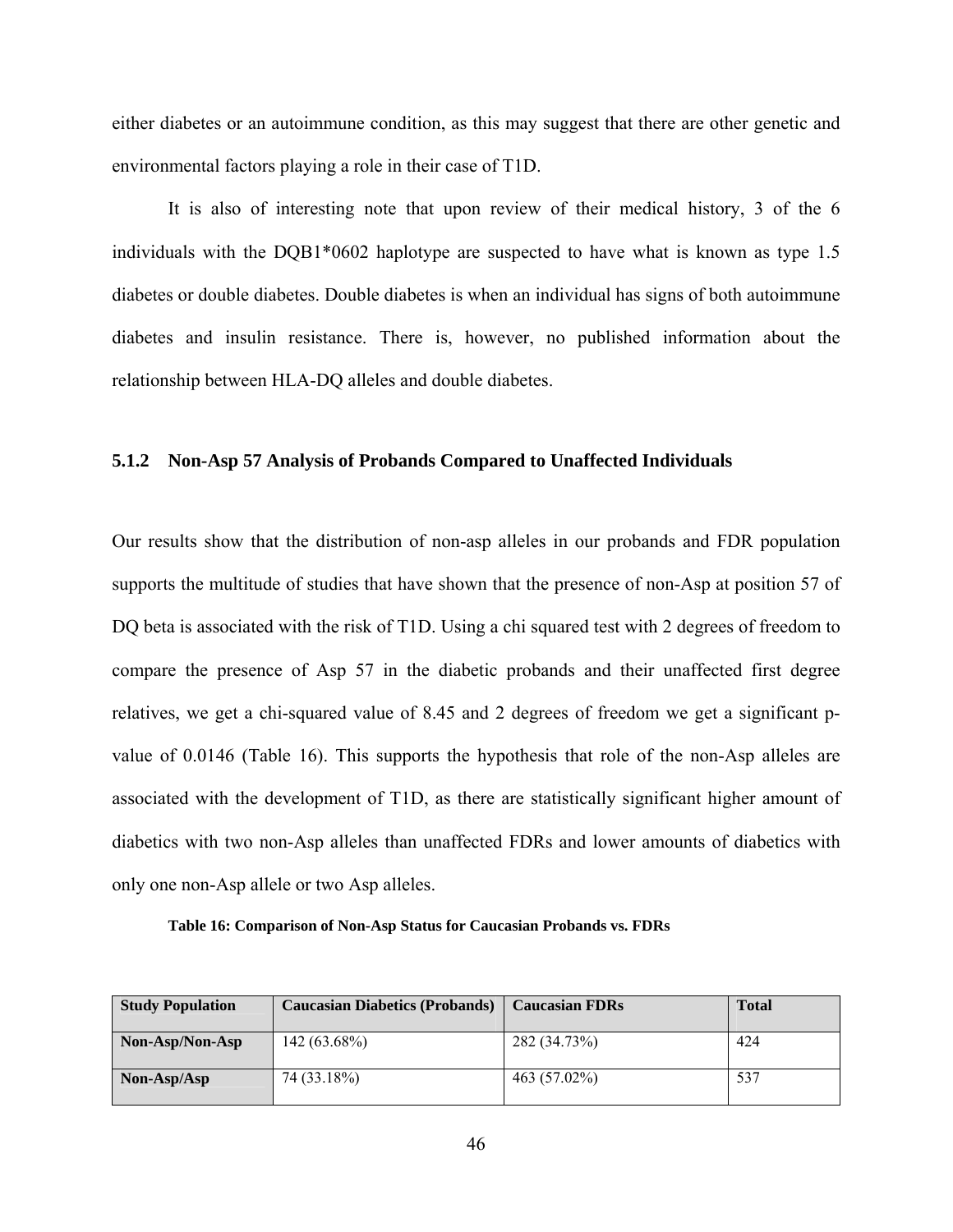| <b>Table 16 Continued</b> |          |           |      |
|---------------------------|----------|-----------|------|
| Asp/Asp                   | 7(3.17%) | 67(8.25%) | 74   |
| <b>Total</b>              | 223      | 812       | 1035 |

If you compare this study's probands to the general population statistics in Dorman et al. you will see again that again there is a difference in the presence of non-Asp alleles in the two populations which supports the role of non-Asp in T1D susceptibility. In the Dorman study, the individuals in the general population group were unrelated non-diabetic controls. This information is presented in Table 17 below and the differences are statistically significant with a chi squared value of 11.09 and 2 degrees of freedom gives us a p-value of 0.0039.

**Table 17: Comparison of Non-Asp Status in Caucasian Probands and General Population in the Literature** 

| <b>STUDY</b><br><b>POPULATION</b> | Caucasian<br><b>Diabetics</b> | <b>Caucasian General Population-</b> | <b>Total</b> |
|-----------------------------------|-------------------------------|--------------------------------------|--------------|
|                                   | (Probands)—Smolnik            | Dorman et al.                        |              |
| Non-Asp/Non-Asp                   | $140(63.35\%)$                | 24 (19.51%)                          | 164          |
| Non-Asp/Asp                       | 74 (33.48%)                   | 57 (46.34%)                          | 131          |
| Asp/Asp                           | 7(3.17%)                      | 42 (34.15%)                          | 49           |
| <b>Total</b>                      | 221                           | 123                                  | 344          |

In addition, if further compare the probands to the FDRs and also to the general population (Table 18), you can see that as described before, the percentages follow the role of non-Asp alleles in T1D risk. This is illustrated by the fact that the majority of probands are non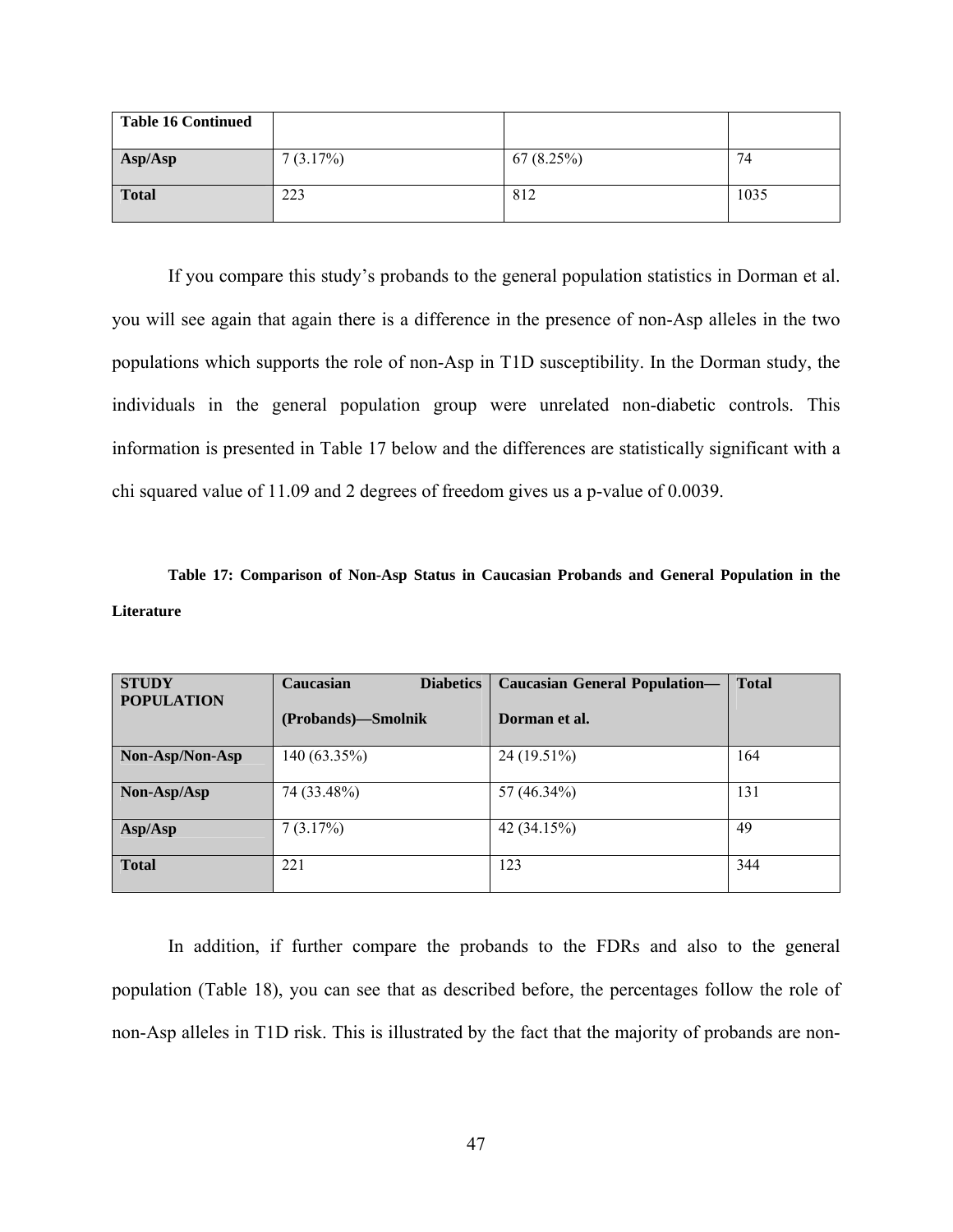Asp/non-Asp, FDRs have one non-Asp allele, and individuals in the general population have mostly either one non-Asp or are Asp/Asp.

#### **Table 18: Caucasian Analysis: Probands vs. FDRs vs. General Population**

| <b>STUDY</b><br><b>POPULATION</b> | <b>Diabetics</b><br>Caucasian<br>(Probands)—Smolnik | Caucasian<br><b>FDRs--</b><br><b>Smolnik</b> | Caucasian General Population-<br>Dorman et al. |
|-----------------------------------|-----------------------------------------------------|----------------------------------------------|------------------------------------------------|
| Non-Asp/Non-Asp                   | 140 (63.35%)                                        | 282 (34.69%)                                 | 24 (19.51%)                                    |
| $Non-Asp/Asp$                     | 74 (33.48%)                                         | 463 (56.95%)                                 | 57 (46.34%)                                    |
| Asp/Asp                           | 7(3.17%)                                            | $67(8.24\%)$                                 | 42 (34.15%)                                    |
| <b>Total</b>                      | 221                                                 | 812                                          | 123                                            |

#### **5.1.3 DQ2 and DQ8 Distribution of Probands**

In regard to the DQ2 and DQ8 haplotype analysis our results show that 78.63% of the probands possessed DQ2 and/or DQ8 haplotypes. This includes all races and ethnicities. If you evaluate Caucasian probands only, 78.83% possessed the DQ2 and/or DQ8 haplotypes. This is lower than several other studies which have shown an estimates of >90-95% [12, 30]. In the breakdown, 6.49% were DQ2 homozygotes (DQ2/DQ2), 4.96% were DQ8 homozygotes (DQ8/DQ8), and 16.79% were DQ2/DQ8 heterozygotes. If you only look at the Caucasian probands the breakdown is 5.81%, 5.39%, and 17.01%. Again, these estimates are lower than other study results. For example, the IX International Histocompatibility Workshop in 1984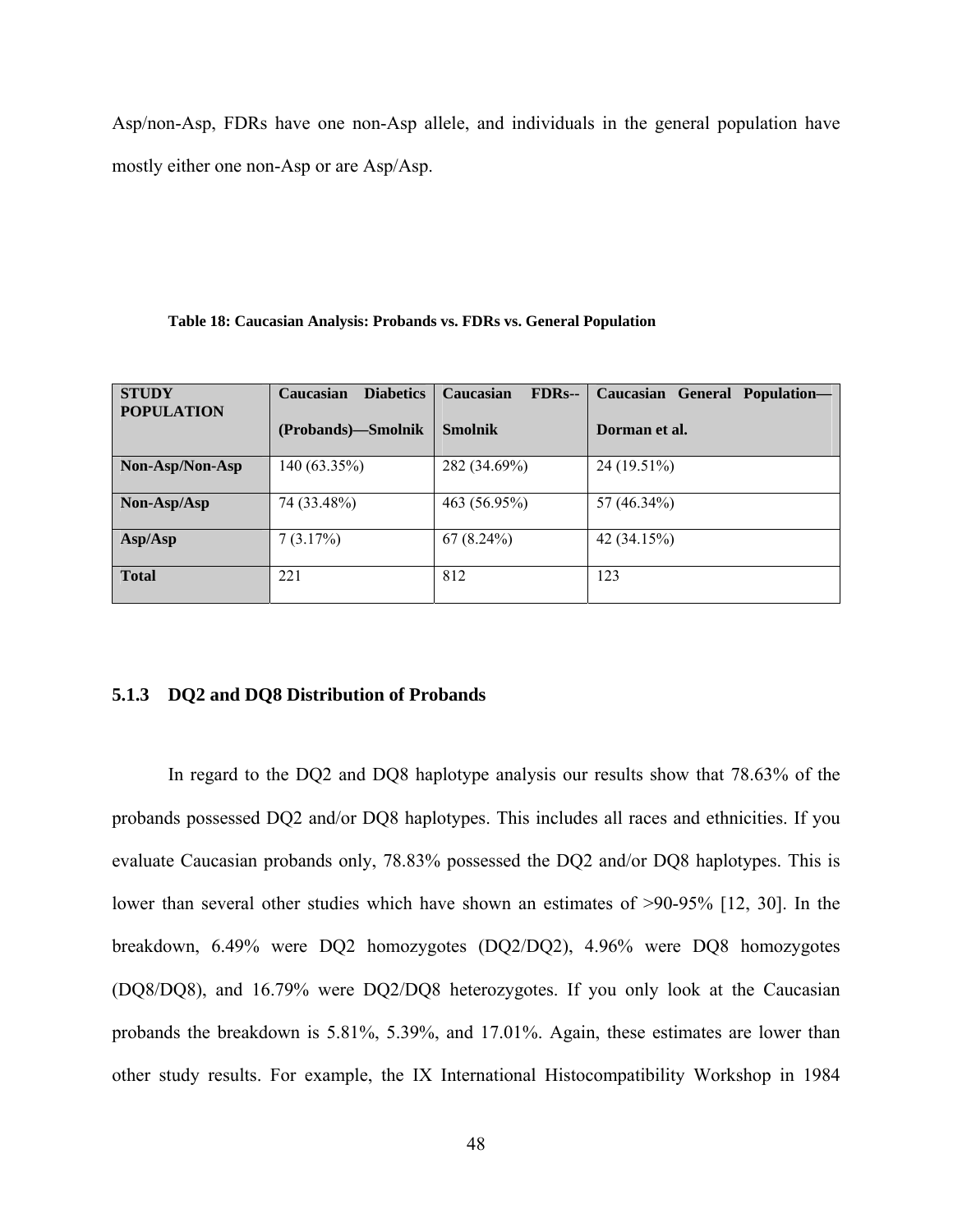found the haplotypes for Caucasian type 1 diabetics to be 7.2% DR3 homozygous, 7.9% DR4 homozygous, and 33.6% DR3/DR4 heterozygous respectively [12]. In addition, other studies have shown estimates of 30–50% of patients to be DR3/DR4 (DQ2/DQ8) heterozygotes [18, 23]. While our study looks at DQ and these other studies are analyzing DR, the numbers should be comparable due to the high LD between the two loci.

One issue of the differences in the numbers may be due to the fact that the DR3/DR4 statistics are typically higher in diabetics diagnosed under the age of five. The original statistics on the age of diagnosis of the diabetics in those studies were not available for review; however an analysis was still performed on the diabetic probands in this study to see if the estimates are similar to other studies looking at groups in this age at diagnosis range. Of our Caucasian probands, 34 (13.13%) were less than five years at the age at diagnosis. Of these 34, 3 of them required more specific HLA analysis in order to determine the presence of either the DQ2 or DQ8 haplotypes or the number of non-Asp alleles. Therefore, there are 31 diabetics probands diagnosed under the age of 5 available for analysis. Of these, 7 were DQ2/DQ8 heterozygotes (22.58%). However, looking at all 40 diabetic probands that are DQ2/DQ8 heterozygotes only 7 (17.5%) were diagnosed under the age of 5. Again, these numbers are not consistent with studies of those diagnosed before the age of 5 where estimates can range from 50% to  $\sim 63\%$  [35, 36].

Looking at the DQ2 and DQ8 (including DQ2 and DQ8 homozygotes and heterozygotes, but not DQ2/DQ8 heterozygotes) frequencies separately, the diabetic probands in our study had frequencies of approximately 29% and of 33%, respectively. Comparing these to the frequencies of DR3 and DR4 among diabetic haplotypes in Allegheny County in 1988 conducted by Morel et al. were 29% and 48%, respectively [30]. These differences are not statistically significant with a chi squared value of .7893 with 2 df and p-value of 0.674 (Table 19).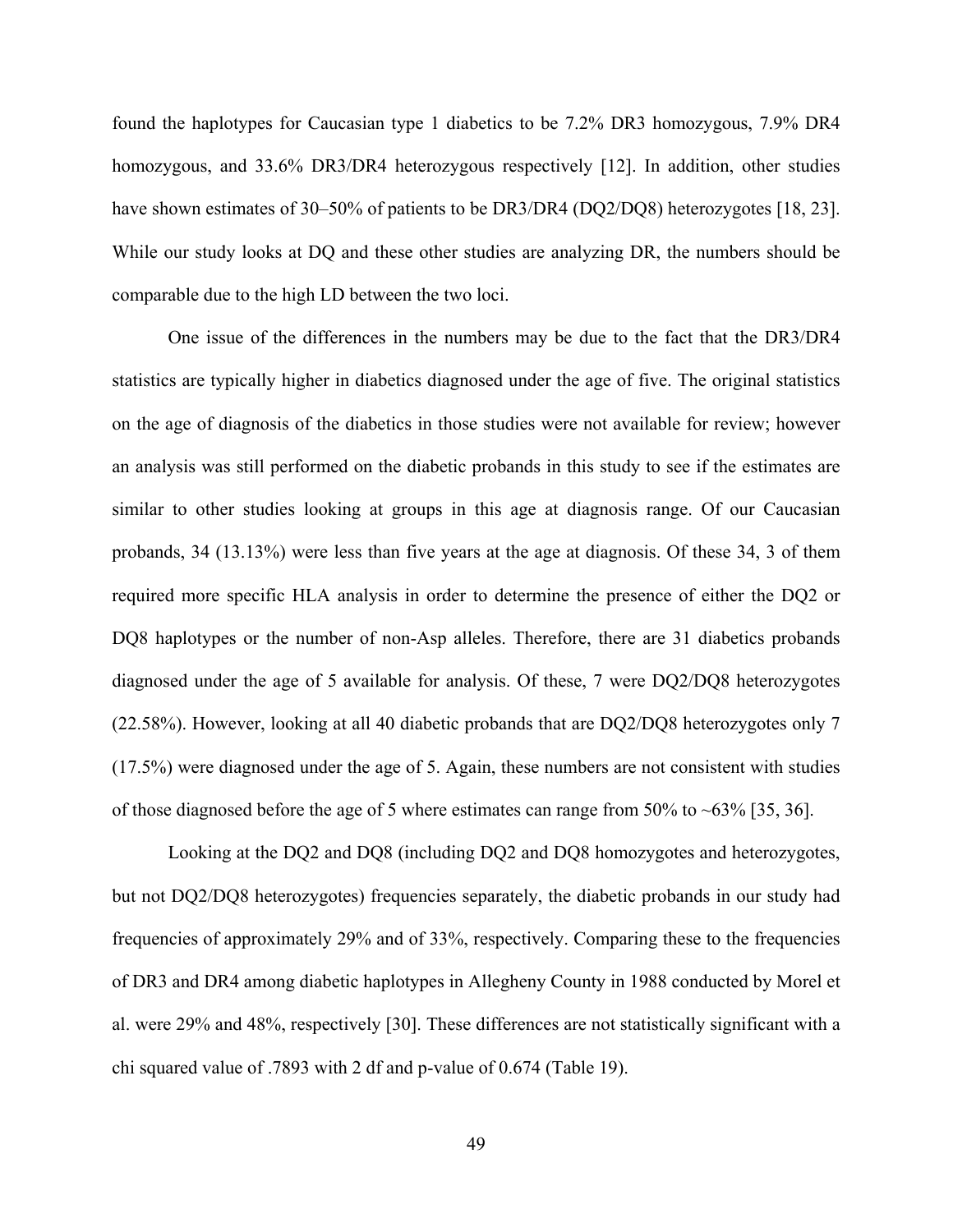**Table 19: Comparison of DQ2 (DR3) and DQ8 (DR4) Haplotypes in Diabetic Probands in the Study vs. Morel et al** 

| <b>Study Population</b> | Diabetic Probands— | Diabetic Probands—Morel et Total |     |
|-------------------------|--------------------|----------------------------------|-----|
|                         | <b>Smolnik</b>     | al.                              |     |
| $\frac{DQ2}{DQ8}$       | 76 (28.68%)        | $20(28.99\%)$                    | 96  |
|                         | 88 (33.21%)        | 33 (47.83%)                      | 121 |
| <b>Other haplotypes</b> | $101(38.11\%)$     | 16(23.19%)                       | 117 |
| <b>Total</b>            | 265                | 69                               | 334 |

Overall, the differences between the statistics in this study compared to the literature in relation to the DQ2 and DQ8 haplotypes are significant. As discussed before, these differences may be the result of other genetic loci playing a role in this particular population. However, due to having data available from previous populations in Allegheny County, it may be less likely there was any significant change in the genetic distribution of these haplotypes. Also, by controlling for race there are no differences associated with the differences found in race and ethnicity distributions. However, based on other studies which have found an increasing amount of obesity in this T1D population, it may be that the obesity is added strain to cause for a higher insulin requirement and therefore requiring less of a genetic load if you will to develop T1D.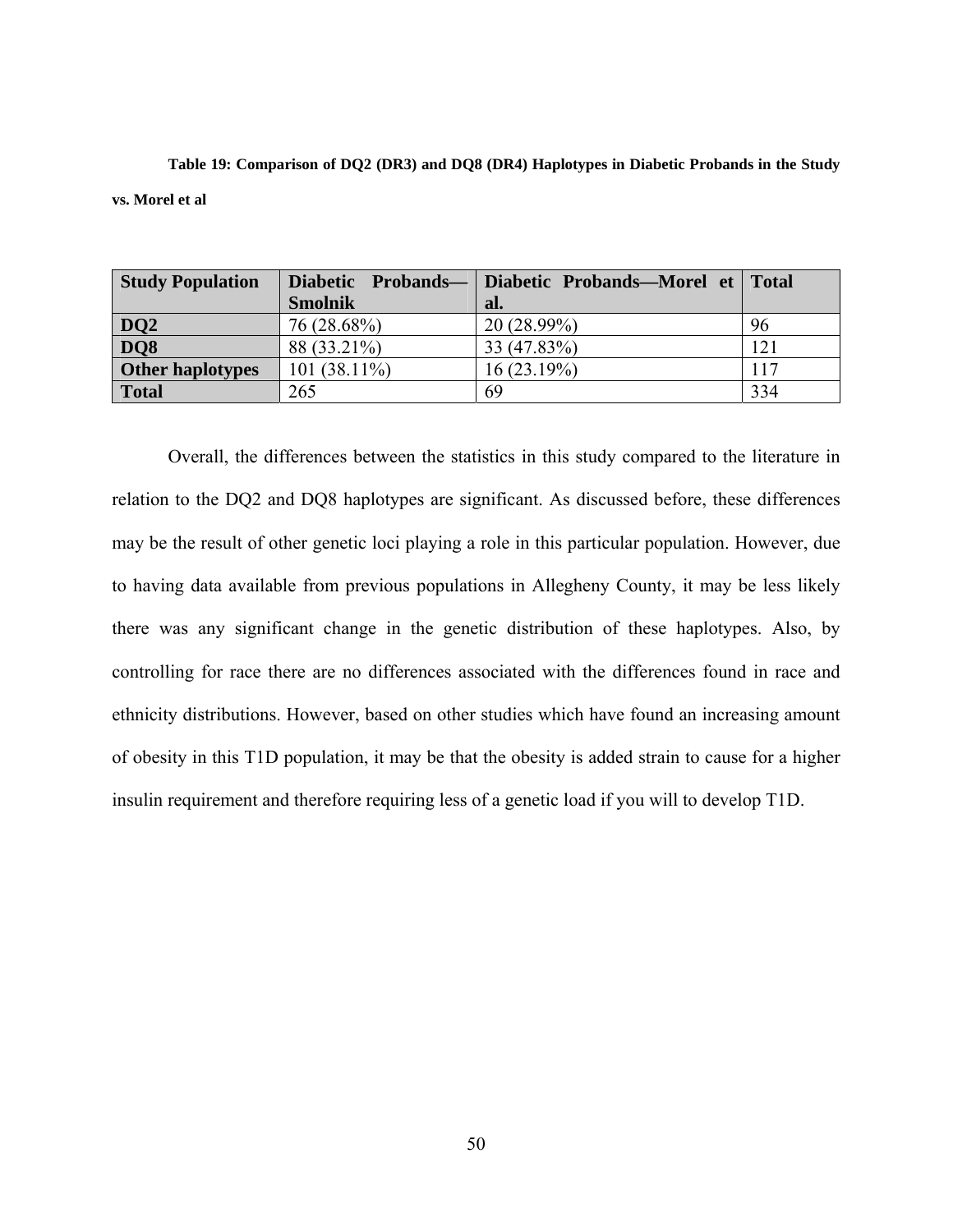# **5.2 FIRST DEGREE RELATIVES RESULTS**

# **5.2.1 Non-Asp 57 Analysis of FDRs**

**al.** 

In the first degree relatives, the presence of 0, 1, 2 non-Asp alleles as well as the combination of DQB1\*0602/non-Asp was determined. Of the 1000 FDRs, 67 were unable to be determined by the reverse SSOP method and will need further analysis by SSP. Therefore, there was 933 FDRs available for the non-Asp 57 analysis. The results include approximately 34% non-Asp/non-Asp, 58% Asp/non-Asp (with about 14.5% of these individuals non-Asp/0602 specifically), and 8% Asp/Asp. Compared to the diabetic probands in the study the amount of Asp/Asp, Asp/non-Asp, and non-Asp/0602 individuals are all higher whereas the amount of non-Asp/non-Asp individuals is lower. This is consistent with the risks associated with each haplotype (i.e. the presence of two non-Asp alleles carries the most risk to develop T1D). Also consistent with what we know about the genetic susceptibility of T1D, the presence of non-Asp alleles is increased, with the exception of Asp/Asp individual which again is to be expected, when compared to the general population who are unaffected and unrelated to an individual T1D. For example, in Dorman et al., the frequency of unaffected, unrelated controls being non-Asp/non-Asp, non-Asp/Asp, and Asp/Asp was 20%, 46%, and 34%, respectively (Table 20) [29].

**Table 20: Approximate Non-Asp Status of Caucasian Probands vs. FDRs vs. Controls in Dorman et** 

| <b>Non-Asp Status</b> | Probands $(\% )$ | FDRs $(\% )$ | Controls-Dorman et al $(\% )$ |
|-----------------------|------------------|--------------|-------------------------------|
| Non-Asp/Non-Asp       | 64               | 34           | 20                            |
| Non-Asp/Asp           | 33               | 58           | 46                            |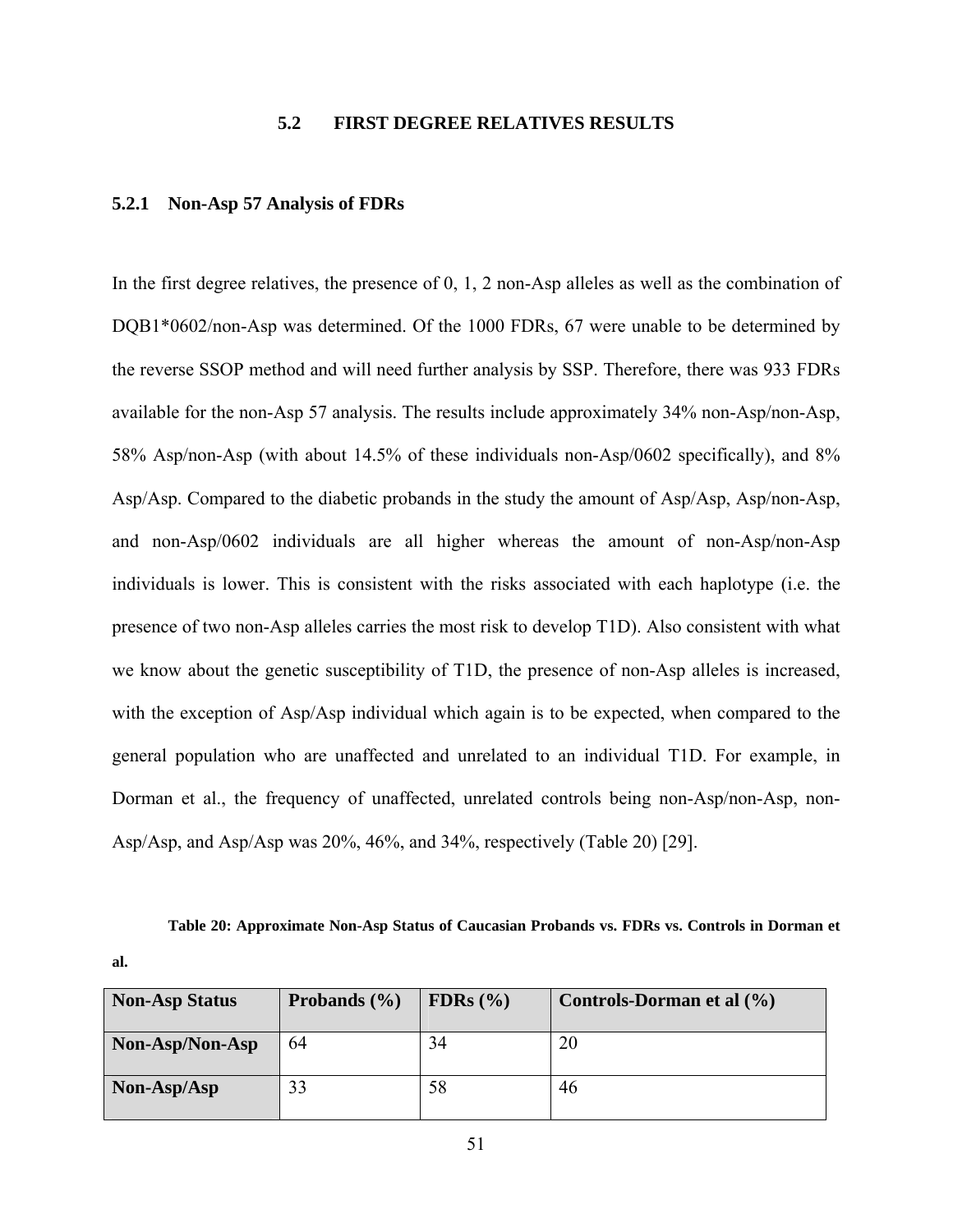| <b>Table 20 Continued</b> |     |    |     |
|---------------------------|-----|----|-----|
| Asp/Asp                   |     | ω  | 34  |
| <b>Total</b>              | 100 | 00 | 100 |

For a breakdown of the 1000 FDRs, there are 861 known individuals to be a parent or a full sibling, 554 and 307 respectively (Table 21). Comparing these results of non-Asp status we see that there are no significant differences (p-value of 0.551) between the parents and siblings. There is a statistically significant difference between the two FDR categories when they are compared to either the proband or control group. These differences are supported by the fact that probands should have the highest amount of risk genes, followed by FDRs as they share common genes with the proband and thus also have a risk to develop T1D, as well as the fact that there are individuals in the FDR group that will go on to later develop T1D, and with the unaffected, unrelated controls with the lowest amount of risk genes as they have the lowest empirical risk and do not share genes with an affected FDR. However, this data does not support the theory that since siblings more often share haplotypes with their affected proband sibling and are young enough to have still have a chance to develop T1D, they will have higher amounts of risk genes than do the parent FDRs who are in a later age group and if still unaffected, they most likely do not have the higher risk genes. This may be the result of a younger average age of the parents, which the data was unavailable at the time of analysis. If the parents were mostly younger, such as their twenties and not late thirties or early forties, then it may be that the risk of developing T1D is similar to the parent group as it is for the sibling group. It would be interesting to look at the autoantibody results of these two groups as well to examine any possible differences and how this may adjust the risk for the two groups.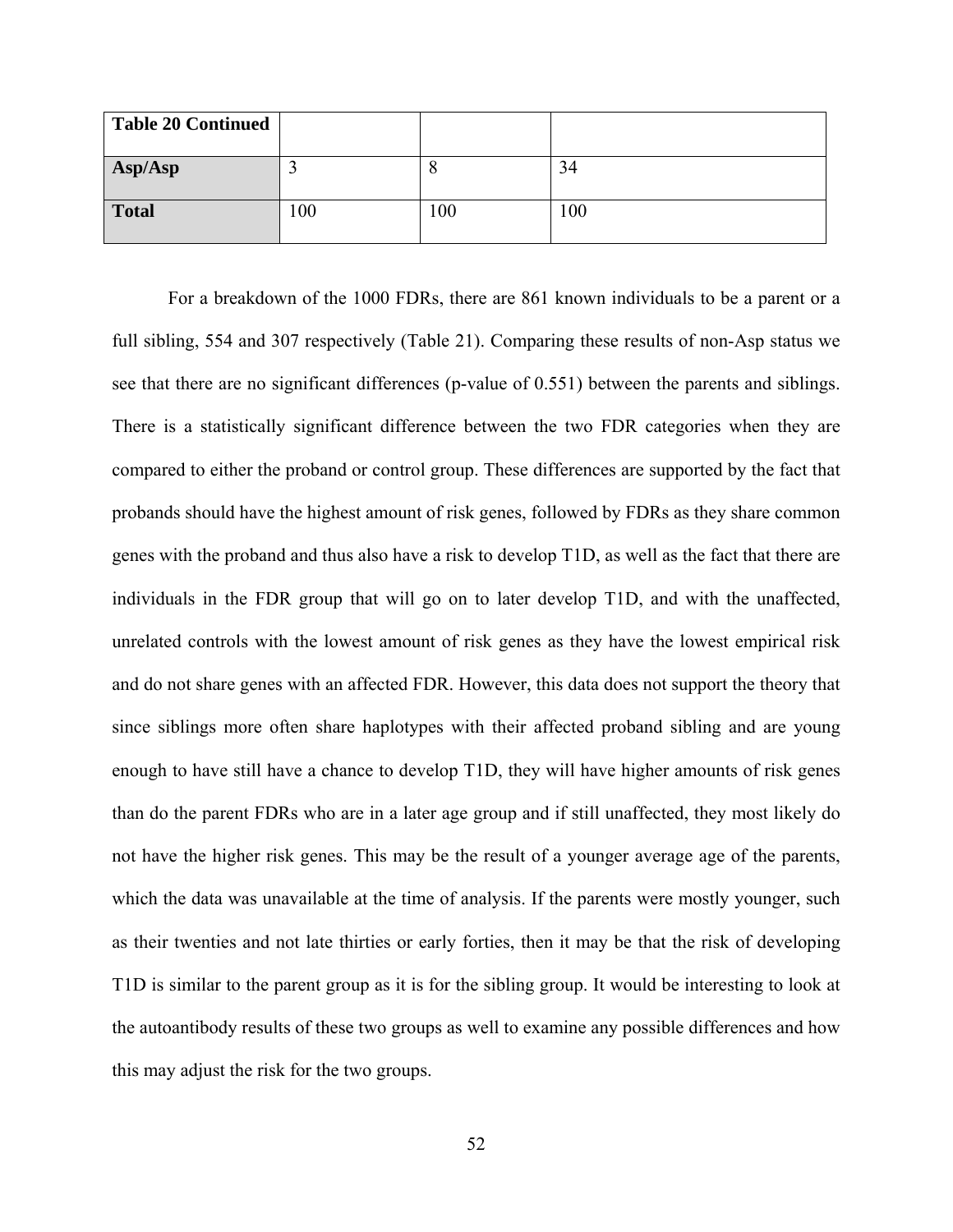Also, one could hypothesize that based on the theory that those with the highest risk genes go on to develop diabetes, then we may expect to see even less of the highest risk categories in the FDR parent population than in a general population group of all ages. In the Dorman study however, the unaffected, unrelated controls were all adults and so such a comparison cannot be made with that study population.

**Table 21: Approximate Percentages of Non-Asp Status of Caucasian Probands vs. Siblings vs. Parents vs. Controls in Dorman et al.** 

| <b>Non-Asp Status</b> | Probands $(\% )$ | Siblings $(\% )$ | Parents $(\% )$ | Controls-Dorman et al. (%) |
|-----------------------|------------------|------------------|-----------------|----------------------------|
|                       |                  |                  |                 |                            |
| Non-Asp/Non-Asp       | 64               | 34.5             | 33              | 20                         |
| Non-Asp/Asp           | 33               | 55.5             | 59              | 46                         |
| Asp/Asp               | 3                | 10               | 8               | 34                         |
| <b>Total</b>          | 100              | 100              | 100             | 100                        |

In regard to the presence of DQB1\*0602 in first degree relatives, most studies first identify FDRs who are antibody-positive and then follow with DQ haplotype analysis. Therefore, most of the data is first stratified by antibody-positive FDRs and are therefore and not exactly comparable to this study since autoantibody status was unknown to this study at the time. For example, the Diabetes Prevention Trial-1 (DPT-1) aimed at identify relatives at risk for developing T1D in order to design intervention trials to prevent the disease. Through this process, DPT-1 identified a large cohort of antibody-positive DQB1\*0602 positive relatives. Of their large group of 81,000 first and second degree relatives, 3.6% were antibody positive and offered genetic analysis. Of the antibody positive group, approximately 7.7% (n=225) first and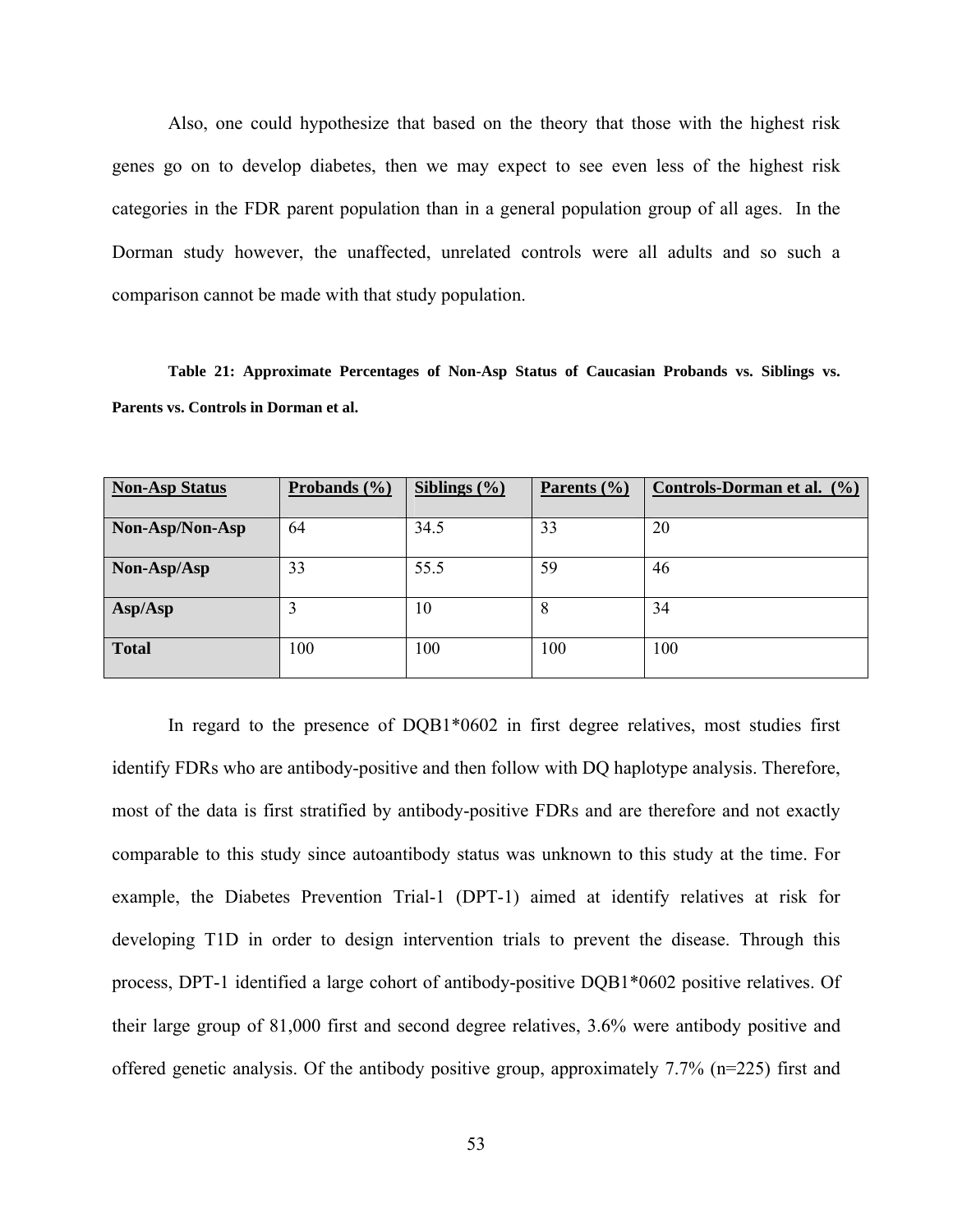second degree relatives were identified with the 0602 allele. In this study, approximately 15% of parents and 14% of siblings were found to have the DQB1\*0602 allele. Again, this may be higher because of several reasons including we are looking at just first degree relatives and that we are looking at all FDRs and not just FDRs who are autoantibody positive. In addition, these numbers for the parents and siblings are significantly different than that of the general population which is approximately 25% [37].

### **5.2.2 DQ2 and DQ8 Analysis of FDRs**

For the FDRs, approximately 68% had DQ2 and/or DQ8 haplotypes, whereas fewer than 40% of normal controls have these haplotypes [38]. Specifically, about 32% were either DQ2 homozygotes or heterozygotes, 30% were either DQ8 homozygous or heterozygous, and 6% were DQ2/DQ8 heterozygotes. Evaluating the amount of DQ2/DQ8 heterozygote in the FDRs, we see 6% in this study compared to  $\sim$ 16-17% of probands in this study and 30-50% of probands in multiple other studies as described previously, and compared to an incidence of <1% to 3% in the general population [23, 39]. These results can be supported based on the role of the DQ2/DQ8 genotype as conferring the highest susceptibility to the disease. To be more specific, we would expect less FDRs to have this genotype compared to those affected with T1D. We would also expect there to be more FDRs than unaffected, unrelated controls in this group as FDRs share genes in common with affected individuals who also more often have these risk genes as well as FDRs have a higher risk to develop T1D than do those in the general population and some in this group may still go on to develop the disease. Furthermore, there were no significant differences (p-value of 0.401) between the DQ2 and DQ8 haplotypes between parents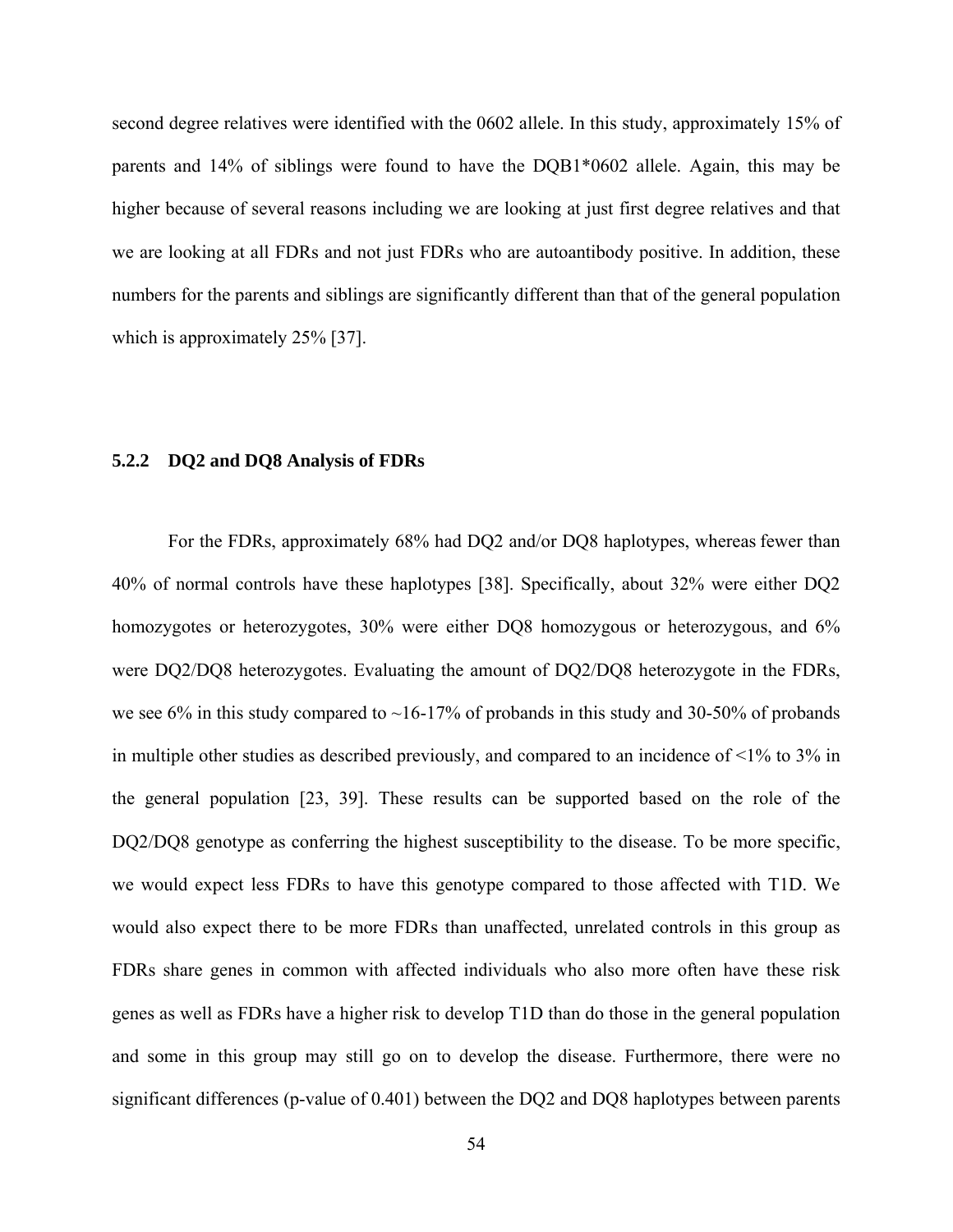and full siblings. Again, as discussed for the non-Asp analysis, this may be explained by if there is a younger average age of the parents and that some of the parents will go on to develop T1D.

#### **5.2.3 Future Directions**

The ultimate goal of this project is to be able to provide families that have participated in the "Epidemiology and Etiology of Type 1 Diabetes" research study more accurate information on their individual risk for developing T1D. From the many studies performed both by the research groups and Children's Hospital of Pittsburgh and around the world, it has already been determined that specific HLA haplotypes confer a risk as well as does the presence of specific autoantibodies.

The next phase of this project would entail analyzing both the probands and first degree relatives to determine if any one haplotype is more associated with any of the autoantibodies that precede the disease state. Therefore, each person would have both their genetic risk in addition to the risk of developing autoantibodies, which even more accurately predict the likelihood of the development T1D. The final phase of the project would then be to construct an appropriate genetic and autoimmunity education session to provide genetic counseling to these individuals at risk for developing T1D. There are already several pilot programs pursuing this based on an individual's genetic risk alone, such as GIFT-D. Being able to provide information with even higher predictability, including both genetics and autoimmunity, would be more beneficial for the participants, as it will allow them to better know their individual risk and possibly pursue the intervention trials that are currently ongoing or new ones in the future.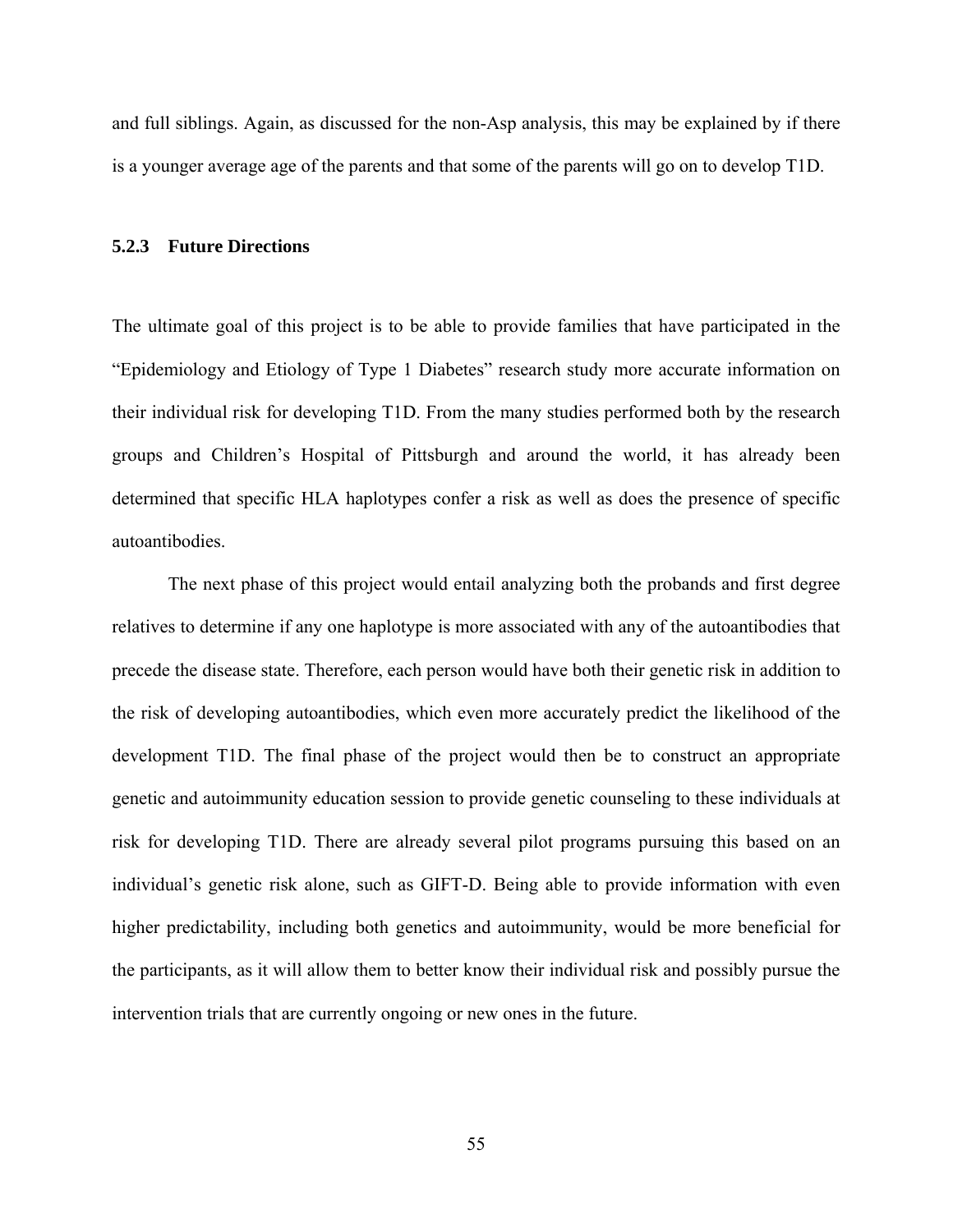#### **6.0 CONCLUSIONS**

This study has allowed for an analysis of the HLA-DQ molecule in both a large group of probands and first degree relatives of affected individuals. The results for the analysis of the presence of non-Asp alleles in both the probands and FDRs were consistent both with the role of the non-Asp allele in the risk of developing T1D when comparing these groups to each and to unaffected, unrelated controls. Also, these results were mostly consistent with previous results in the literature. It was noted that the percentage of individuals with two Asp alleles was higher in this proband population than expected, 3% compared to multiple other studies showing 0%. When evaluating the individuals personal, medical, and family history we did see of some significance several individuals who were Hispanic, several they have a non-classical picture of T1D suggesting either Type 1.5 ("Double Diabetes") or 2 diabetes, and several overweight individuals. These features may support a hypothesis that these individual's disease development may be attributed to other susceptibility genes, as seen especially in other ethnic backgrounds, or that the presence of obesity may require a higher demand for insulin and thus lowering the need for susceptibility genes for disease development.

In addition, as the DQB1\*0602 allele is supposed to be associated with disease protection, we evaluated the  $\sim$ 2.51% probands with this haplotype. After analysis, it was determined that 66.67% were diagnosed after the age of 10, all had a family history of diabetes (either type 1 or type 2) or other autoimmune diseases, and 50% of the individuals were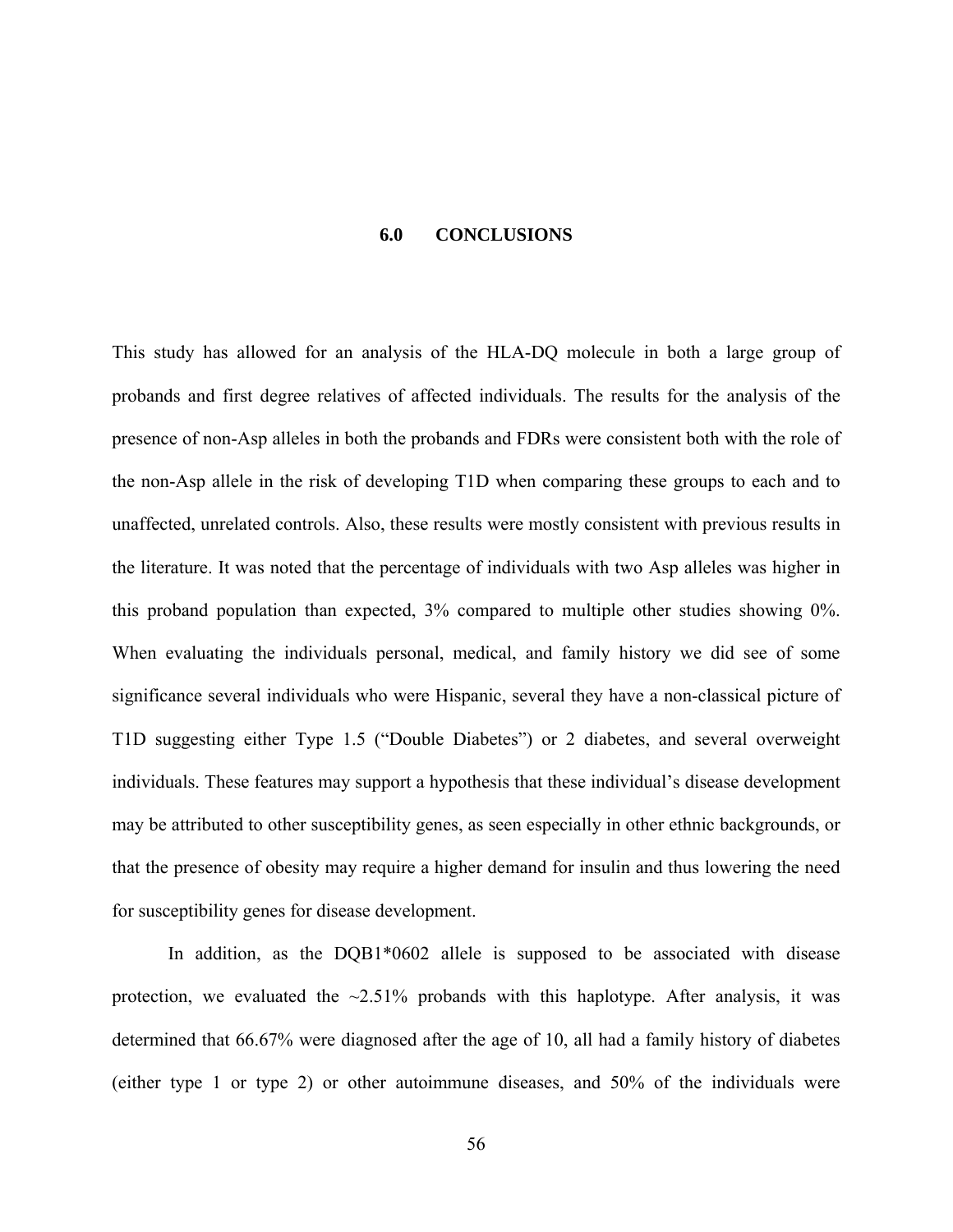suspected of having "double diabetes". Again, these findings are significant in the fact that they represent a non-classical picture of an individual with T1D and while there is no published data yet available on the relationship between HLA-DQ and double diabetes there may be such an association in the future that we could compare this group to.

The non-Asp analysis of the FDRs was consistent with the risks associated with each allele combination both when compared to probands and to unaffected, unrelated controls. When comparing parents versus full siblings, unexpectedly there were no significant differences. Again, this may be explained if there is a younger average age of the parents and that some of the parents will go on to develop T1D.

When assessing the distribution of the HLA-DQ2 and DQ8 haplotypes, the percentage of probands who were DQ2/DQ8 heterozygous was not consistent with previous studies in the literature including studies that were performed previously in Allegheny County. When isolating this group to look at either just Caucasians or those diagnosed under the age of five there were still significant differences. As discussed before, these differences may be the result of other genetic loci playing a role in this particular population. In addition, it may be that the increasing decreased amount of individuals with the highest risk-conferring genotype is the result of the increasing amount of obese individuals, which may require a larger insulin requirement thereby requiring less of a genetic load to develop T1D.

These first degree relative DQ2 and DQ8 results indicated a significant difference between FDRs and the risk categories including fewer individuals in the high risk groups than probands and more individuals than unaffected, unrelated controls. This is supported by the role of the DQ2/DQ8 genotype conferring the highest susceptibility to the disease. Furthermore, the

57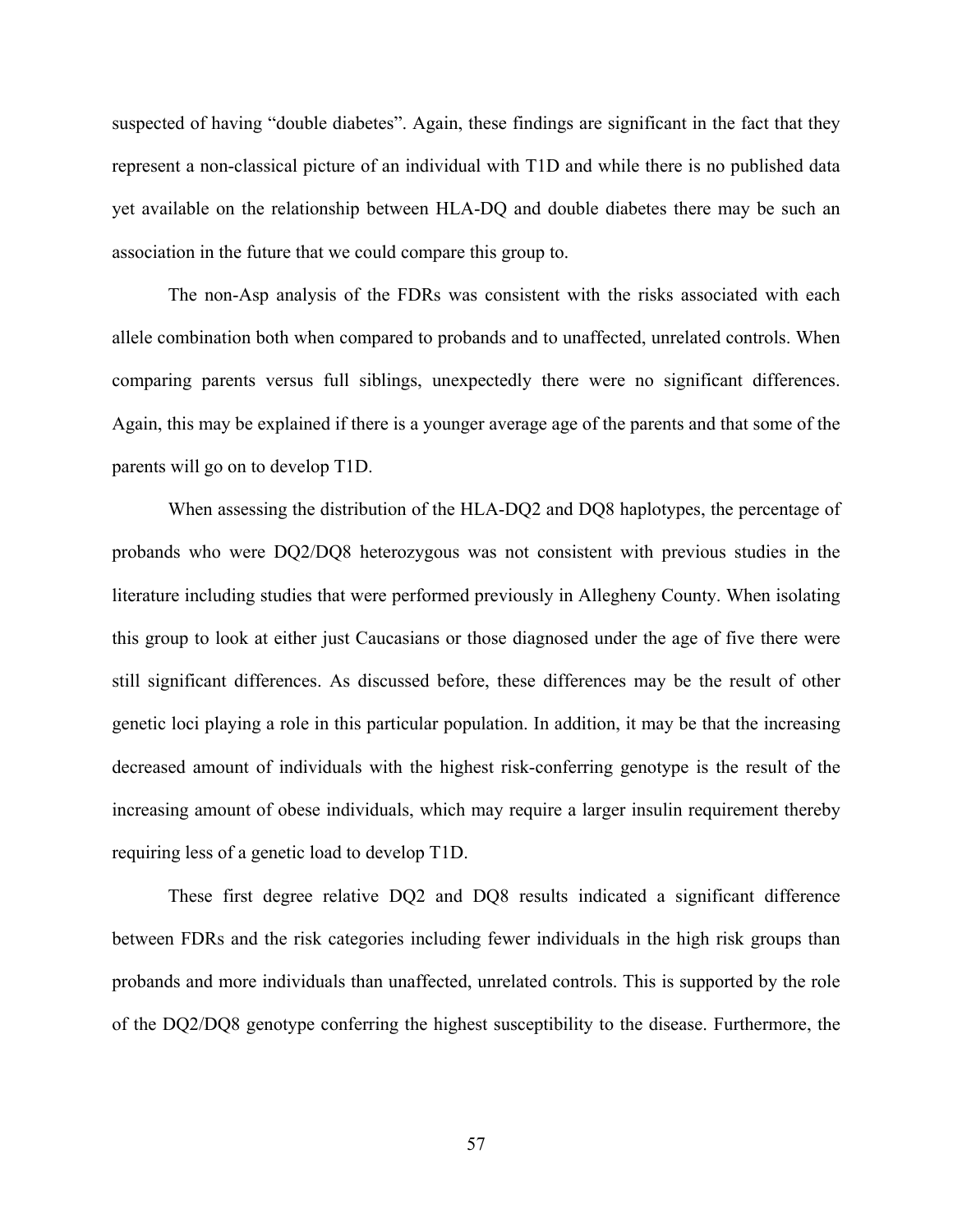analysis of the differences between parents and full siblings again was not as expected as there were no significant differences between the DQ2 and DQ8 haplotypes.

This study has provided several important findings as it allows for further verification of the role HLA plays in diabetes as well as allows for more accurate disease prediction. As discussed before, this project plays the initial important role of being able to provide disease risk assessment to research participants. As the morbididy and mortality of T1D affects our society's healthcare and economy, a key to prediction and hopefully prevention will be just as important on the personal level as it will on a large-scale public health level.

.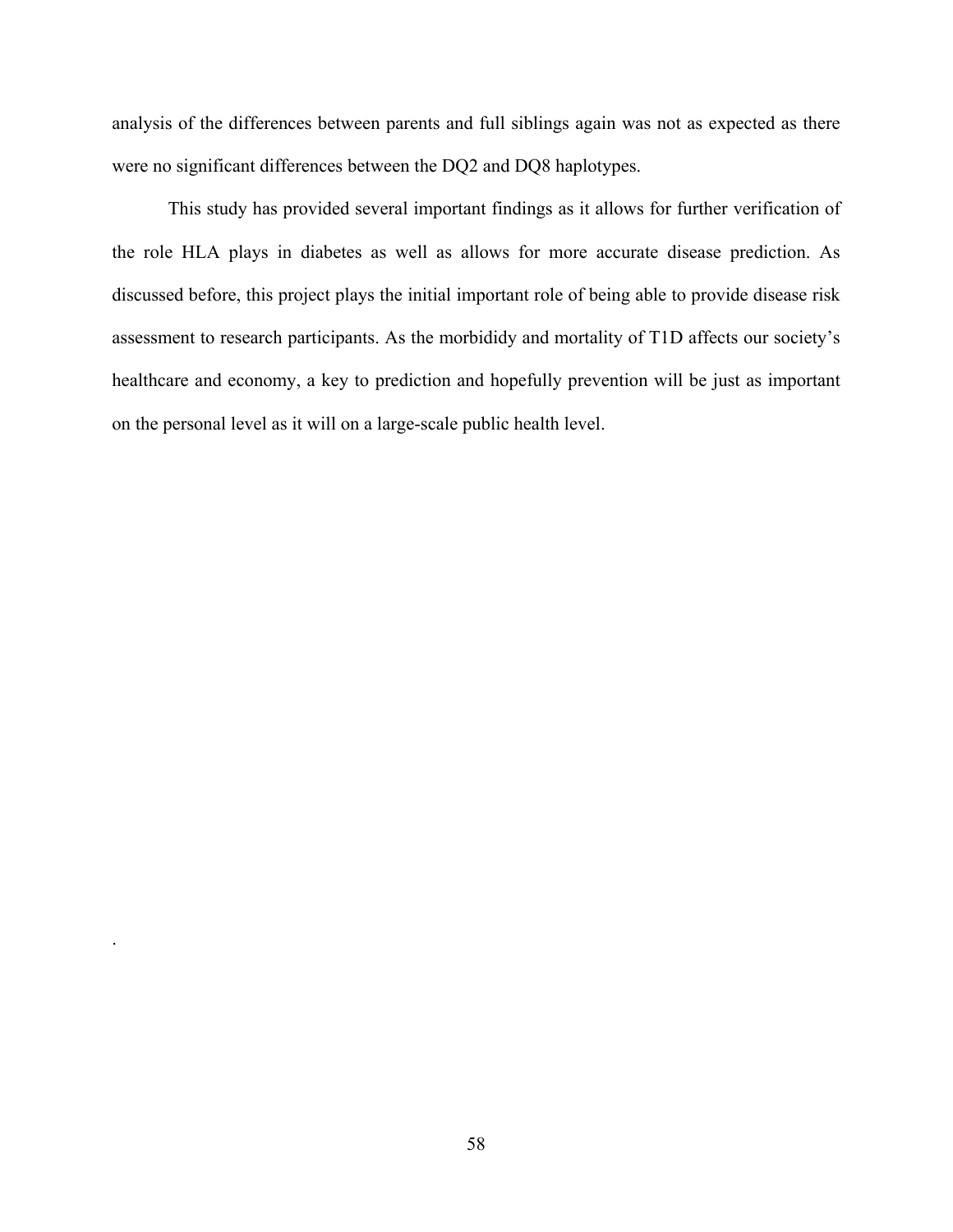# **BIBLIOGRAPHY**

- 1. Rosenbloom, A.L., et al., *Therapeutic controversy: prevention and treatment of diabetes in children.* J Clin Endocrinol Metab, 2000. **85**(2): p. 494-522.
- 2. American Diabetes Association. *All About Diabetes*. [cited 2007 March]; Available from: [http://www.diabetes.org/about-diabetes.jsp.](http://www.diabetes.org/about-diabetes.jsp)
- 3. Dosch, H.M. and D.J. Becker, *Infant feeding and autoimmune diabetes.* Adv Exp Med Biol, 2002. **503**: p. 133-40.
- 4. Genuth, S. *Type 1 Diabetes Mellitus: Epidemiology*. ACP Medicine Online December 4, 2006 [cited 2007 March]; Available from: <http://www.medscape.com/viewarticle/548758?rss>.
- 5. Rewers, M.J., et al., *Type 1 Diabetes: Molecular, Cellular, and Clinical Immunology*, in *Chapter 9: Epidemiology of Type 1 Diabetes*, G.S. Eisenbarth, Editor. 2005.
- 6. Kelly, M.A., et al., *Molecular aspects of type 1 diabetes.* Mol Pathol, 2003. **56**(1): p. 1- 10.
- 7. U.S. Department of Health and Human Services, N.I.H. *Understanding the Immune System How it Works*. 2003 [cited 2007 March]; Available from: [http://www.niaid.nih.gov/Publications/immune/the\\_immune\\_system.pdf.](http://www.niaid.nih.gov/Publications/immune/the_immune_system.pdf)
- 8. Pietropaolo, M. and D. Le Roith, *Pathogenesis of diabetes: our current understanding.* Clin Cornerstone, 2001. **4**(2): p. 1-16.
- 9. Eisenbarth, S., and D. Homann, *Type 1 Diabetes: Molecular, Cellualr, and Clinical Immunology*, G.S. Eisenbarth, Editor. 2007, Kluwer Academic/Plenum Publishers.
- 10. Aly, T.A., et al., *Extreme genetic risk for type 1A diabetes.* Proc Natl Acad Sci U S A, 2006. **103**(38): p. 14074-9.
- 11. Redondo, M.J., et al., *Specific human leukocyte antigen DQ influence on expression of antiislet autoantibodies and progression to type 1 diabetes.* J Clin Endocrinol Metab, 2006. **91**(5): p. 1705-13.
- 12. Trucco, M., *To be or not to be Asp 57, that is the question.* Diabetes Care, 1992. **15**(5): p. 705-15.
- 13. Dorman, J.S. and C.H. Bunker, *HLA-DQ locus of the human leukocyte antigen complex and type 1 diabetes mellitus: a HuGE review.* Epidemiol Rev, 2000. **22**(2): p. 218-27.
- 14. Khalil, I., et al., *A combination of HLA-DQ beta Asp57-negative and HLA DQ alpha Arg52 confers susceptibility to insulin-dependent diabetes mellitus.* J Clin Invest, 1990. **85**(4): p. 1315-9.
- 15. Pugliese, A., et al., *Sequence analysis of the diabetes-protective human leukocyte antigen-DQB1\*0602 allele in unaffected, islet cell antibody-positive first degree relatives and in rare patients with type 1 diabetes.* J Clin Endocrinol Metab, 1999. **84**(5): p. 1722- 8.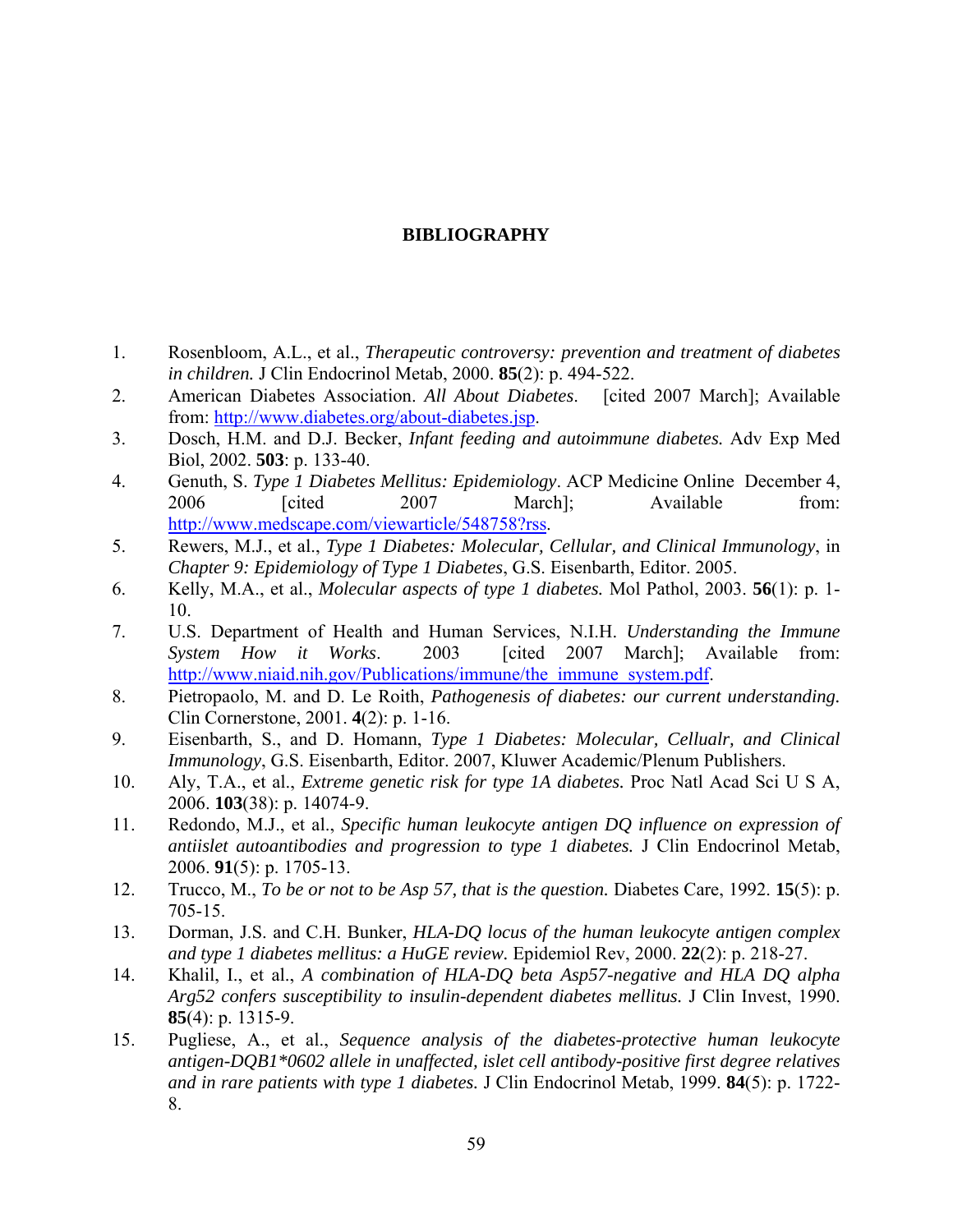- 16. Knip, M., et al., *Environmental triggers and determinants of type 1 diabetes.* Diabetes, 2005. **54 Suppl 2**: p. S125-36.
- 17. Akerblom, H.K.a.t.T.S.G., *Nutritional Primary Prevention of Type 1 Diabetes in Children (TRIGR)*. 2001, NIH: Hospital for Children and Adolescents, University of Helsinki. p. 1-33.
- 18. Jahromi, M.M. and G.S. Eisenbarth, *Genetic determinants of type 1 diabetes across populations.* Ann N Y Acad Sci, 2006. **1079**: p. 289-99.
- 19. Wikipedia. *Molecular Mimicry*. 2007 January 24 [cited; Available from: [http://en.wikipedia.org/wiki/Molecular\\_mimicry](http://en.wikipedia.org/wiki/Molecular_mimicry).
- 20. American Academy of Pediatrics Work Group on Cow's Milk Protein and Diabetes Mellitus, *Infant feeding practices and their possible relationship to the etiology of diabetes mellitus* Pediatrics, 1994. **94**(5): p. 752-4.
- 21. Notkins, A.L. and A. Lernmark, *Autoimmune type 1 diabetes: resolved and unresolved issues.* J Clin Invest, 2001. **108**(9): p. 1247-52.
- 22. Barker, J.M., *Clinical review: Type 1 diabetes-associated autoimmunity: natural history, genetic associations, and screening.* J Clin Endocrinol Metab, 2006. **91**(4): p. 1210-7.
- 23. Pihoker, C., et al., *Autoantibodies in diabetes.* Diabetes, 2005. **54 Suppl 2**: p. S52-61.
- 24. Kulmala, P., et al., *Prediction of insulin-dependent diabetes mellitus in siblings of children with diabetes. A population-based study. The Childhood Diabetes in Finland Study Group.* J Clin Invest, 1998. **101**(2): p. 327-36.
- 25. Verge, C.F., et al., *Prediction of type I diabetes in first-degree relatives using a combination of insulin, GAD, and ICA512bdc/IA-2 autoantibodies.* Diabetes, 1996. **45**(7): p. 926-33.
- 26. Pietropaolo, M., et al., *Progression to insulin-requiring diabetes in seronegative prediabetic subjects: the role of two HLA-DQ high-risk haplotypes.* Diabetologia, 2002. **45**(1): p. 66-76.
- 27. Medcompare. *The Past, Present and Future of HLA Typing*. Diagnostics Technology Spotlight [cited 2007 March]; Available from: <http://www.medcompare.com/spotlight.asp?spotlightid=179>.
- 28. Medical Dictionary. *Mixed Lymphocyte Reaction Test*. [cited 2007 March]; Available from: [http://www.wrongdiagnosis.com/medical/mixed\\_lymphocyte\\_reaction\\_test.htm](http://www.wrongdiagnosis.com/medical/mixed_lymphocyte_reaction_test.htm).
- 29. Dorman, J.S., et al., *Worldwide differences in the incidence of type I diabetes are associated with amino acid variation at position 57 of the HLA-DQ beta chain.* Proc Natl Acad Sci U S A, 1990. **87**(19): p. 7370-4.
- 30. Morel, P.A., et al., *Aspartic acid at position 57 of the HLA-DQ beta chain protects against type I diabetes: a family study.* Proc Natl Acad Sci U S A, 1988. **85**(21): p. 8111- 5.
- 31. Sanjeevi, C.B., et al., *Analysis of HLA-DQA1 and -DQB1 genes in Mexican Americans with insulin-dependent diabetes mellitus.* Tissue Antigens, 1993. **42**(2): p. 72-7.
- 32. Hermann, R., et al., *Genetic screening for individuals at high risk for type 1 diabetes in the general population using HLA Class II alleles as disease markers. A comparison between three European populations with variable rates of disease incidence.* Diabetes Metab Res Rev, 2004. **20**(4): p. 322-9.
- 33. Atkinson, M.A. and G.S. Eisenbarth, *Type 1 diabetes: new perspectives on disease pathogenesis and treatment.* Lancet, 2001. **358**(9277): p. 221-9.